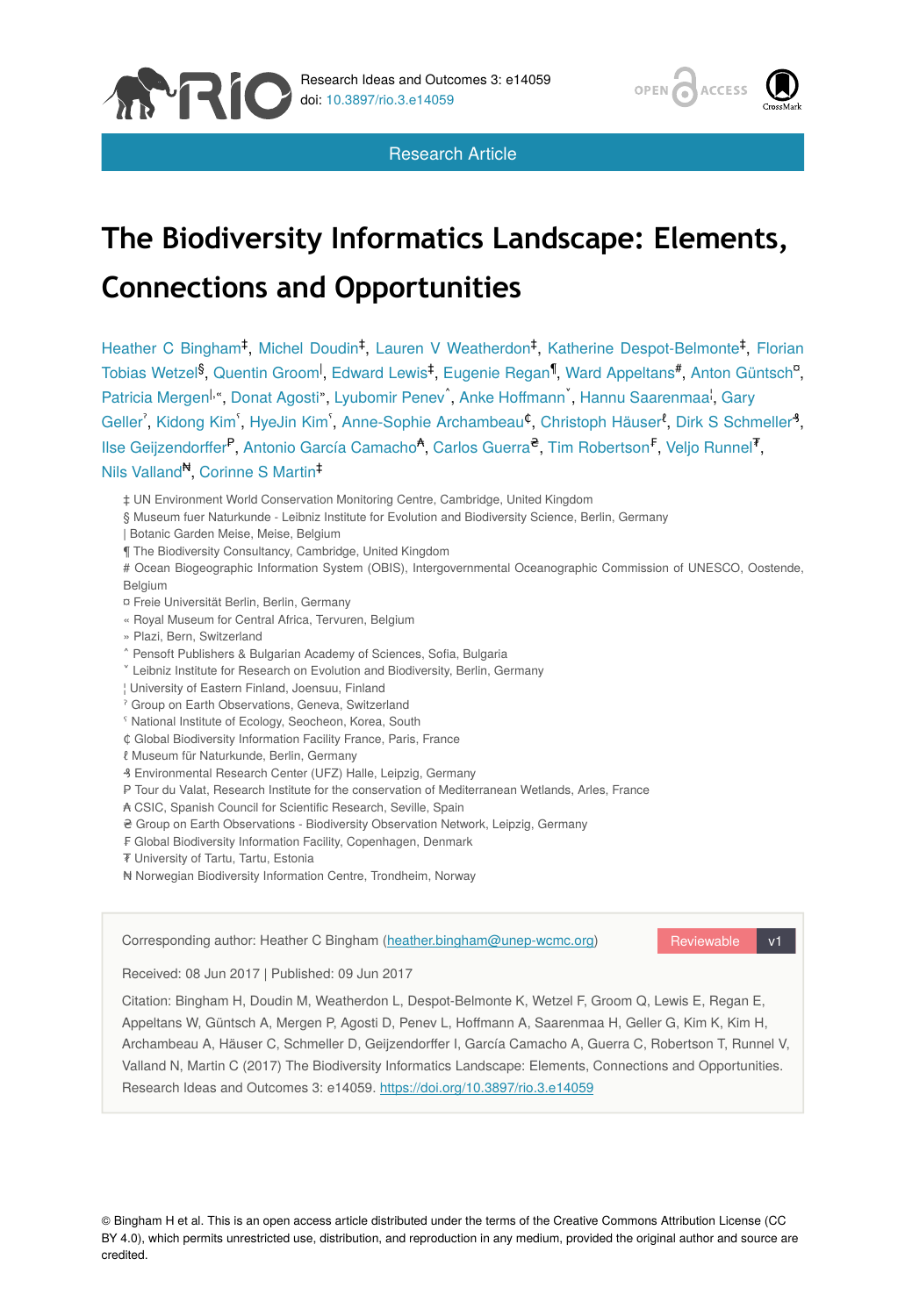# **Abstract**

There are a multitude of biodiversity informatics projects, datasets, databases and initiatives at the global level, and many more at regional, national, and sometimes local levels. In such a complex landscape, it can be unclear how different elements relate to each other. Based on a high-level review of global and European-level elements, we present a map of the biodiversity informatics landscape. This is a first attempt at identifying key datasets/databases and data services, and mapping them in a way that can be used to identify the links, gaps and redundancies in the landscape. While the map is predominantly focused on elements with a global scope, the sub-global focus at the European-level was incorporated in the map in order to demonstrate how a regional network such as the European Biodiversity Observation Network (EU BON) can usefully contribute to connecting some of the nodes within the landscape. We identify 74 elements, and find that the informatics landscape is complex in terms of the characteristics and diversity of these elements, and that there is high variability in their level of connectedness. Overall, the landscape is highly connected, with one element boasting 28 connections. The average "degrees of separation" between elements is low, and the landscape is deemed relatively robust to failures since there is no single point that information flows through. Examples of possible effort duplication are presented, and the inclusion of five policy-level elements in the map helps illustrate how informatics products can contribute to global processes that define and direct political targets. Beyond simply describing the existing landscape, this map will support a better understanding of the landscape's current structure and functioning, enabling responsible institutions to establish or strengthen collaborations, work towards avoiding effort duplication, and facilitate access to the biodiversity data, information and knowledge required to support effective decision-making, in the context of comparatively limited funding for biodiversity knowledge and conservation. To support this, we provide the input matrix and code that created this map as supplementary materials, so that readers can more closely examine the links in the landscape, and edit the map to suit their own purposes.

# **Keywords**

Biodiversity informatics; network; data; indicators

# **Introduction**

As data on the natural world become more complex and more abundant, the challenges of collating, managing, analysing, visualising and sharing them are becoming greater. Biodiversity informatics applies information technology techniques to tackle these challenges, and develops systems that allow data to be stored, accessed and combined in ways that optimally serve its target communities (such as conservation, taxonomy, systematics and ecology communities). At national and international levels, there is a clear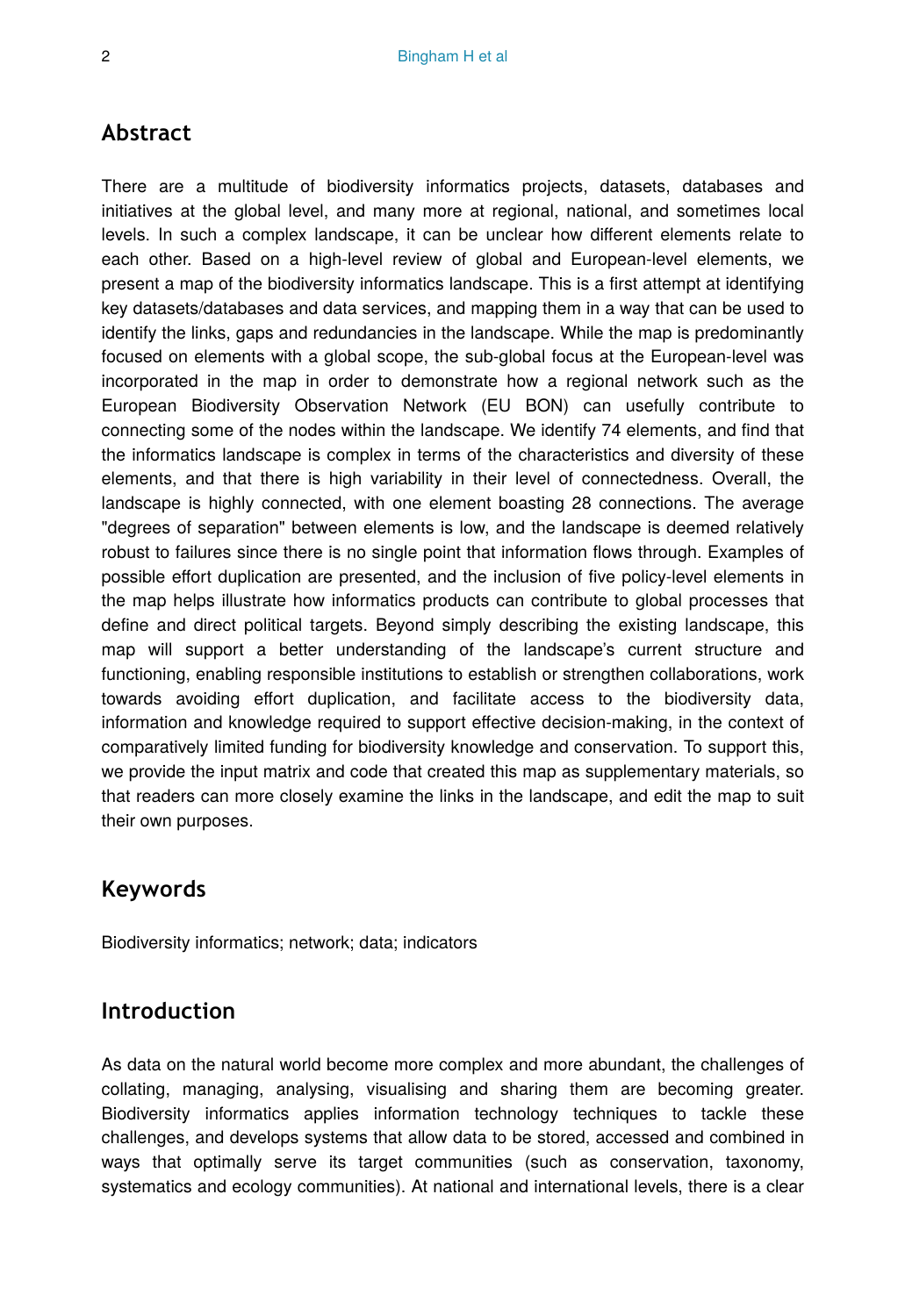need for information to support decision-making, including monitoring of the impacts of biodiversity-related policies. To address these needs, in their Global Biodiversity Informatics Outlook, Hobern et al. 2013 recommend coordinated action between researchers, policy-makers and other stakeholders to build a culture in which biodiversity information is openly shared, freely available and connected. The global biodiversity informatics landscape has a clear role to play in the foundation of such a culture, in particular by forging connections that enable data to feed into broader processes.

Computerised taxonomic lists were first discussed in the 1950s (Denmark et al. 1958). Since then, biodiversity informatics has evolved to encompass a broad range of dataset and database categories including biogenic habitats, species habitats and distributions, biodiversity metrics, areas of biodiversity importance and protected areas, biogeographic classifications, and environmental descriptors, among others (for example, Weatherdon et al. 2015). Biodiversity informatics projects increasingly integrate datasets from disciplines beyond biodiversity, such as those derived from climate, natural capital, ecosystem services, and socio-economic research, to create informatics products that are far broader in scope than their predecessors.

Within such a diverse landscape, there is high potential for linkages, mutually beneficial relationships, and complementarity. However, there are also risks, including mission overlap, redundancy and duplication of effort. These problems are compounded by issues around data sharing. With considerable shortfalls in data accessibility, discoverability and digestibility (Wetzel et al. 2015), there is a need for greater transparency among providers and curators of biodiversity data. In some cases, data accessibility suffers from a reluctance on the part of data creators to share data at all (Huang et al. 2012). In other cases, data creators are willing to share only metadata, or data with significant restrictions (Groom et al. 2016), and there have been calls for open access to primary data to address this (e.g. Costello et al. 2013). Where data are freely available, a lack of standardisation can make further analysis difficult. At both the global and regional levels, there is a clear perception that data and information are scattered, fragmented, and difficult to access for policy-level and other decision-making purposes (Hobern et al. 2013; Nesshöver et al. 2016). In the face of these challenges, it is important that organisations operating within the biodiversity informatics landscape are able to identify what is commonly referred to (in business plans) as the "Unique Selling Point" (USP) of their product (Weatherdon et al. 2017), and consider how it can assist, and take advantage of, other elements in the landscape. In this way, effort duplication and overlapping objectives can be minimised, and complementarity can be maximised.

This paper maps and explores the elements of the biodiversity informatics landscape, and the links between them. The landscape presented is intended to support organisations in identifying potential connections, strengthening collaborations, and working towards avoiding effort duplication, in the context of comparatively limited funding for biodiversity knowledge and conservation.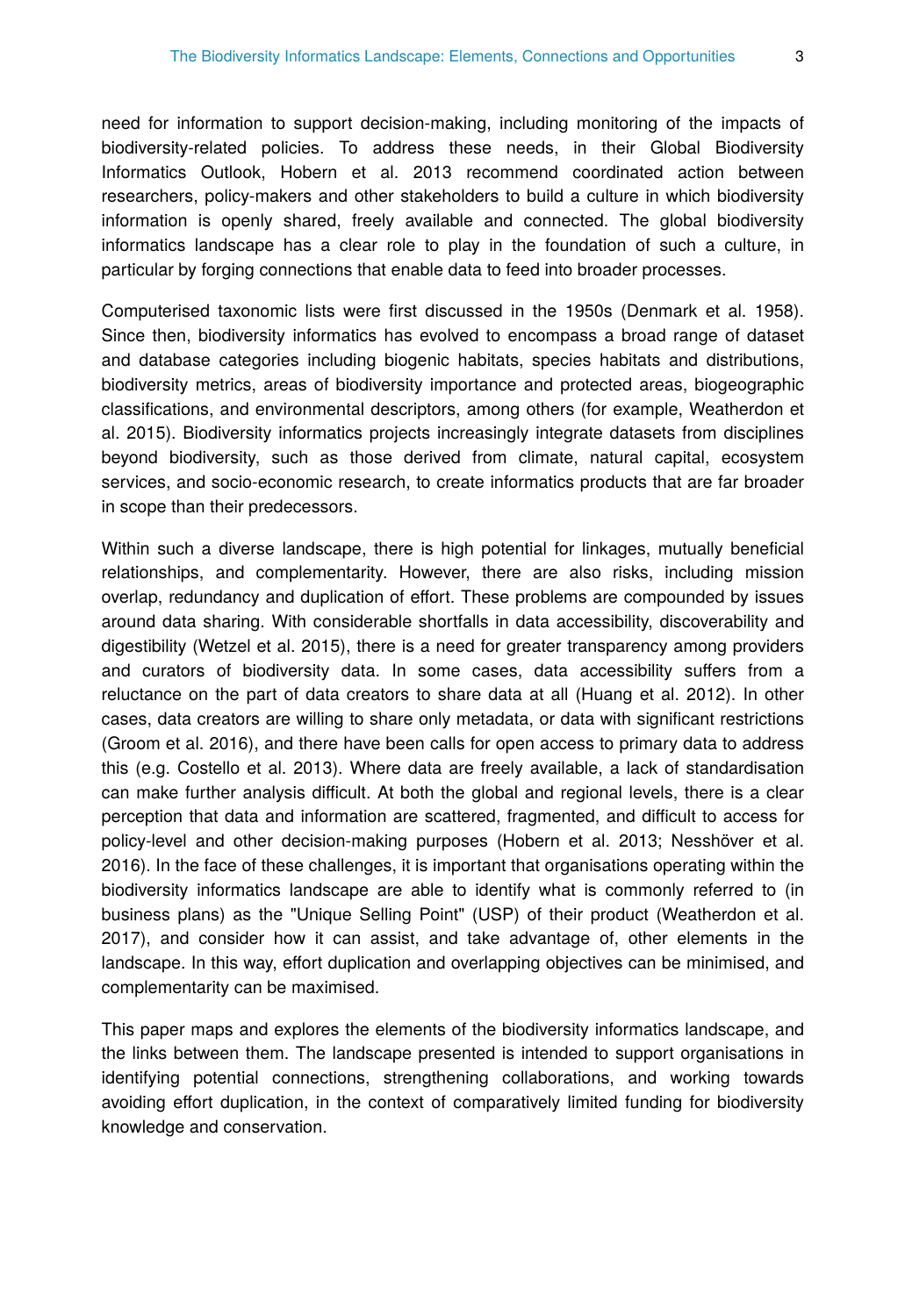# **Methodology**

Potential elements to include in the landscape map were initially identified through web searches using the following criteria:

- Includes online access to biodiversity data and/or related information;
- Is global or European-wide in geographic scope; and
- Is connected to other elements in the landscape, by uptaking and/or providing data and information.

Projects with time-bound and/or ad-hoc funding and decision-support tools were mostly excluded, with the focus instead on established datasets, databases and data services. Additional elements were collated via grey literature materials, such as Hernàndez Ernst et al. 2010 and Weatherdon et al. 2015. This study did not look at local, national, or regionallevel initiatives, Europe (as a region) excepted in order to highlight how regional biodiversity observation networks can contribute to connecting some of the nodes within the landscape. To provide context on how informatics elements contribute to policy processes, several policy-level elements were included in the map, despite not being informatics products.

Linkages between elements were initially identified using publicly-available information. For each element in the map, background information, i.e. metadata, was compiled following a standard format. The map and its linkages were subsequently refined based on expert feedback received through informal discussions, including at a number of international meetings:

- $10^{\text{th}}$  GEO European Projects Workshop, 31 May 2 June 2016, Berlin (Germany);
- [GEO BON Open Science Conference & All Hands Meeting](http://conf2016.geobon.org/), 4 8 July 2016, Leipzig (Germany);
- [GEO-XIII Plenary](https://www.earthobservations.org/geo13.php), 7 10 November 2016, St. Petersburg (Russian Federation);
- 4<sup>th</sup> EU BON (["Building the European Biodiversity Observation Network" project](http://eubon.eu)) Stakeholder Roundtable, 17 November 2016, Berlin (Wetzel et al. 2017).

Based on the feedback received, it was possible to add and edit elements and the links between them. The final "landscape map" was created using [MATLAB](https://www.mathworks.com/products/matlab.html). The circular map and linkages were generated from an adjacency matrix using the [circularGraph](https://uk.mathworks.com/matlabcentral/fileexchange/48576-circulargraph) MATLAB script. Post-hoc adjustments to the landscape map (such as colour-shading to highlight different element types) were made in [Sketch app.](https://www.sketchapp.com/) We provide the input matrix and code that created this map as supplementary materials (Suppl. materials 1, 2). This is to enable readers to more closely examine the links in the landscape, and edit the map to suit their purposes. Figs 1, 2, 3 are also available in high resolution as supplementary materials (Suppl. material 3).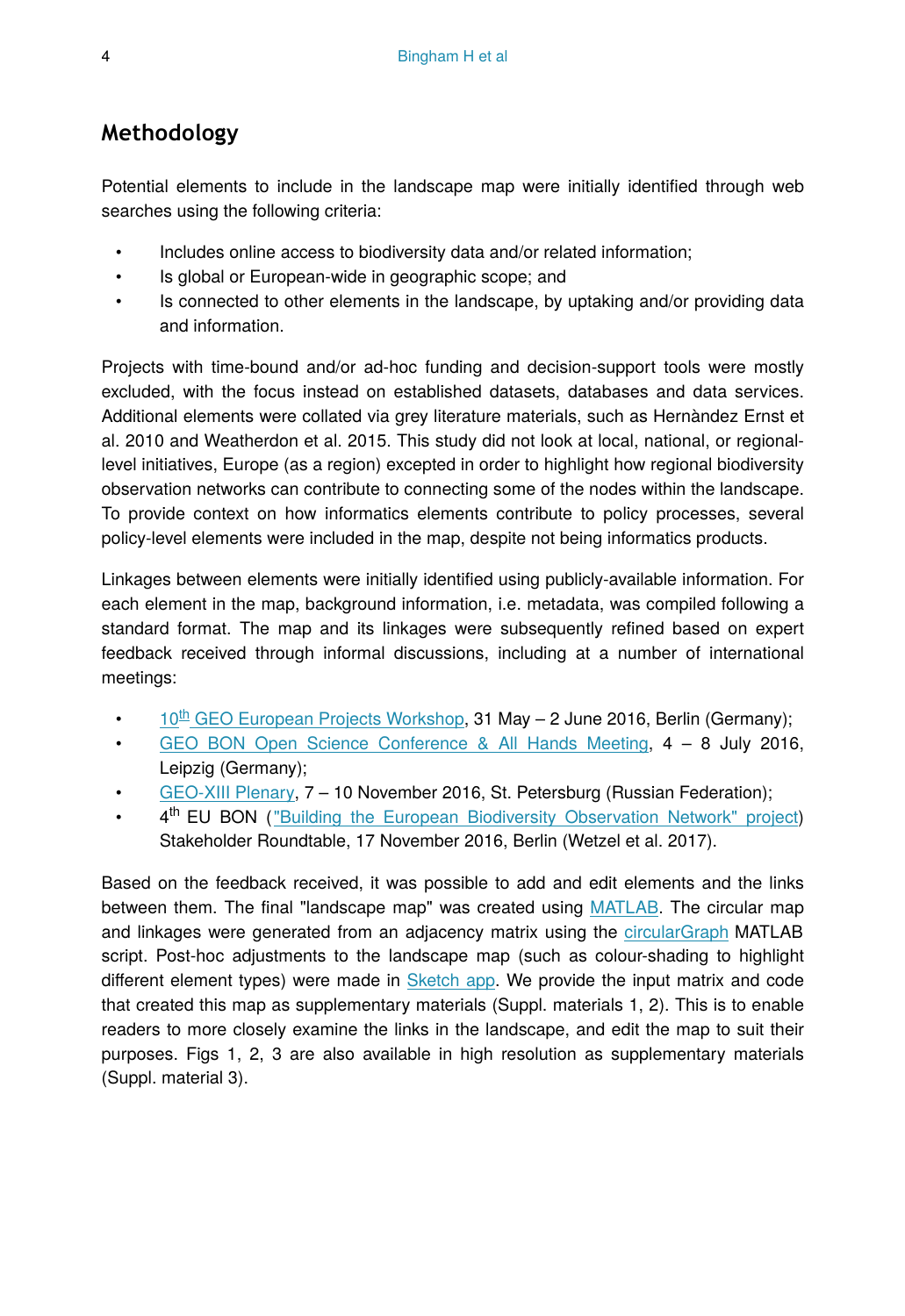

# Figure 1. doi

A non-exhaustive map of the global and European biodiversity informatics landscape.



# Figure 2. doi

A highly-connected element in the landscape: the Global Biodiversity Information Facility (GBIF).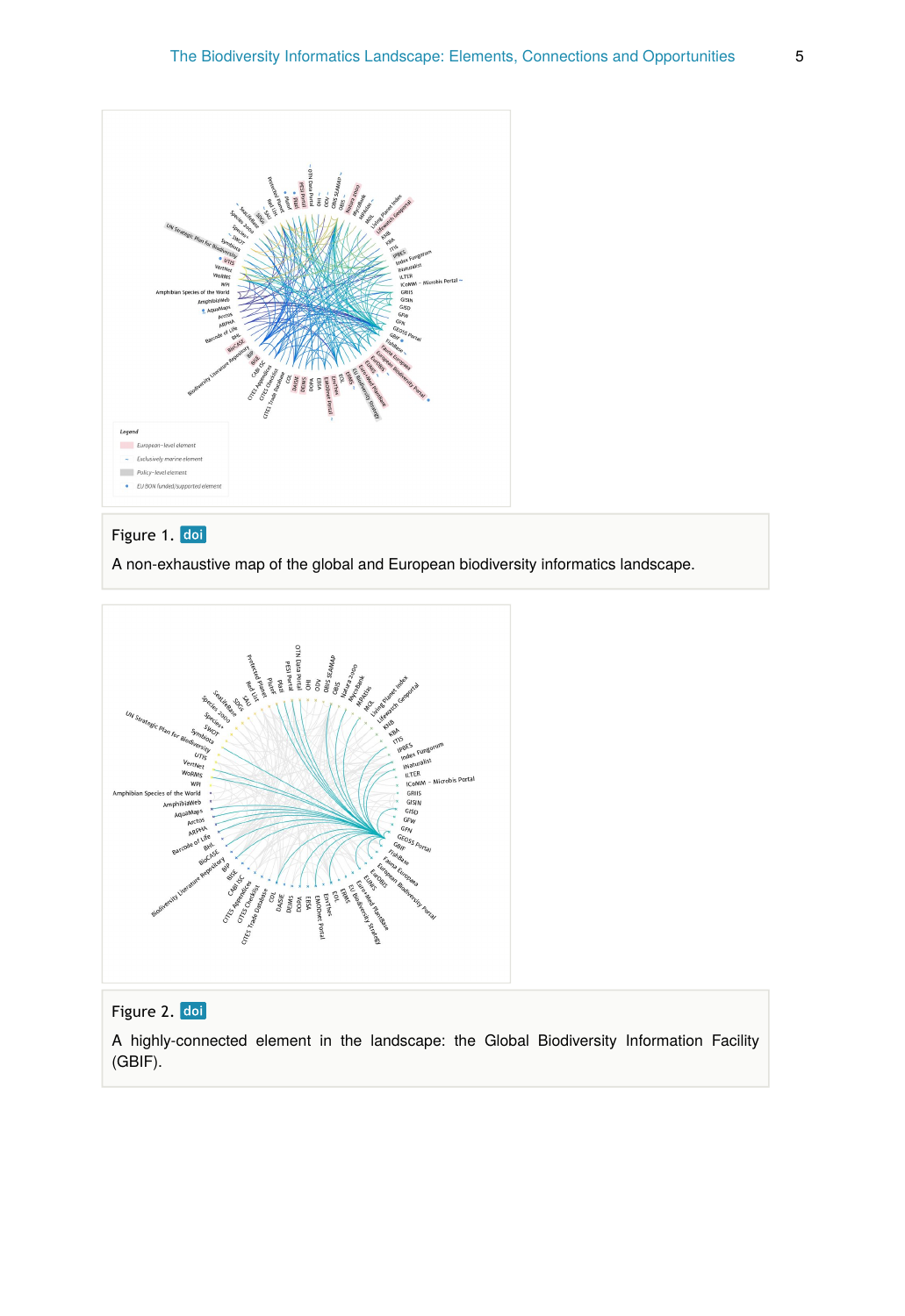

### Figure 3. doi

An example of links from the biodiversity informatics landscape to the policy-level: the Biodiversity Indicators Partnership (BIP).

# **Results**

#### **The landscape**

The landscape map generated through this study contains 74 elements (Fig. 1). Shortened names or acronyms of elements have been used in a number of cases; their expanded names are given in Annex 1. Standardised metadata on each element are available in Annex 2. A significant proportion of the elements identified are hosted by publicly funded organisations such as museums (e.g. [Fauna Europaea](http://www.fauna-eu.org/), hosted by [Museum für](https://www.naturkundemuseum.berlin/en) [Naturkunde,](https://www.naturkundemuseum.berlin/en) Berlin), with some hosted by national research centres (e.g. Global Register of Introduced and Invasive Species ([GRIIS](http://www.griis.org/)), hosted by the Italian Institute for Environmental Protection and Research ([ISPRA\)](http://www.isprambiente.gov.it/en)). A large number of other elements have non-/intergovernmental organisations or other business types as institutional homes (e.g. the Ocean Biogeographic Information System ([OBIS](http://www.iobis.org/)) is hosted by an intergovernmental organisation; [Protected Planet](https://protectedplanet.net/) is hosted by a non-profit organisation).

In order to differentiate global and European-level elements, European elements (e.g. European Nature Information System ([EUNIS](https://eunis.eea.europa.eu/))) are highlighted in red colour. Within the European context, The European Biodiversity Observation Network [\(EU BON](http://www.eubon.eu/); Hoffmann et al. 2014) is intended to be the European contribution to the global-scale Group on Earth Observation Biodiversity Observation Network ([GEO BON](http://geobon.org/)). To demonstrate the existing role of EU BON in the landscape, elements that it is closely linked to, or sponsors, are identified in the map by a blue dot. These elements perform a variety of significant roles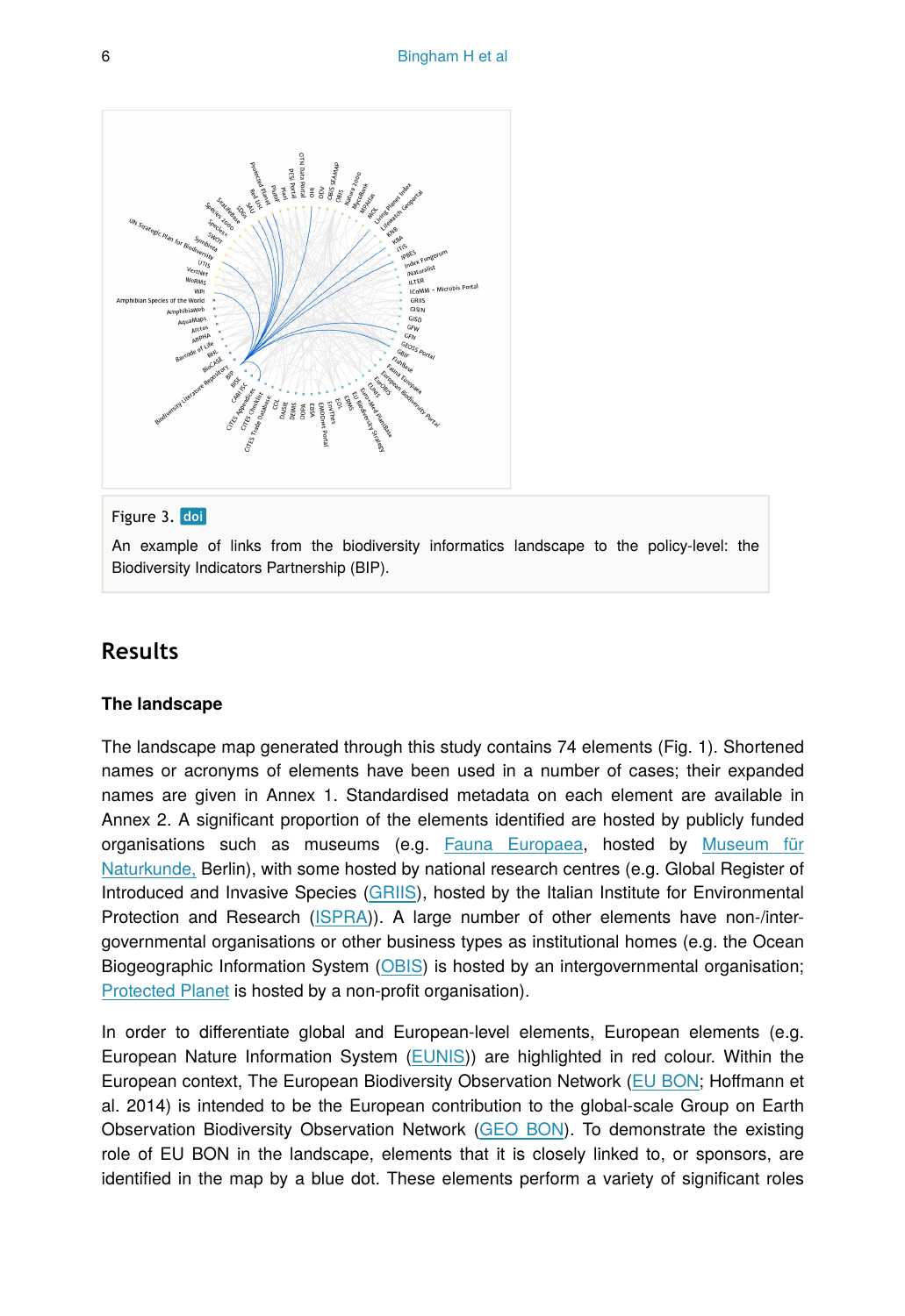within the landscape, ranging from tools and platforms for data collection and management [\(PlutoF](https://plutof.ut.ee/); [Plazi](http://plazi.org/)), to provision of taxonomic backbones (Unified Taxonomic Information Service, [UTIS\)](https://cybertaxonomy.eu/eu-bon/utis/1.0/), open data hosting (Global Biodiversity Information Facility [\(GBIF](http://www.gbif.org))/OBIS) and visualisation of analysed and modelled data (GBIF). Biodiversity data publishing tools and platforms are essential contributors to the landscape map: Pensoft's [ARPHA](https://arpha.pensoft.net/), for instance, is a platform for collaborative biodiversity data publishing that is fully integrated with PlutoF and GBIF via the Biodiversity Data Journal, which provides a variety of templates that accommodate the various forms of data publishing (e.g. Red List compliant Species Conservation Profiles; Cardoso et al. 2016). A number of the elements identified relate exclusively to the marine environment, and have been highlighted in the map using a blue wave symbol.

The elements of the landscape are highly varied in terms of their purpose and scope, and those performing single, specific roles often feed into more complex elements. For instance, site-level biodiversity data collected for a research project (e.g. time-series of species abundance) may be collated and incorporated in a regional or global database, and then used — potentially along with many other such datasets — for a policy-relevant purpose. For example, species abundance data may be used as part of an indicator (the [Li](https://www.bipindicators.net/indicators/living-planet-index) [ving Planet Index](https://www.bipindicators.net/indicators/living-planet-index), in this example) to track progress against a regional or global biodiversity target [\(Aichi Biodiversity Target 12](https://www.cbd.int/sp/targets/rationale/target-12/)). Other secondary purposes may include the use of biodiversity informatics databases by conservation organisations to identify areas of biodiversity importance (e.g. use of the [IUCN Red List of Threatened Species](http://www.iucnredlist.org/) in the identification of [Key Biodiversity Areas](http://www.keybiodiversityareas.org/) (IUCN 2016), or by the corporate sector and investment banks for environmental sensitivity screening during the planning phase of development projects (Martin et al. 2015).

The connectedness of elements within the landscape also varies significantly, ranging from one link to 28. The most highly-connected element in the landscape is GBIF (Fig. 2).

#### **Types of elements**

The elements of the landscape can be classed in three broad, sometimes overlapping, categories. Firstly, there are **elements with a single specific focus**, for instance the Catalogue of Life [\(CoL\)](http://www.catalogueoflife.org/) is a taxonomic backbone used by the IUCN Red List of Threatened Species and GBIF to allow taxonomic harmonisation, browsing and reporting operations across various resources in a consistent way, and to provide a means to compare/ crosswalk names from one source to another.

**Higher-level elements** rely on one or more other elements. For instance, [AquaMaps](http://www.aquamaps.org/) harvests species occurrence data from GBIF and OBIS, in addition to life-history parameters from [FishBase](http://www.fishbase.org/), enabling it to create and provide access to automated distribution maps for thousands of marine species.

Finally, there are a number of **complex elements** in the global landscape that rely on several other elements, while also providing more in-depth explorative and/or analytical functionalities to their users. An example is the European Marine Observation and Data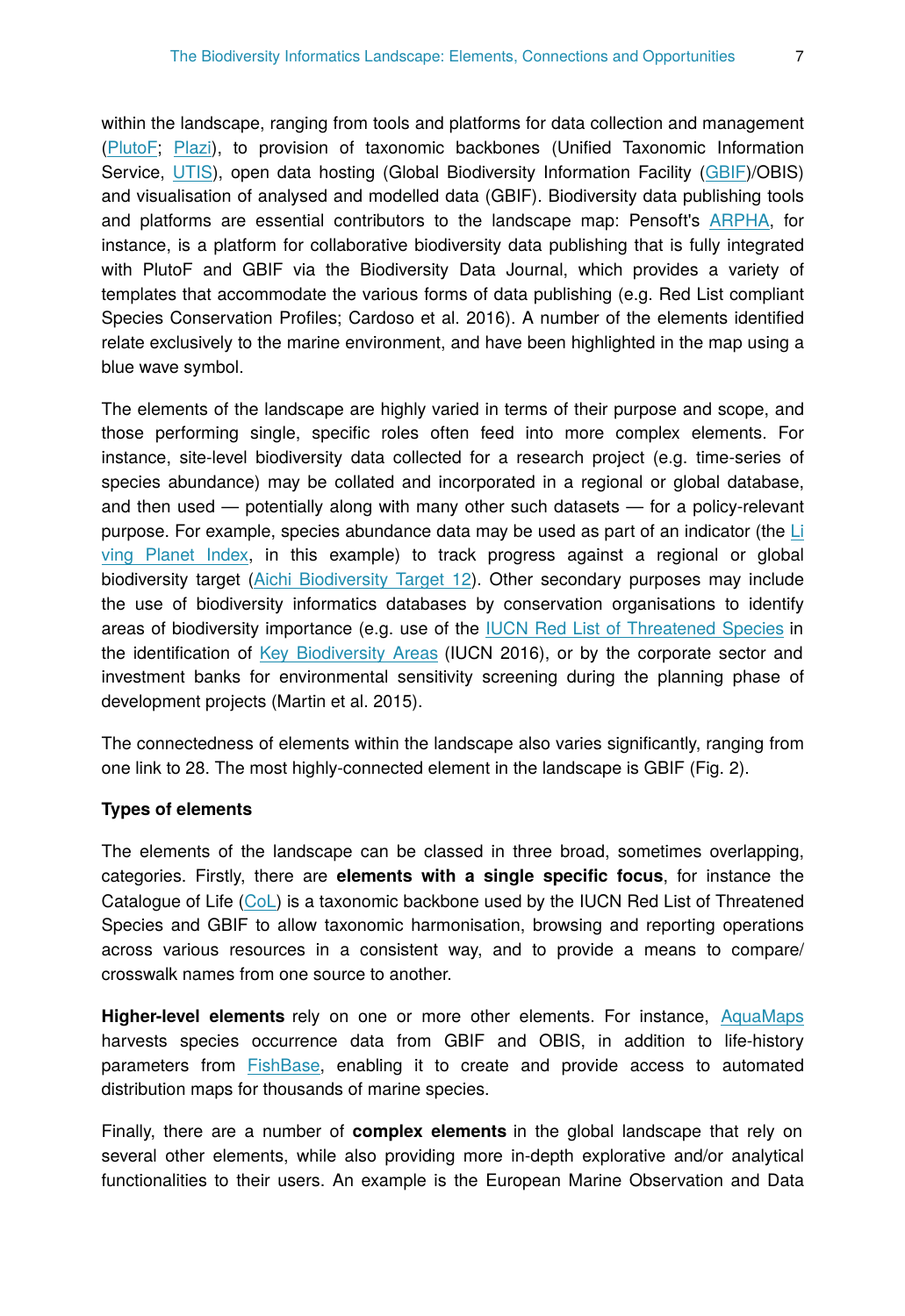Network [\(EMODnet\)](http://www.emodnet.eu/) Portal, which can combine multiple datasets in interactive maps, drawing on [EurOBIS](http://www.eurobis.eu/) (the European node of OBIS), the Euopean Register of Marine Species [\(ERMS](http://www.marbef.org/data/erms.php)), the Convention on International Trade in Endangered Species of Wild Fauna and Flora (CITES) [appendices](https://www.cites.org/eng/app/index.php), and the IUCN Red List of threatened Species, among other sources. Likewise, the [European Biodiversity Portal](http://biodiversity.eubon.eu) intends to act as a data broker for selected elements of the landscape such as GBIF and the Long-Term Ecological Research ([LTER\)](https://lternet.edu/) network, as well as various sources of remotely-sensed data, along with providing data analysis and visualisation tools.

### **Linkages with policy-level elements**

Many of the elements in the map feed into processes at the policy-level. In order to reflect important relationships between policy and informatics initiatives, five policy-level elements have been added to the map: the [Biodiversity Indicators Partnership](https://www.bipindicators.net) (BIP); the United Nations' (UN) [Sustainable Development Goals](http://www.un.org/sustainabledevelopment/sustainable-development-goals) (SDGs); the UN [Strategic Plan for](https://www.cbd.int/sp/) [Biodiversity 2011-2020;](https://www.cbd.int/sp/) the [EU Biodiversity Strategy;](http://ec.europa.eu/environment/nature/biodiversity/strategy/index_en.htm) and the [Intergovernmental Science-](http://www.ipbes.net)[Policy Platform on Biodiversity and Ecosystem Services](http://www.ipbes.net) (IPBES). Since these are not informatics initiatives, they are differentiated from the map's other elements by a grey background. The inclusion of the policy-level elements provides context on how informatics products contribute to global processes that define and direct political targets with regard to biodiversity and sustainable development.

Additionally, the policy-level elements are themselves connected. One example is the BIP (Fig. 3), which draws on numerous informatics elements to host a suite of indicators, which then are used to assess progress towards the multiple aspects of the UN Strategic Plan for Biodiversity. Many of the elements shown connected to GBIF in Fig. 2 also contribute to indicators under the BIP via GBIF. This highlights a level of complexity not fully apparent from the figures shown here: each element acts as a node in an information chain, and if any of these is compromised then this can have consequences at the highest levels of the chain.

Many of the indicators brought together under the BIP are subsequently taken up by the IPBES process (e.g. the indicator under the BIP on coverage of protected areas, derived from Protected Planet), while other indicators under IPBES stem directly from individual informatics elements (e.g. the 'Species Protection Index' indicator under IPBES, which draws data from Map of Life [\(MOL\)](https://mol.org/)). A further example of policy-level impact is the path (Despot-Belmonte et al. 2017a) taken by the data used to inform the indicator under the BIP, '[Growth in Species Occurrence Records Accessible Through GBIF'](https://www.bipindicators.net/indicators/growth-in-species-occurrence-records-accessible-through-gbif), which is used to track progress towards [Aichi Biodiversity Target 19](https://www.cbd.int/sp/targets/rationale/target-19). Some of the data used in this indicator come to GBIF from OBIS and its numerous nodes such as EurOBIS (in Europe), including MedOBIS for the Mediterranean Sea, and OBIS Black Sea (the latter two are sub-regional and are therefore not shown in the map).

There are opportunities for the indicator curators that have emerged to track progress against the UN Strategic Plan for Biodiversity to assess progress towards the UN Sustainable Development Goals and the EU Biodiversity Strategy. The BIP, in particular, is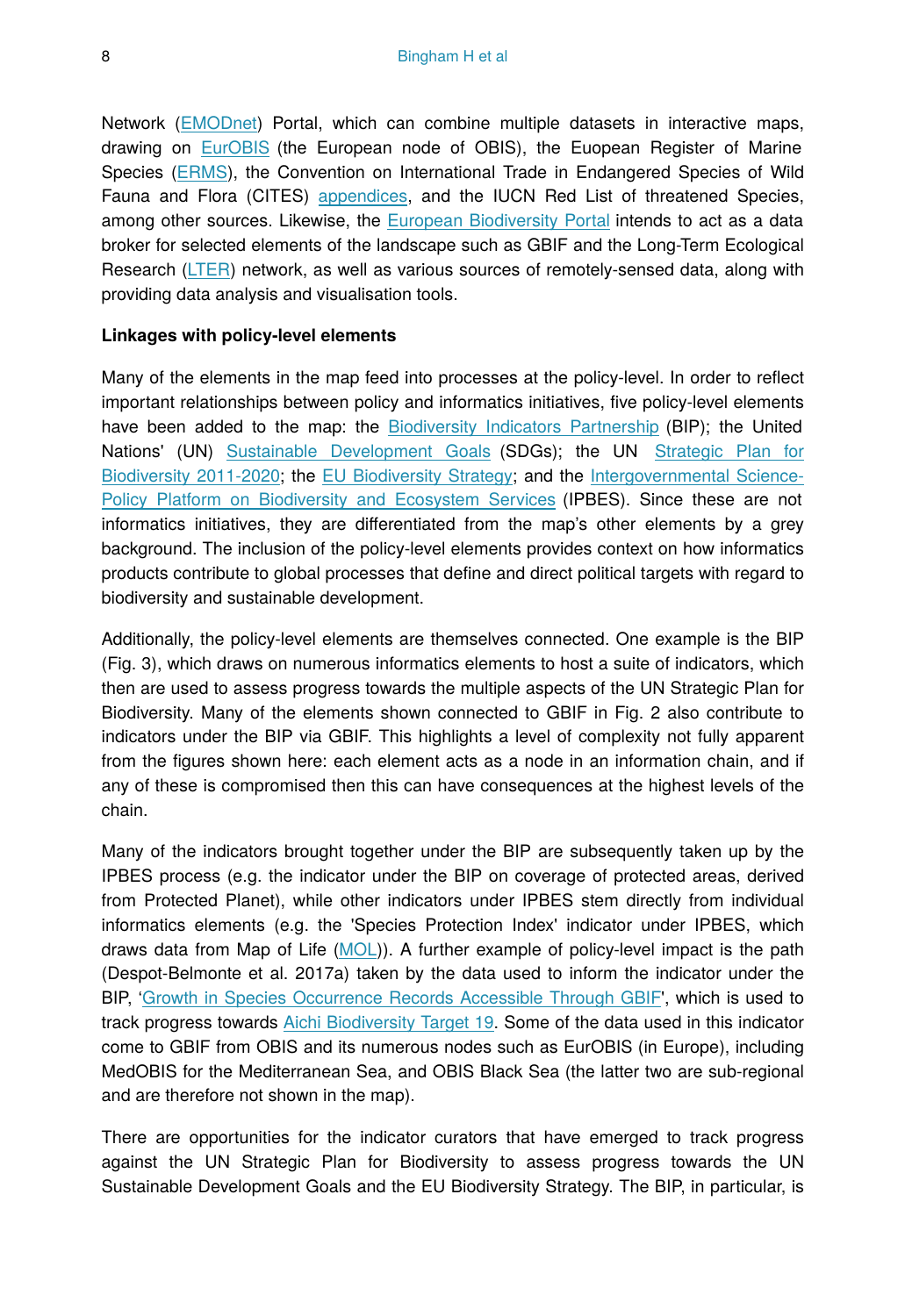already evolving to fill this niche. One key policy-level portal not shown on the map is [Envir](https://uneplive.unep.org/) [onment Live](https://uneplive.unep.org/), which has been built to support country-level reporting under Multilateral Environmental Agreements (MEAs) and UN-related assessments such as the Global Environment Outlook (Barthod et al. 2016). Environment Live is at this stage excluded from the map as its connections to the other elements are unclear, though its potential to contribute to biodiversity assessments is very significant (Fig. 3).

#### **Network analysis**

Network analysis shows that the biodiversity informatics landscape is well-connected and is not divided into disconnected, separate communities (Fig. 4). Many elements in the network have links to many other elements, with an average geodesic distance of 3.0. This compares well to the distance across other scientific networks. For example, the distance is almost identical to that of the British and Irish botanist network in the 19th Century (2.9), and lower than most scientific citation networks, where it ranges from 4 to 9.7 (Groom et al. 2014; Newman 2001). There are also many crosslinks in the network, meaning that there are many different paths between elements. This results in a relatively high graph density (0.053). This well-linked structure makes the network relatively robust to failure of any one part, however, certain actors, most noticeably GBIF, have such a central role that their failure would impact the network significantly. Without GBIF the average geodesic distance of the network is 3.5 and the graph density is 0.046.



### Figure 4. doi

The network of biodiversity informatics organisations. The network visualisation was created using NodeXL (Version 1.0.1.229) (Smith et al. 2009) and was laid out with the Harel–Koren Fast Multiscale algorithm and then adjusted manually to remove overlaps. The colours represent clusters identified using the Girvan–Newman algorithm.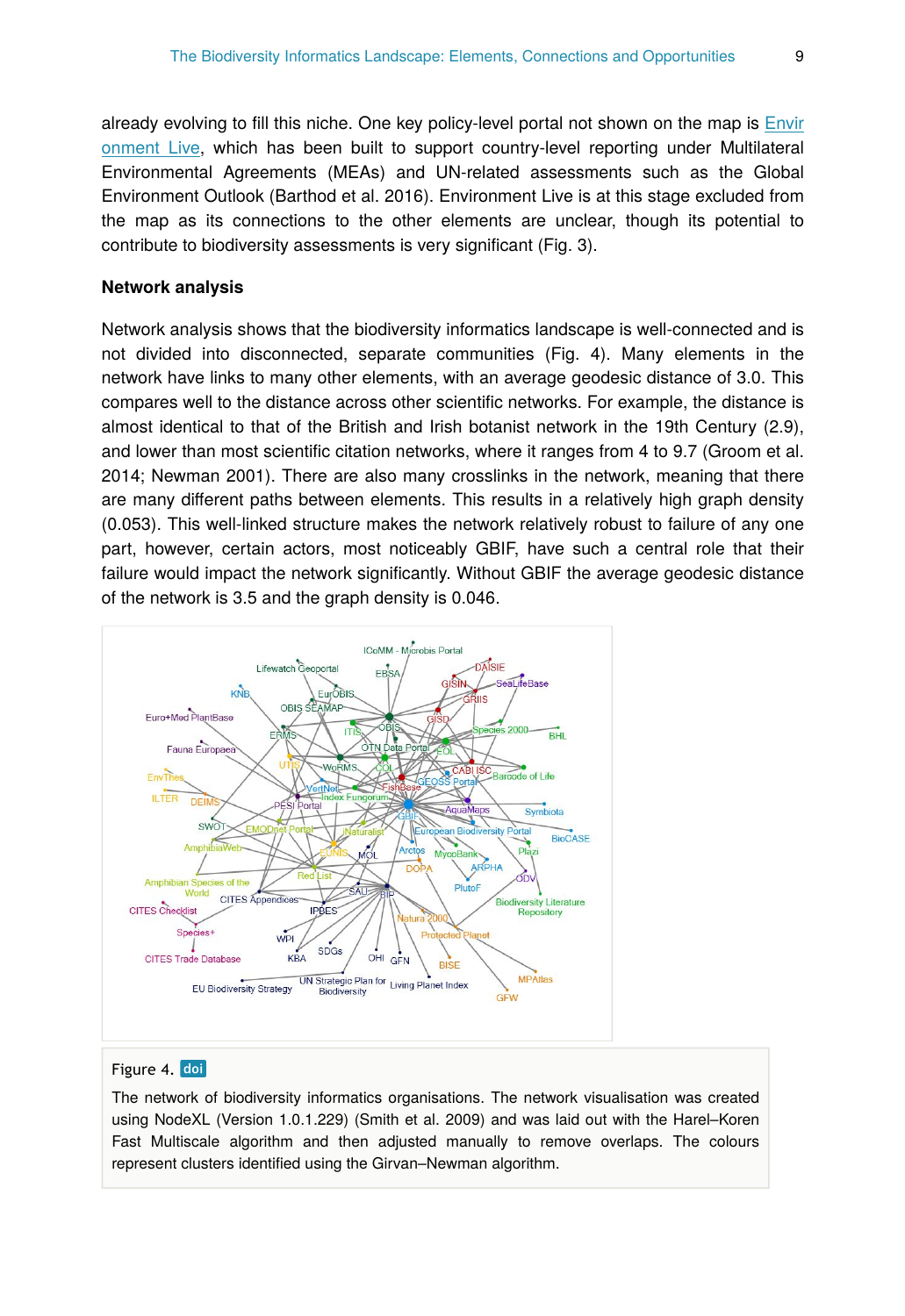The ten most connected elements are are follows:

- 1. GBIF (Fig. 2)
- 2. OBIS
- 3. COL
- 4. EOL
- 5. WoRMS
- 6. FishBase
- 7. ITIS
- 8. EUNIS
- 9. AquaMaps
- 10. Index Fungorum (Fig. 4)

# **Discussion**

The biodiversity informatics landscape is diverse in terms of the scope, objectives and methodologies of its underlying elements. The map presented here shows that this diversity also extends to the degree of connectedness of elements within the landscape. Although a network analysis demonstrated that the landscape is well-connected overall, there is undoubtedly scope for improved connections, and enhanced data-sharing between elements. The map should not be considered exhaustive in terms of existing elements or linkages, and readers should be aware that this is a snapshot of the landscape as it is in 2017. Furthermore, although extensive consultation took place during the building of the map, it was beyond the scope of this exercise to consult the responsible institutions behind all the elements.

With many organisations acting independently to maintain informatics products, there are instances of effort-duplication, and possibilities for new linkages can also be viewed as missed opportunities that currently limit the efficiency of the landscape. This is particularly important as funding for such projects is relatively limited, and the cost of data creation and curation is significant (Juffe-Bignoli et al. 2016).

### **Effort duplication**

Although the majority of elements offer something unique to the landscape, their broader missions sometimes overlap. An example is the potential for effort duplication between [iNat](https://www.inaturalist.org/) [uralist](https://www.inaturalist.org/) and PlutoF, both of which are citizen science initiatives, and both of which contribute observation data to GBIF. Like iNaturalist, PlutoF is now dynamically linked to GBIF as a result of the EU BON project, resulting in near-real-time updates. Both iNaturalist and PlutoF are supplied by data from citizen scientists and verified by other members of their communities. iNaturalist and PlutoF share many common features, not least in terms of data standards, and hence interoperability. Enhanced collaborations between the two might therefore result in more significant outcomes.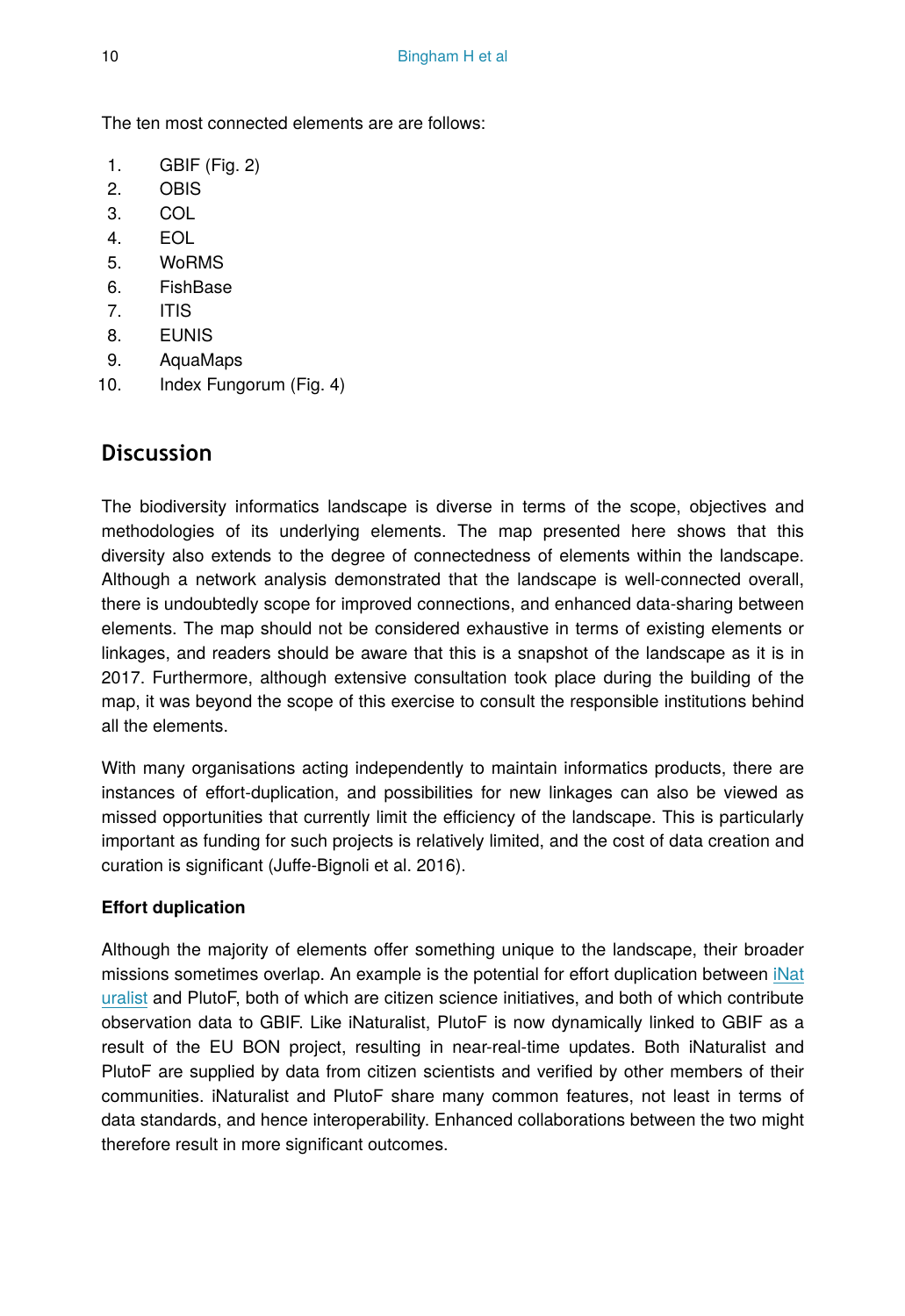A further example is that of the elements providing taxonomic information, which are common within the map. This appears to be a section of the landscape where organisations have responded positively to instances of effort duplication. Over time, elements with a specific focus have been subsumed by lists that are broader in scope. An example is the amalgamation of FishNet2, MaNIS, HerpNET and ORNIS into [VertNet](http://vertnet.org/), a single vertebrate data hub (VertNet 2017). Although these elements did not overlap in terms of their focal taxon, their incorporation into a single platform dealing with all vertebrates represents a move towards efficiency and improved accessibility for users. Similarly, at the European level, effort duplication is minimised by having taxonomic databases with different focuses feeding into a broader, overarching element (Fauna Europaea is focused on terrestrial animals, [Euro+Med PlantBase](http://www.emplantbase.org/) specialises in plants, Index Fungorum deals with fungi, and ERMS is marine focused. All of these are collated into a common taxonomic database, the Pan-European Species Directories Infrastructure, [PESI](http://www.eu-nomen.eu/portal/) (de Jong et al. 2015).

Other sections of the map stand out as possible areas of overlap. For example, there are four different elements dealing with invasive species at the global level, and sharing similar objectives. The Global Invasive Species Database ([GISD\)](http://www.iucngisd.org/) aims to share specialist knowledge on invasive species with a broad audience. The Global Register of Introduced and Invasive Species (GRIIS) provides country-level inventories of introduced and invasive species. The Global Invasive Species Information Network ([GISIN](http://www.gisin.org/)) provides a platform for sharing information on invasive species. The Centre for Agriculture and Biosciences International Invasive Species Compendium ([CABI ISC\)](http://www.cabi.org/isc/) collates a range of science-based information on invasive species to support decision-making. GISD, GRIIS and GISIN do not act in isolation (IUCN's [Invasive Species Specialist Group](http://www.issg.org) is involved in managing both GISD and GRIIS), and appear to have good data-sharing processes among themselves, but it is nevertheless unclear to what extent there is overlap in their workflows and outputs, and with those of CABI ISC. Discussions with the curators and users of these initiatives would be needed to establish whether effort duplication is an issue for these elements, and whether there are potential areas in which efficiency could be improved.

Similarly, the informatics landscape is supported by several different taxonomic backbones. Many of the other elements in the landscape depend on these backbones to standardise their taxonomic information. One example is the World Register of Marine Species [\(Wo](http://www.marinespecies.org) [RMS](http://www.marinespecies.org)). Two further backbones, [Species 2000](http://www.sp2000.org/) and the Integrated Taxonomic Information System [\(ITIS\)](https://www.itis.gov/), together form the Catalogue of Life (CoL). The GBIF Backbone Taxonomy, referred to as the Nub taxonomy, has been assembled from 54 different sources, including WoRMS, ITIS and CoL (GBIF 2017).

The existence of multiple different taxonomic backbones has the potential to result in inconsistencies in the way taxonomic information is stored and presented across the landscape, which in turn has potential implications for the interoperability of the different elements. In one example, [Species+](https://www.speciesplus.net/) uses the standardised taxonomies adopted by CITES [\(Conf. 12.11 \(Rev. CoP17\)](https://www.cites.org/eng/res/12/12-11R17.php)). This varies from the CoL backbone used by elements including the IUCN Red List of Threatened Species. For Species+, changes to nomenclature to reflect accepted use in biology must be adopted by the Conference of the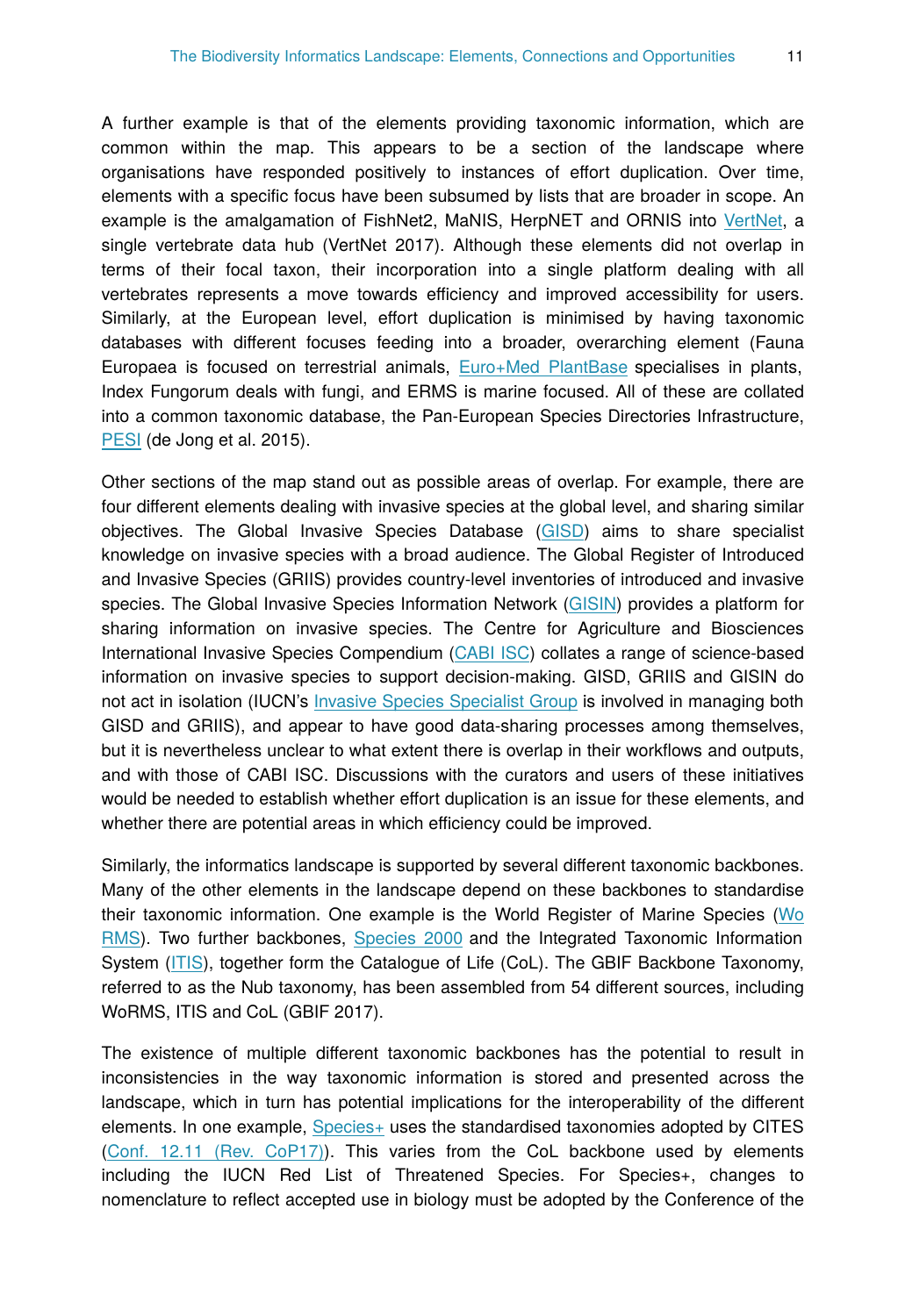Parties to the Conventions (i.e. national governments), which occurs every three years. This reflects a robust process for accepting changes, but also provides an example of how inconsistencies between taxonomic datasets may arise.

For taxonomic backbone data, linkages could be strengthened, for example by improving the harmonization efforts of taxonomic datasets and backbone data. Examples exist that have already reduced redundancies, such as VertNet (described above). However, tighter linkages between backbones (e.g. from PESI to CoL) could be fostered by future projects and initiatives. A further approach to aligning different taxonomic initiatives and making their data available is UTIS, which gathers information from various taxonomic sources (PESI, CoL, WoRMS, Natura2000 and TreatmentBank).

### **Opportunities**

Based on the network analysis, it appears that fostering interaction between more members of the community, particularly those on the periphery, would benefit the whole community, making it more resilient. More links would also benefit individual actors, making them less reliant on a few partners for their connection to the network.

Beyond additional linkages and improved interoperability, there are broader opportunities that have the potential to impact the entire biodiversity informatics landscape. One such opportunity is the rise of technologies like [Google Earth](https://www.google.co.uk/earth), which could in the future act as a hub for multiple datasets. Sharing and synthesising biodiversity data into a unified global map has been described as a key challenge for informaticians (Guralnick and Hill 2009). With the emergence of Google Earth and similar technology, an integrated world map could eventually be a reality.

Currently, work is ongoing to create a global biodiversity observation network through GEO BON, with multiple thematic, regional, and national biodiversity observation networks (BONs) in development (Scholes et al. 2008; Proença et al. 2016). As part of this process, EU BON and its European Biodiversity Portal have the potential to act as a hub or broker for biodiversity data within the European context. As a regional observation network, EU BON could provide leadership and build relationships within an often fragmented informatics landscape. As the network develops, several of [EU BON's own products](http://biodiversity.eubon.eu/products) are becoming integrated in the landscape, or are supporting it (see Fig. 1), providing the foundation for EU BON to respond to gaps and create collaborations where they are needed.

# **Next steps**

The map presented here has been produced at a time when biodiversity observation networks are in development, and when biodiversity informatics initiatives are proliferating. It provides a useful resource for organisations involved in developing new initiatives, or expanding the remits of those that exist. It can be used to identify work that is already being done, in addition to probable gaps that could be filled. It may additionally help the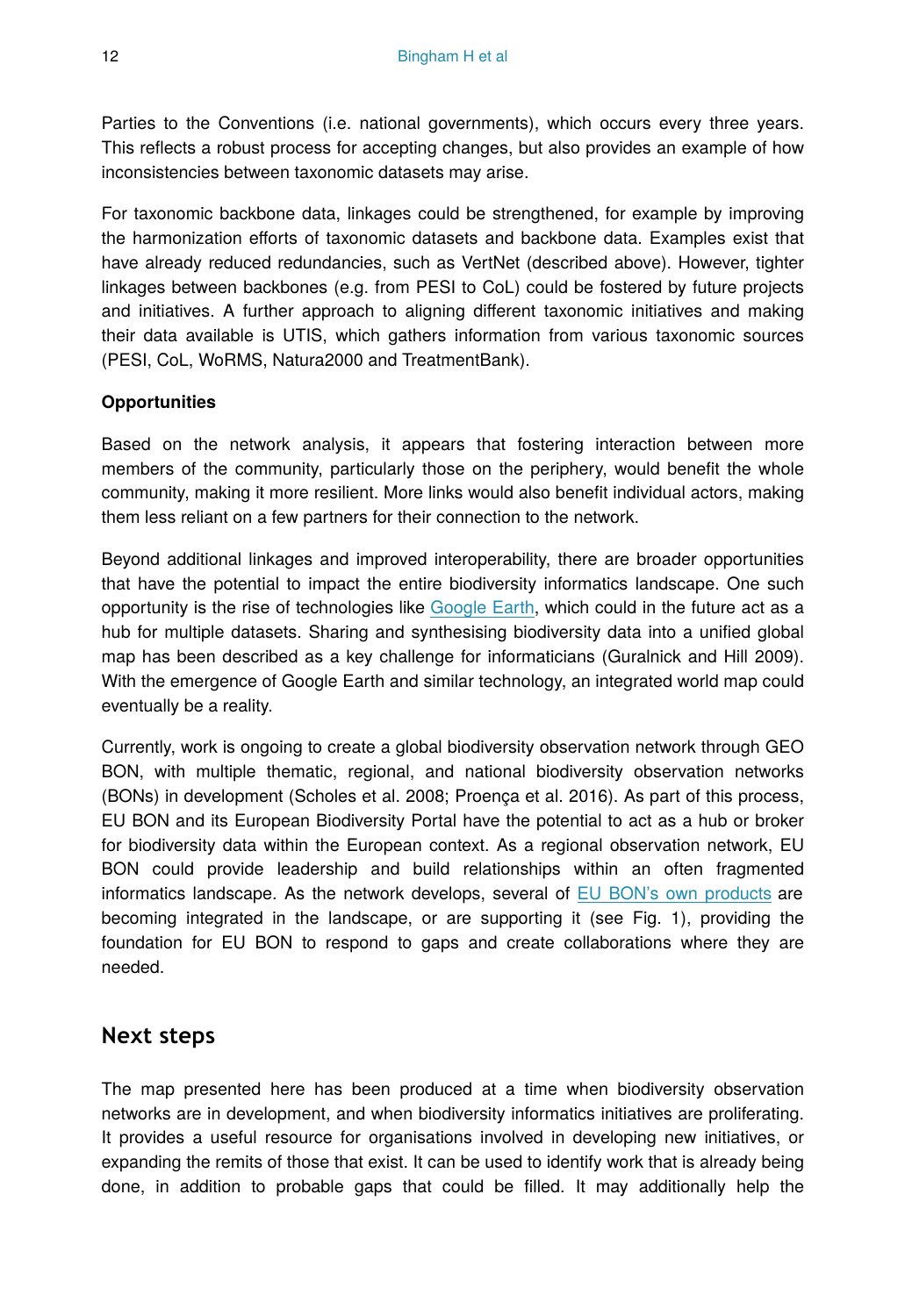custodians of existing initiatives to identify potential linkages with other elements, including at the policy-level.

The inclusion of elements specific to Europe has particular relevance to the emerging EU BON, highlighting those niches that are already occupied, and also gaps where EU BON might most meaningfully contribute. Further work could include identifying specific entry points in the landscape for [EU BON's products.](http://biodiversity.eubon.eu/products) An additional next step could be to assess the sustainability of the landscape's elements from a business planning perspective, identifying elements at risk of being lost, and the potential implications for other elements they are linked to in the landscape. Such an exercise would help to highlight elements that are critical to the long-term sustainability of EU BON.

Beyond datasets and databases, the human dimension of the biodiversity informatics landscape should not be underestimated, as it is crucial to the landscape's functioning and evolution. Communities of practice collectively hold significant knowledge and expertise (for example, on software, infrastructure, and best practice) on which the biodiversity informatics landscape depends. However, the human dimension brings with it a range of working cultures that sometimes create barriers to collaboration, and hence barriers to connections within the landscape. There is a crucial role for funding bodies, including the many national governments that have agreed to the Global Earth Observation System of Systems (GEOSS) [Data Sharing Principles,](https://www.earthobservations.org/geoss_dsp.shtml) to play in encouraging funding-recipients to dismantle barriers to data access, and in funding work that results in a better-functioning, and better-connected, biodiversity informatics landscape. Funding models that do not promote long-term, sustainable work and data-sharing should be overhauled.

Contributing to policy-level processes is one way in which the landscape can most meaningfully have an impact. The wealth of information available in the landscape could undoubtedly be better communicated to policy-makers and other decision-makers. Although work is ongoing to address this (Despot-Belmonte et al. 2017), it remains a key challenge that requires consideration by all institutions involved in biodiversity informatics.

# **Annex 1. Element expanded names**

| Table 1.<br>Full names of elements. |                                |  |
|-------------------------------------|--------------------------------|--|
| <b>Short Name</b>                   | <b>Long Name</b>               |  |
| Amphibian Species of the<br>World   | Amphibian Species of the World |  |
| AmphibiaWeb                         | AmphibiaWeb                    |  |
| <b>AquaMaps</b>                     | AquaMaps                       |  |
| Arctos                              | Arctos                         |  |

For full names of elements see Table 1.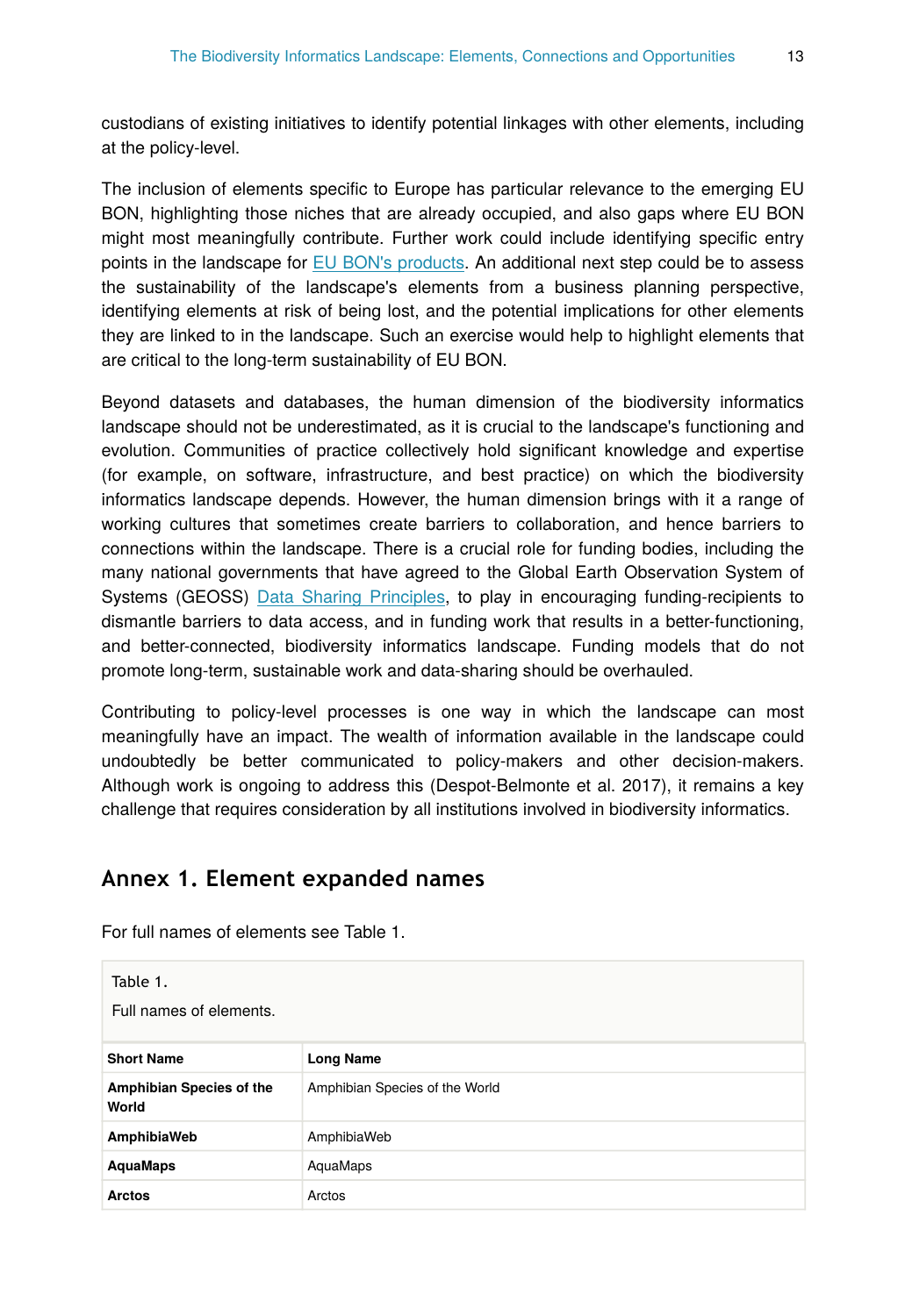| <b>ARPHA</b>                                 | <b>ARPHA Writing Tool</b>                                                                           |
|----------------------------------------------|-----------------------------------------------------------------------------------------------------|
| <b>Barcode of Life</b>                       | International Barcode of Life                                                                       |
| <b>BHL</b>                                   | <b>Biodiversity Heritage Library</b>                                                                |
| <b>BioCASE</b>                               | <b>Biological Collection Access Service</b>                                                         |
| <b>Biodiversity Literature</b><br>Repository | <b>Biodiversity Literature Repository</b>                                                           |
| <b>BIP</b>                                   | Biodiversity Indicators Partnership                                                                 |
| <b>BISE</b>                                  | Biodiversity Information System for Europe                                                          |
| <b>CABLISC</b>                               | Centre for Agriculture and Biosciences International: Invasive Species<br>Compendium                |
| <b>CITES Appendices</b>                      | Convention on International Trade in Endangered Species of Wild Fauna and<br>Flora Appendices       |
| <b>CITES Checklist</b>                       | Convention on International Trade in Endangered Species of Wild Fauna and<br><b>Flora Checklist</b> |
| <b>CITES Trade Database</b>                  | Convention on International Trade in Endangered Species of Wild Fauna and<br>Flora Trade Database   |
| COL                                          | Catalogue of Life                                                                                   |
| <b>DAISIE</b>                                | Delivering Alien Invasive Species Inventories for Europe                                            |
| <b>DEIMS</b>                                 | Dynamic Ecological Information Management System                                                    |
| <b>DOPA</b>                                  | Digital Observatory for Protected Areas                                                             |
| <b>EBSA</b>                                  | Ecologically or Biologically Significant Marine Areas                                               |
| <b>EMODnet Portal</b>                        | European Marine Observation and Data Network Portal                                                 |
| <b>EnvThes</b>                               | <b>Environmental Thesaurus</b>                                                                      |
| EOL                                          | Encyclopedia Of Life                                                                                |
| <b>ERMS</b>                                  | European Register of Marine Species                                                                 |
| <b>EU Biodiversity Strategy</b>              | EU Biodiversity Strategy to 2020                                                                    |
| <b>Euro+Med PlantBase</b>                    | Euro+Med PlantBase                                                                                  |
| <b>EUNIS</b>                                 | European Nature Information System                                                                  |
| <b>EurOBIS</b>                               | European node of Ocean Biogeographic Information System                                             |
| <b>European Biodiversity Portal</b>          | European Biodiversity Portal                                                                        |
| Fauna Europaea                               | Fauna Europaea                                                                                      |
| <b>FishBase</b>                              | FishBase                                                                                            |
| GBIF                                         | Global Biodiversity Information Facility                                                            |
| <b>GEOSS Portal</b>                          | Global Earth Observation System of Systems Portal                                                   |
| GFN                                          | Global Footprint Network                                                                            |
| <b>GFW</b>                                   | Global Forest Watch                                                                                 |
| GISD                                         | Global Invasive Species Database                                                                    |
| <b>GISIN</b>                                 | Global Invasive Species Information Network                                                         |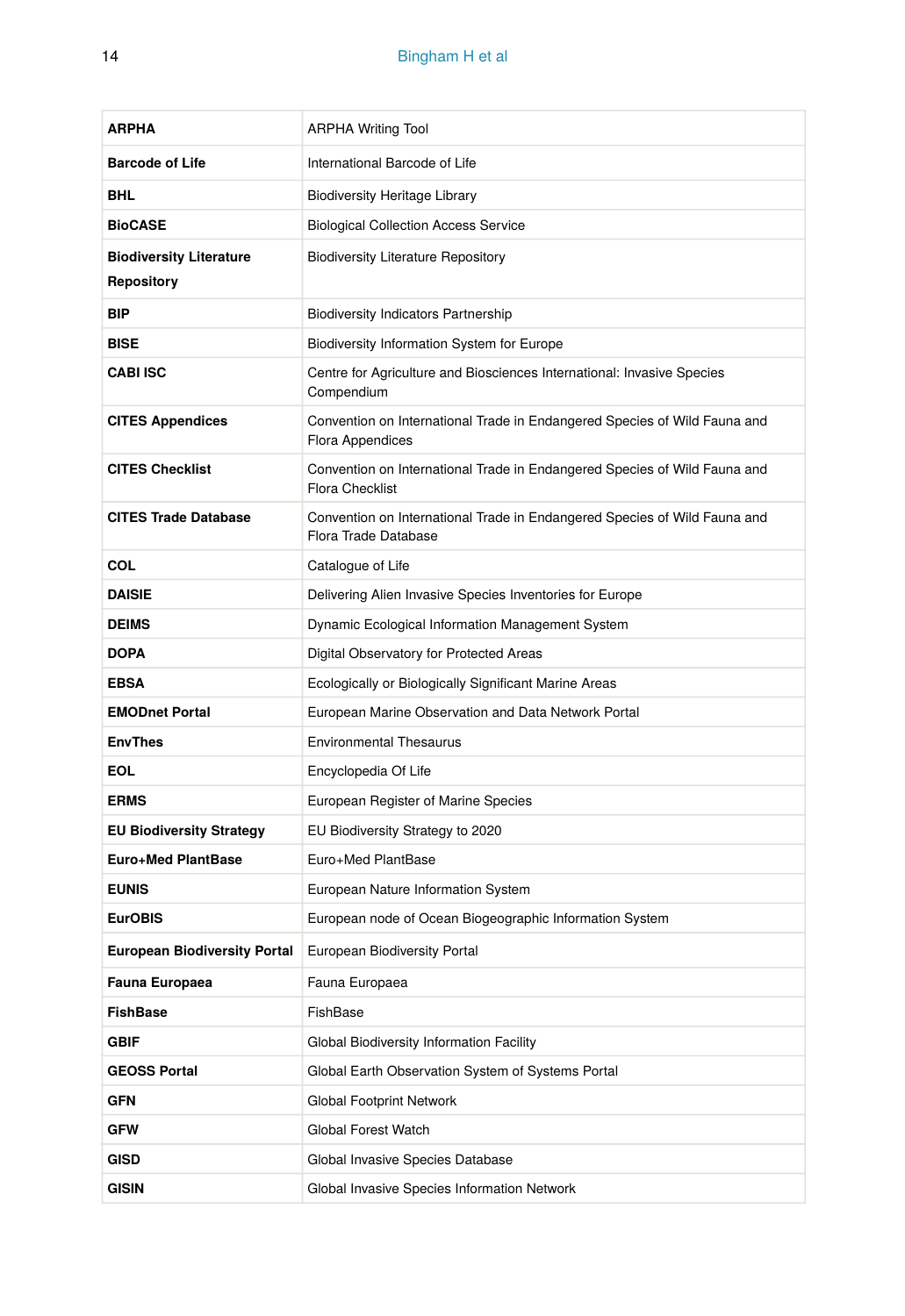| GRIIS                                               | Global Register of Introduced and Invasive Species                                                  |
|-----------------------------------------------------|-----------------------------------------------------------------------------------------------------|
| <b>ICoMM - Microbis Portal</b>                      | International Census of Marine Microbes - Microbis Portal                                           |
| <b>ILTER</b>                                        | International Long Term Ecological Research                                                         |
| <b>iNaturalist</b>                                  | iNaturalist                                                                                         |
| <b>Index Fungorum</b>                               | Index Fungorum                                                                                      |
| <b>IPBES</b>                                        | Intergovernmental Science-Policy Platform on Biodiversity and Ecosystem<br>Services                 |
| <b>ITIS</b>                                         | Integrated Taxonomic Information System                                                             |
| KBA                                                 | Key Biodiversity Areas                                                                              |
| <b>KNB</b>                                          | Knowledge Network for Biocomplexity                                                                 |
| <b>Lifewatch Geoportal</b>                          | Lifewatch Geoportal                                                                                 |
| <b>Living Planet Index</b>                          | Living Planet Index                                                                                 |
| <b>MOL</b>                                          | Map of Life                                                                                         |
| <b>MPAtlas</b>                                      | <b>MPAtlas</b>                                                                                      |
| MycoBank                                            | MycoBank                                                                                            |
| Natura 2000                                         | Natura 2000 Network Viewer                                                                          |
| OBIS                                                | Ocean Biogeographic Information System                                                              |
| <b>OBIS SEAMAP</b>                                  | Ocean Biogeographic Information System Spatial Ecological Analysis of<br>Megavertebrate Populations |
|                                                     |                                                                                                     |
| <b>ODV</b>                                          | Ocean Data Viewer                                                                                   |
| OHI                                                 | Ocean Health Index                                                                                  |
| OTN Data Portal                                     | Ocean Tracking Network Data Portal                                                                  |
| <b>PESI Portal</b>                                  | Pan-European Species Directories Infrastructure                                                     |
| Plazi                                               | Plazi                                                                                               |
| PlutoF                                              | PlutoF                                                                                              |
| <b>Protected Planet</b>                             | <b>Protected Planet</b>                                                                             |
| <b>Red List</b>                                     | International Union for Conservation of Nature Red List of Threatened Species                       |
| SAU                                                 | Sea Around Us                                                                                       |
| <b>SDGs</b>                                         | Sustainable Development Goals                                                                       |
| <b>SeaLifeBase</b>                                  | SeaLifeBase                                                                                         |
| Species 2000                                        | Species 2000                                                                                        |
| Species+                                            | Species+                                                                                            |
| <b>SWOT</b>                                         | State of the World's Sea Turtles                                                                    |
| Symbiota                                            | Symbiota                                                                                            |
| <b>UN Strategic Plan for</b><br><b>Biodiversity</b> | United Nations Strategic Plan for Biodiversity 2011-2020                                            |
| UTIS                                                | Unified Taxonomic Information Service                                                               |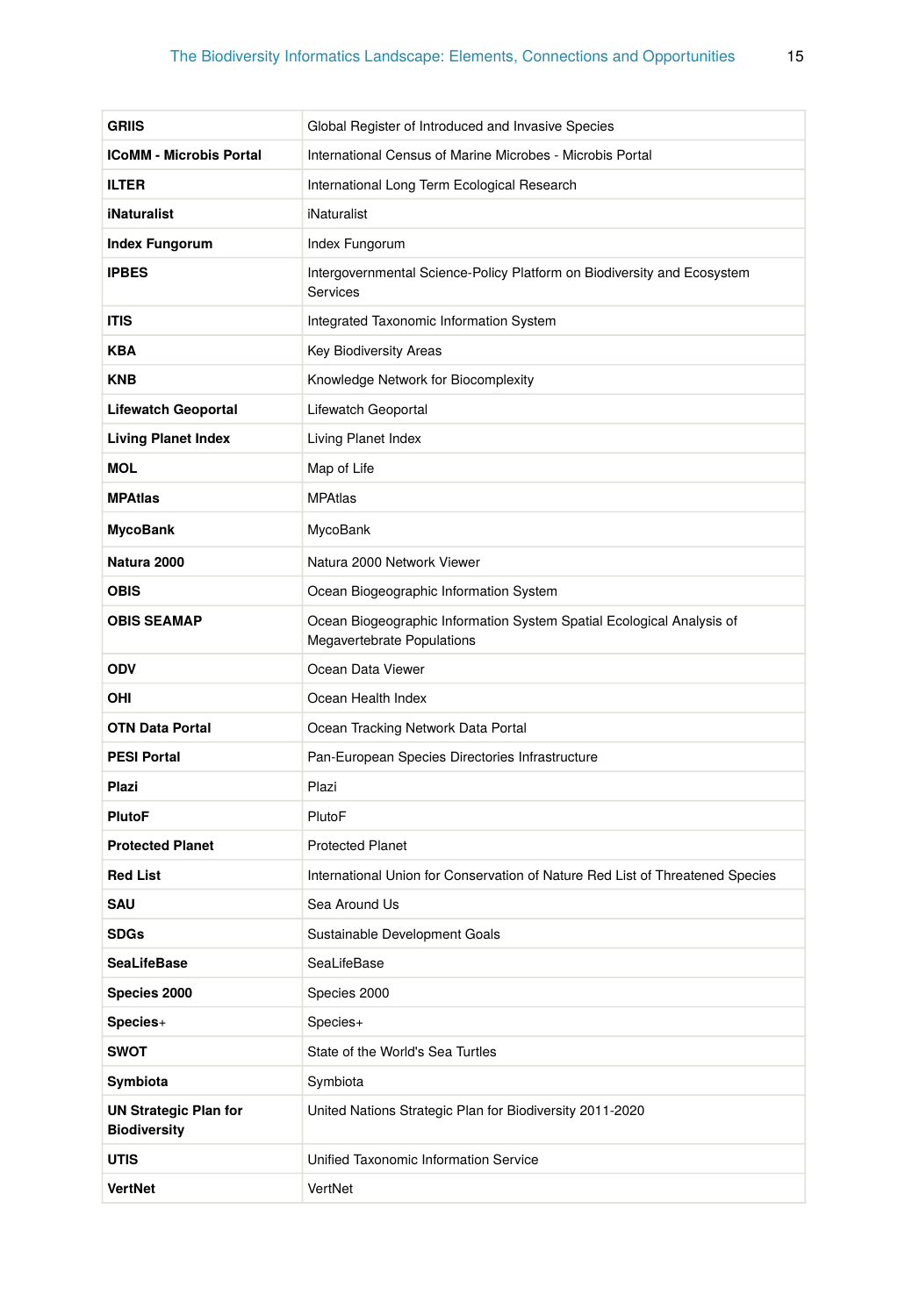| <b>WoRMS</b> | World Register of Marine Species |
|--------------|----------------------------------|
| WPI          | Wildlife Picture Index           |

# **Annex 2. Element metadata**

### **Amphibian Species of the World**

Short name: Amphibian Species of the World

Long name: Amphibian Species of the World

Website: <http://research.amnh.org/vz/herpetology/amphibia/>

Responsible Institution: American Museum of Natural History

Category: data curator, data distributor

Description: an amphibian taxonomy reference

Main users: researchers

Geographic scope and realm: global

### **AmphibiaWeb**

Short name: AmphibiaWeb

Long name: AmphibiaWeb

Website: <http://www.amphibiaweb.org/>

Responsible Institution: University of California at Berkeley

Category: data curator, data distributor

Description: [AmphibiaWeb](http://www.amphibiaweb.org/about/index.html) provides information on amphibian declines, natural history, conservation, and taxonomy

Main users: researchers, taxonomists

Geographic scope and realm: global

### **AquaMaps**

Short name: AquaMaps

Long name: AquaMaps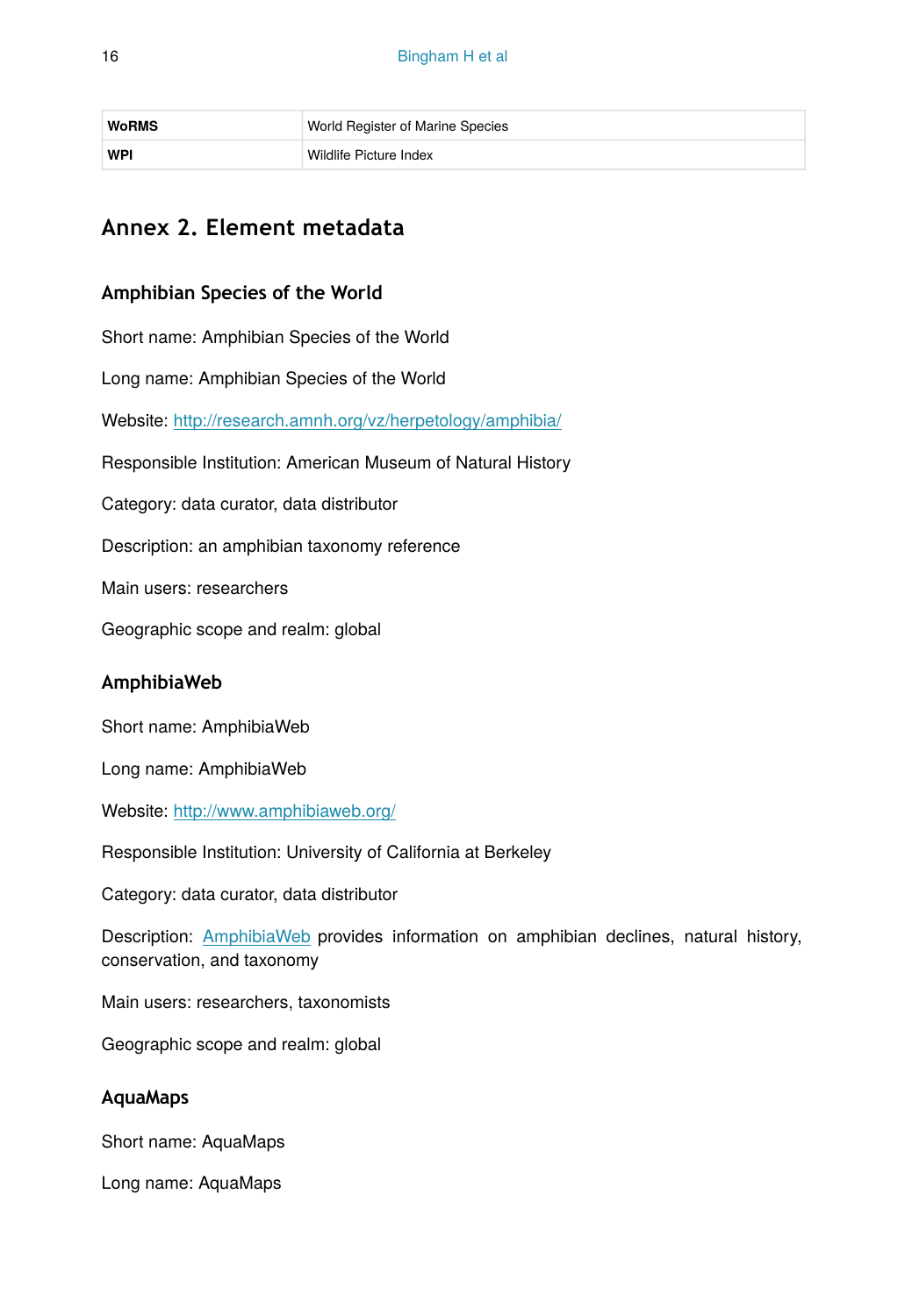Website: [http://www.aquamaps.org](http://www.aquamaps.org/)

Responsible Institution: FishBase; SeaLifeBase

Category: data curator, data distributor

Description: AquaMaps includes standardised distribution maps for over 22,000 species of fish, marine mammals and invertebrates. These maps are computer-generated predictions of natural occurrence of marine species, based on the environmental tolerance of a given species. The maps use colour-coding for showing the likelihood of a species to occur in a given area.

Main users: researchers, fisheries

Geographic scope and realm: global, marine

#### **Arctos**

Short name: Arctos

Long name: Arctos

Website: <https://arctosdb.org/>

Responsible Institution: Texas Advanced Computing Center, University of Texas at Austin

Category: data curator

Description: "a collaboration among multiple scientific collections that serves data on over 3 million natural history museum records"

Main users: collection managers, curators, collection users, researchers, educators

Geographic scope and realm: global

### **ARPHA**

Short name: **ARPHA**

Long name: ARPHA Writing Tool

Website: [http://arphahub.com](http://arphahub.com/)

Responsible Institution: Pensoft

Category: Data and journal publishing platform

Description: ARPHA-BioDiv is a set of standards, guidelines, recommendations, tools, workflows, journals and services, based on the ARPHA Publishing Platform of Pensoft,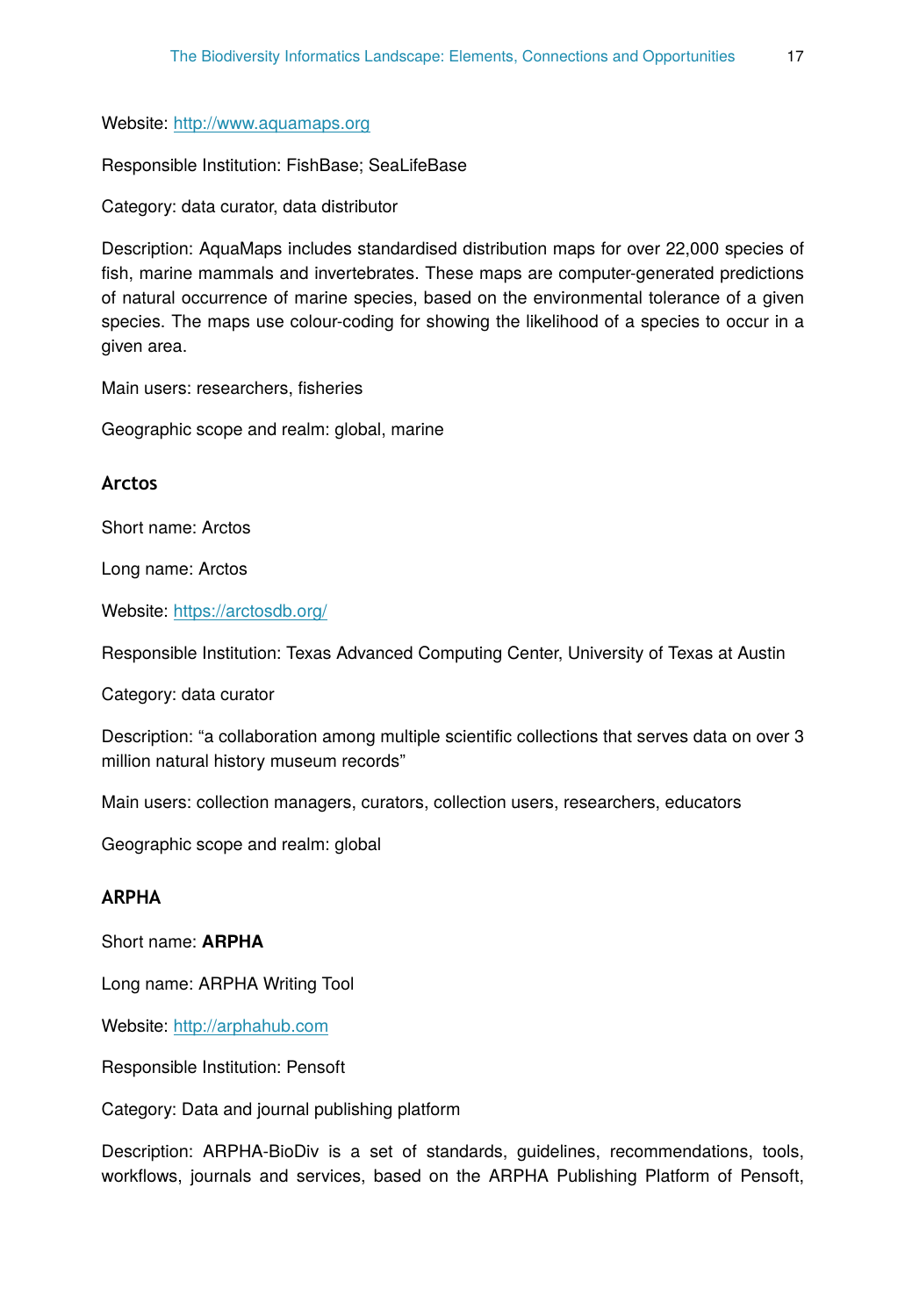designed to ease scholarly publishing of biodiversity and biodiversity-related data that are of primary interest to GEO BON networks

Main users: researchers

Geographic scope and realm: global

### **Barcode of Life**

Short name: Barcode of Life

Long name: International Barcode of Life

Website: [http://www.barcodeo](http://www.barcodeoflife.org/)flife.org/

Responsible Institution: Consortium for the Barcode of Life (CBOL)

Category: data curator

Description: "The International Barcode of Life project is the largest biodiversity genomics initiative ever undertaken. Hundreds of biodiversity scientists, genomics specialists, technologists and ethicists from 25 nations are working together to construct a richly parameterized DNA barcode reference library that will be the foundation for a DNA-based identification system for all multi-cellular life"

Main users: researchers

Geographic scope and realm: global; marine and terrestrial

### **BHL**

Short name: BHL

Long name: Biodiversity Heritage Library

Website: <http://www.biodiversitylibrary.org>

Responsible Institution: BHL Consortium

Category: data distributor

Description: the Biodiversity Heritage Library is a consortium of natural history and botanical libraries. The aim of this consortium is to digitise and thus make freely available the biodiversity literature held in their collections. The BHL works with the international taxonomic community and other stakeholders to ensure that biodiversity heritage is made accessible. The BHL has so far digitised millions of pages of taxonomic literature.

Main users: researchers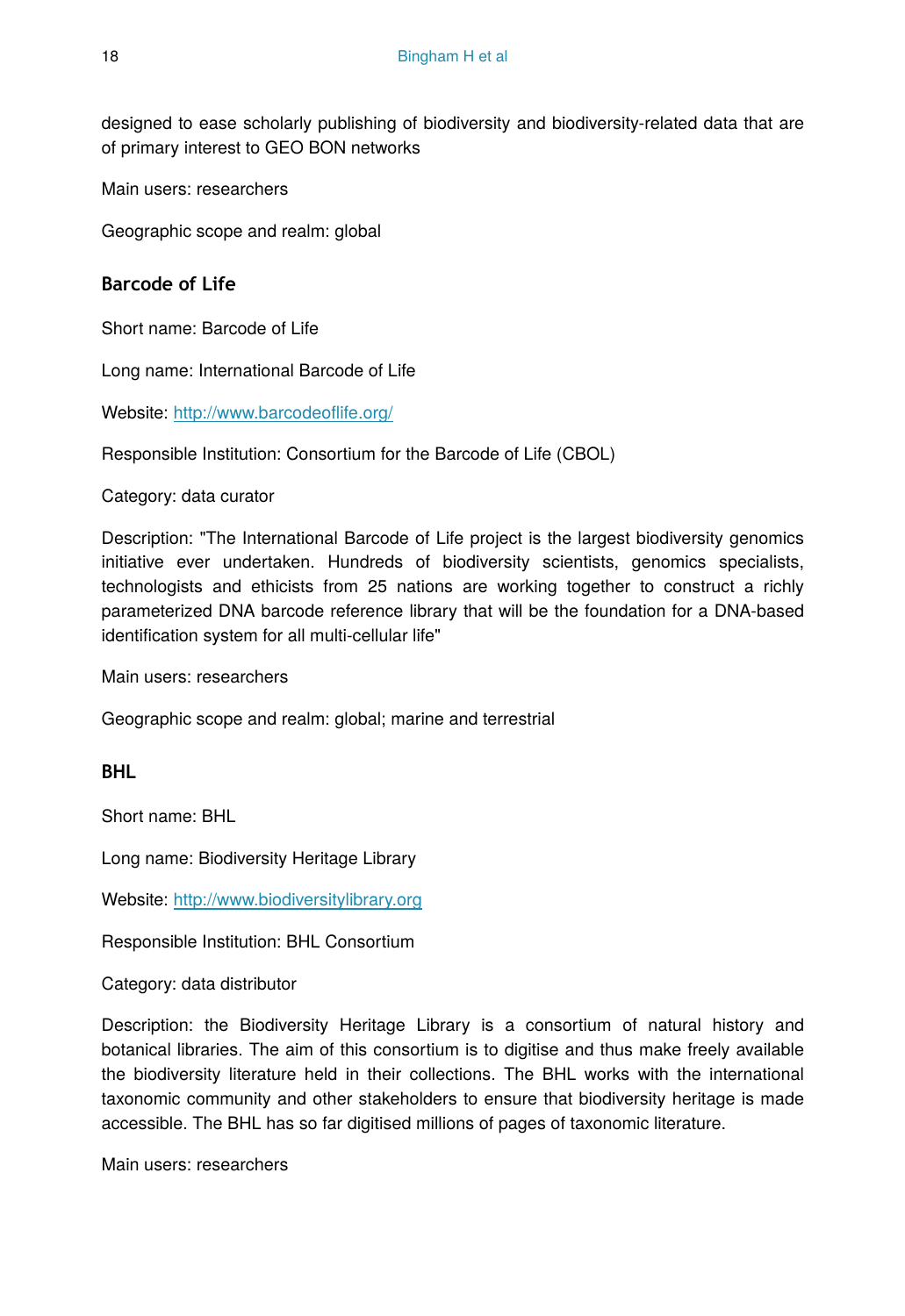#### Geographic scope and realm: global; marine and terrestrial

### **BioCASE**

Short name: BioCASE

Long name: Biological Collection Access Service

Website: <http://www.biocase.org/>

Responsible Institution: Botanic Garden and Botanical Museum Berlin-Dahlem

Category: data curator, data distributor

Description: "a transnational network of primary biodiversity repositories. It links together specimen data from natural history collections, botanical/zoological gardens and research institutions worldwide with information from huge observation databases."

Main users: researchers

Geographic scope and realm: global

### **Biodiversity Literature Repository**

Short name: Biodiversity Literature Repository

Long name: Biodiversity Literature Repository

Website: [http://biolitrepo.org](http://biolitrepo.org/)

Responsible Institution: Plazi and Pensoft

Category: Data repository

Description: A community public repository for biodiversity-related publications, images, and data associated with them based at Zenodo

Main users: researchers, collection managers, environmentalists, students

Geographic scope and realm: global

### **BIP**

Short name: BIP

Long name: Biodiversity Indicators Partnership

Website: <http://www.bipindicators.net>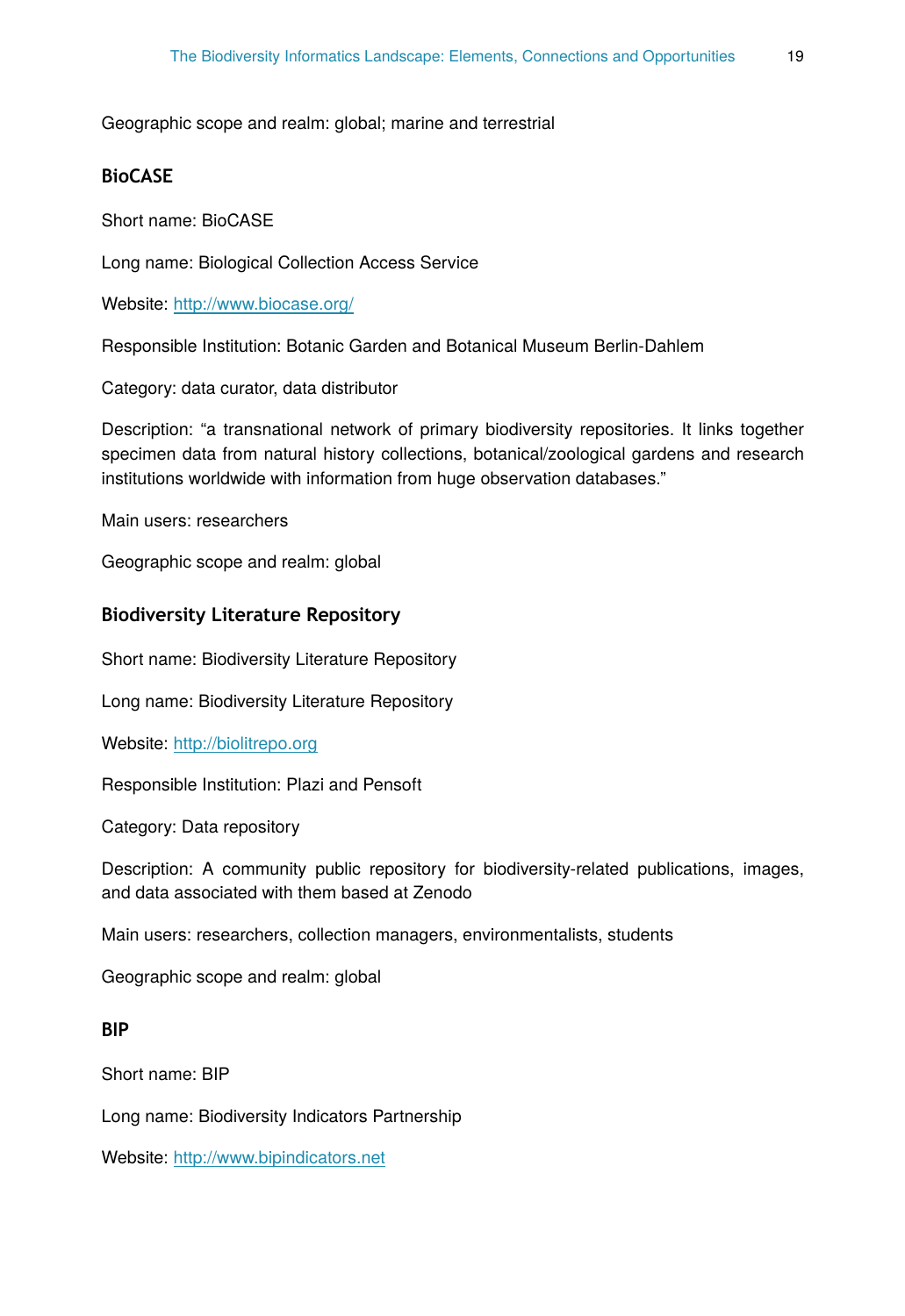Responsible Institution: UNEP-WCMC

Category: policy-level element

Description: the BIP is a partnership of international organisations working on indicator development. It brings together indicators that allow biodiversity trends to be monitored in support of the Strategic Plan for Biodiversity 2011 – 2020, which includes the Aichi Biodiversity Targets. It hosts at least one indicator for 17 of the 20 Targets. More broadly, it supports Multinational Environmental Agreements (MEAs), the Intergovernmental Science-Policy Platform on Biodiversity and Ecosystem Services (IPBES), the Sustainable Development Goals (SDGs), national and regional governments, and other sectors.

Main users: civil servants, decision-makers

Geographic scope and realm: global; marine and terrestrial

### **BISE**

Short name: BISE

Long name: Biodiversity Information System for Europe

Website: <http://biodiversity.europa.eu/>

Responsible Institution: European Environment Agency

Category: data curator, data distributor

Description: "a single entry point for data and information on biodiversity supporting the implementation of the EU strategy and the Aichi targets in Europe."

Main users: researchers

Geographic scope and realm: Europe

### **CABI ISC**

Short name: CABI ISC

Long name: Centre for Agriculture and Biosciences International Invasive Species Compendium

Website: <http://sites.cabi.org/isc/>

Responsible Institution: Centre for Agriculture and Biosciences International

Category: data curator, data distributor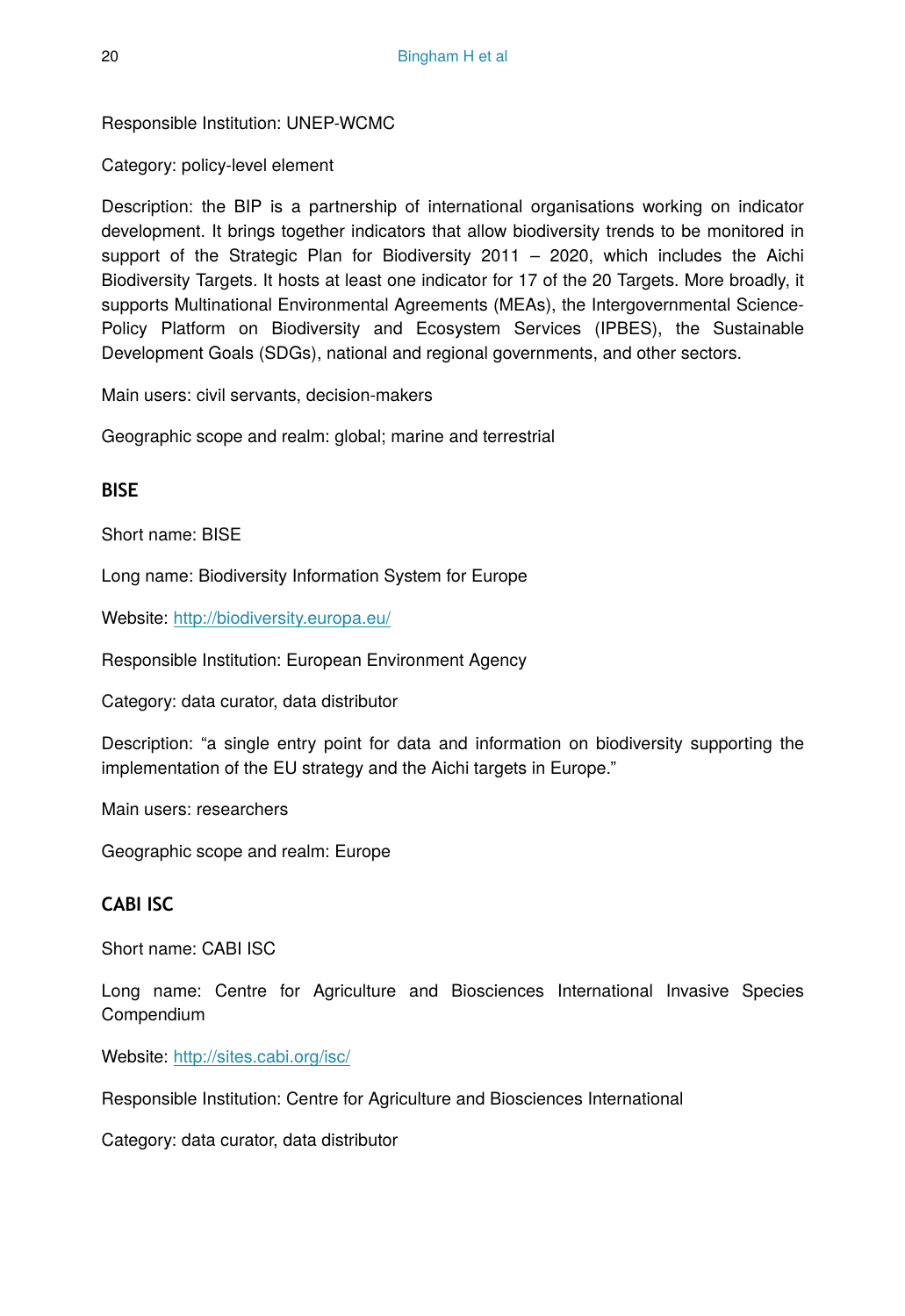Description: "an encyclopaedic resource that brings together a wide range of different types of science-based information to support decision-making in invasive species management worldwide."

Main users: researchers, site managers, taxonomists

Geographic scope and realm: global

### **CITES Appendices**

Short name: CITES Appendices

Long name: Convention on International Trade in Endangered Species of Wild Fauna and Flora Appendices

Website: <https://www.cites.org/eng/app/index.php>

Responsible Institution: United Nations Environment

Category: data creator, data distributor

Description: Appendices I, II and III to the Convention on International Trade in Endangered Species of Wild Fauna and Flora (CITES) list species that are protected from overexploitation. Each appendix corresponds to a different level of protection.

Main users: governments (civil servants, decision-makers), researchers

Geographic scope and realm: global; marine and terrestrial

### **CITES Checklist**

Short name: CITES Checklist

Long name: Convention on International Trade in Endangered Species of Wild Fauna and Flora Checklist

Website: <http://checklist.cites.org/>

Responsible Institution: United Nations Environment

Category: data creator, data distributor

Description: the Checklist of CITES Species allows users to search all CITES-listed species, including scientific names and synonyms. It also provides information on historical changes to the level of protection afforded to species.

Main users: governments (civil servants, decision-makers), researchers

Geographic scope and realm: global; marine and terrestrial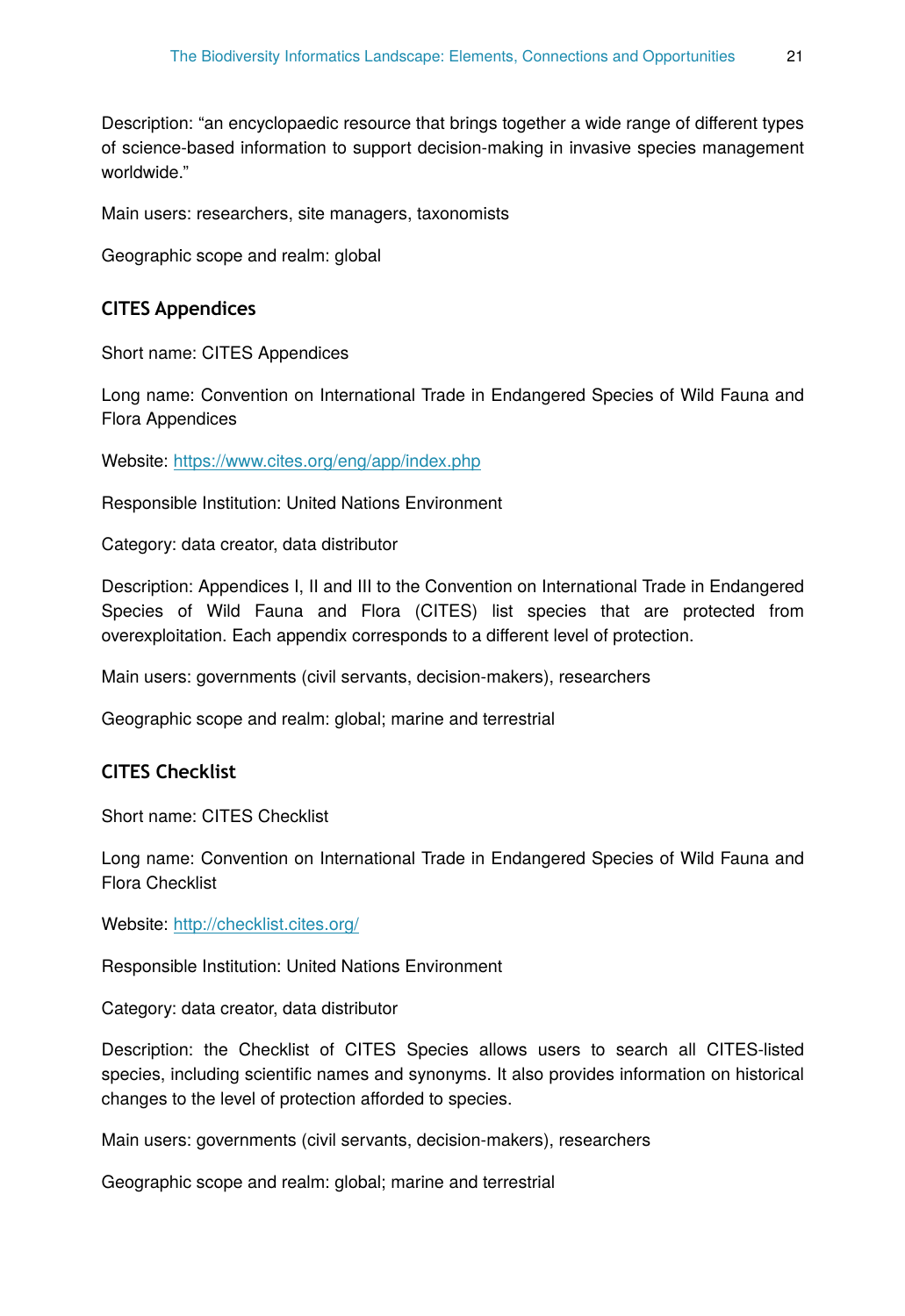# **CITES Trade Database**

Short name: CITES Trade Database

Long name: Convention on International Trade in Endangered Species of Wild Fauna and Flora Trade Database

Website: <http://trade.cites.org>

Responsible Institution: United Nations Environment

Category: data creator, data distributor

Description: the CITES Trade Database contains information on imports and exports of CITES-listed species. These are reported by national authorities, usually on an annual basis. Data in the database are freely available, and specific datasets can be accessed from the website using search queries.

Main users: governments (civil servants, decision-makers), researchers

Geographic scope and realm: global; marine and terrestrial

**COL**

Short name: COL

Long name: Catalogue of Life

Website: [http://www.catalogueo](http://www.catalogueoflife.org)flife.org

Responsible Institution: Naturalis Biodiversity Center

Category: data curator, data distributor

Description: the Catalogue of Life is the most comprehensive database of species currently available. It contains information on the names, relationships and distributions of species.

Main users: researchers, policy and decision-makers in governments and international organisations, the general public

Geographic scope and realm: global; marine and terrestrial

### **DAISIE**

Short name: DAISIE

Long name: Delivering Alien Invasive Species Inventories for Europe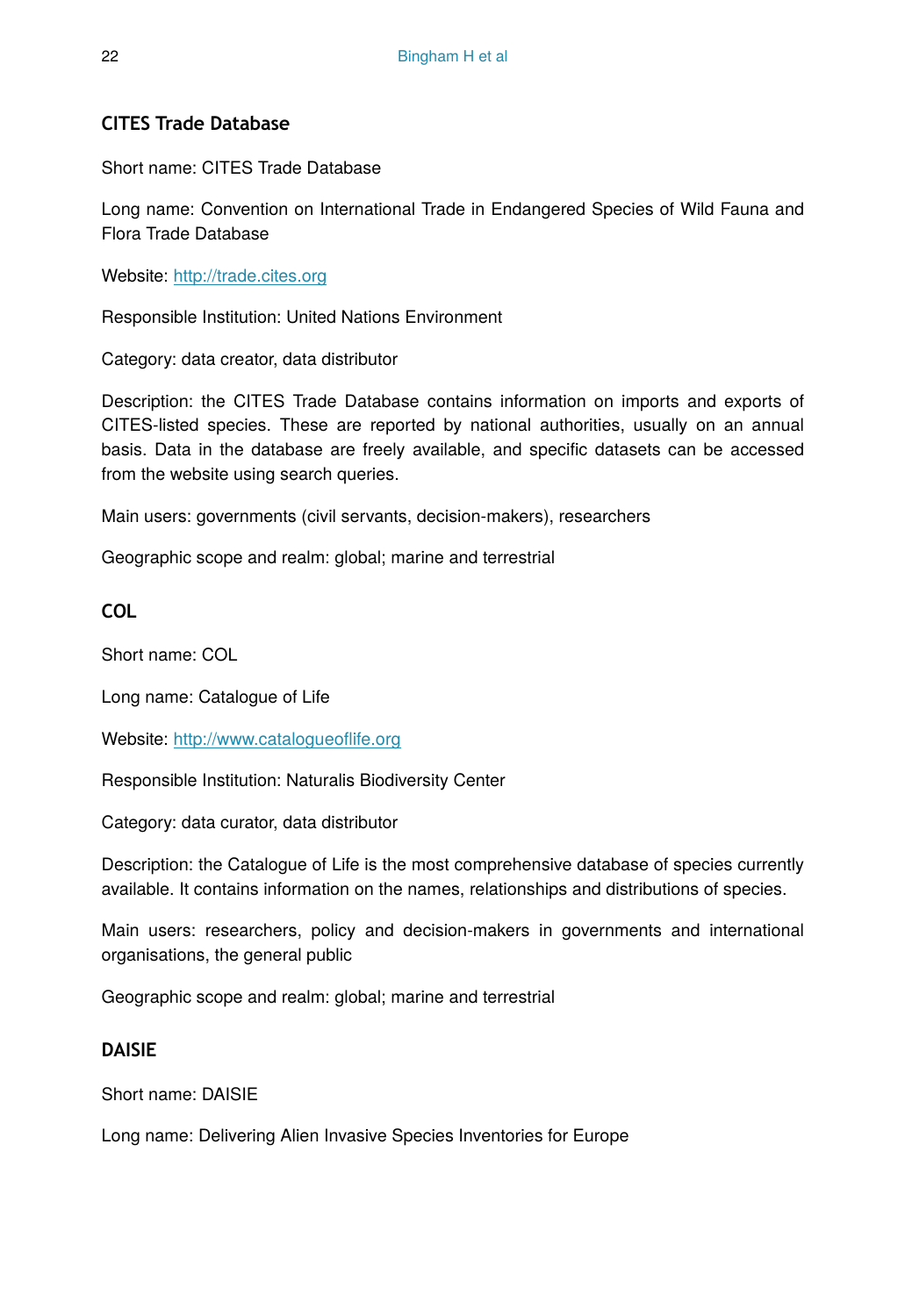Website: <http://www.europe-aliens.org/>

Responsible Institution: Centre for Ecology & Hydrology, Natural Environment Research Council

Category: data creator, data curator, data distributor

Description: "a 'one-stop-shop' for information on biological invasions in Europe, delivered via an international team of leading experts in the field of biological invasions, latest technological developments in database design and display, and an extensive network of European collaborators and stakeholders"

Main users: researchers, site managers, taxonomists

Geographic scope and realm: Europe

### **DEIMS**

Short name: DEIMS

Long name: Dynamic Ecological Information Management System

Website: <https://data.lter-europe.net/deims/>

Responsible Institution: Centre for Ecology & Hydrology, Natural Environment Research Council

Category: data curator, data distributor

Description: "a place where you can register your research site, data products/activities and datasets."

Main users: researchers

Geographic scope and realm: global

### **DOPA**

Short name: DOPA

Long name: Digital Observatory for Protected Areas

Website: <http://dopa.jrc.ec.europa.eu>

Responsible Institution: Joint Research Centre

Category: data distributor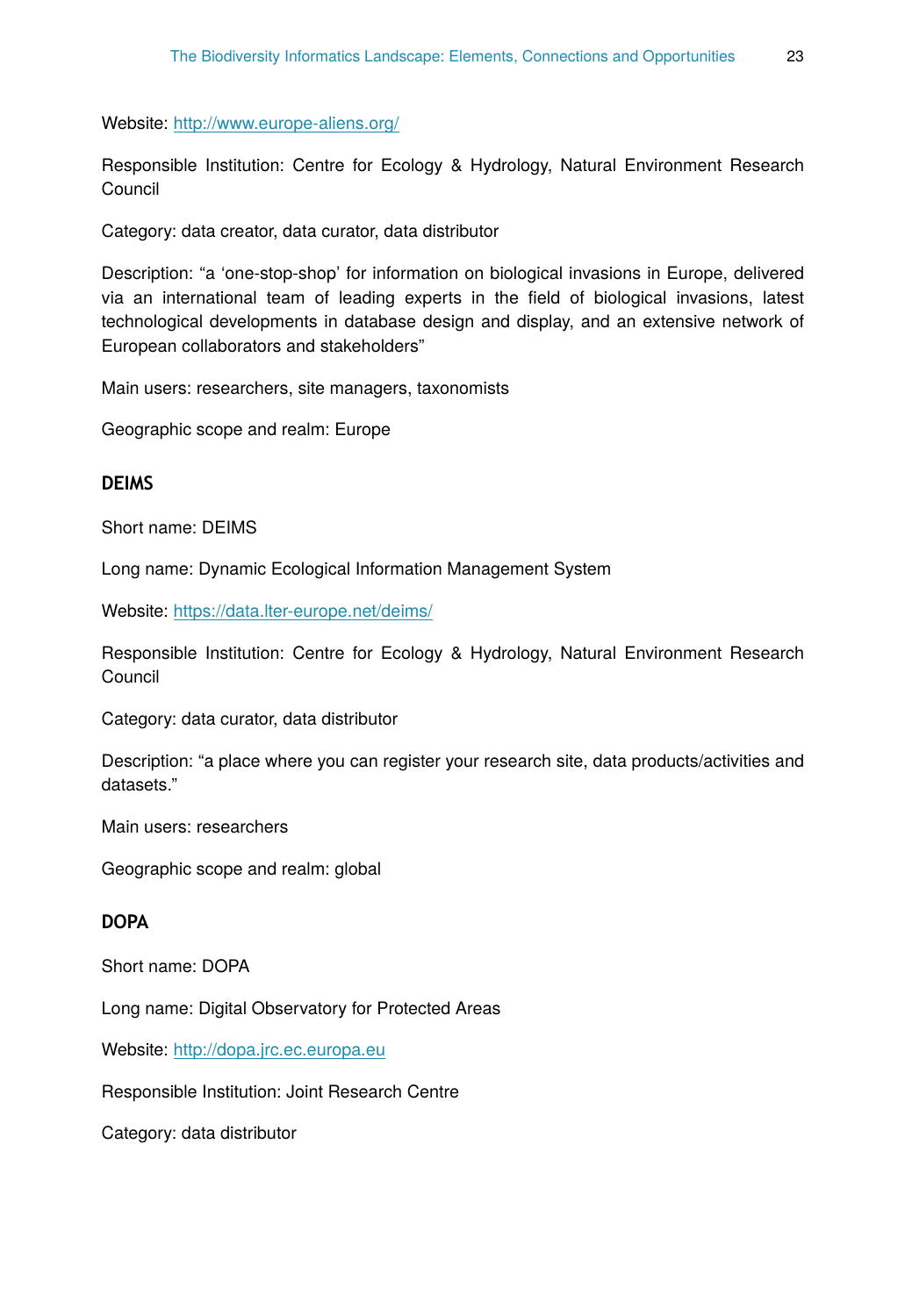Description: DOPA is a set of web services and interfaces which allows users to monitor multiple aspects of protected areas. It combines spatial data from the WDPA with species richness, ecoregion, land-use and population data.

Main users: park managers, park agencies, other decision-makers and researchers

Geographic scope and realm: global; marine and terrestrial

# **EBSA**

Short name: EBSA

Long name: Ecologically or Biologically Significant Marine Areas

Website: <https://www.cbd.int/ebsa/>

Responsible Institution: Convention on Biological Diversity Secretariat

Category: data creator, data distributor

Description: data portal for Ecologically or Biologically Significant Marine Areas (EBSAs)

Main users: researchers, marine spatial planners, fisheries

Geographic scope and realm: global

### **EMODNet Portal**

Short name: EMODNet Portal

Long name: European Marine Observation and Data Network Portal

Website: <http://www.emodnet.eu/>

Responsible Institution: EMODnet Secretariat

Category: data creator, data distributor

Description: "a network of organisations supported by the EU's integrated maritime policy. These organisations work together to observe the sea, process the data according to international standards and make that information freely available as interoperable data layers and data products"

Main users: decision makers, researchers

Geographic scope and realm: Europe, marine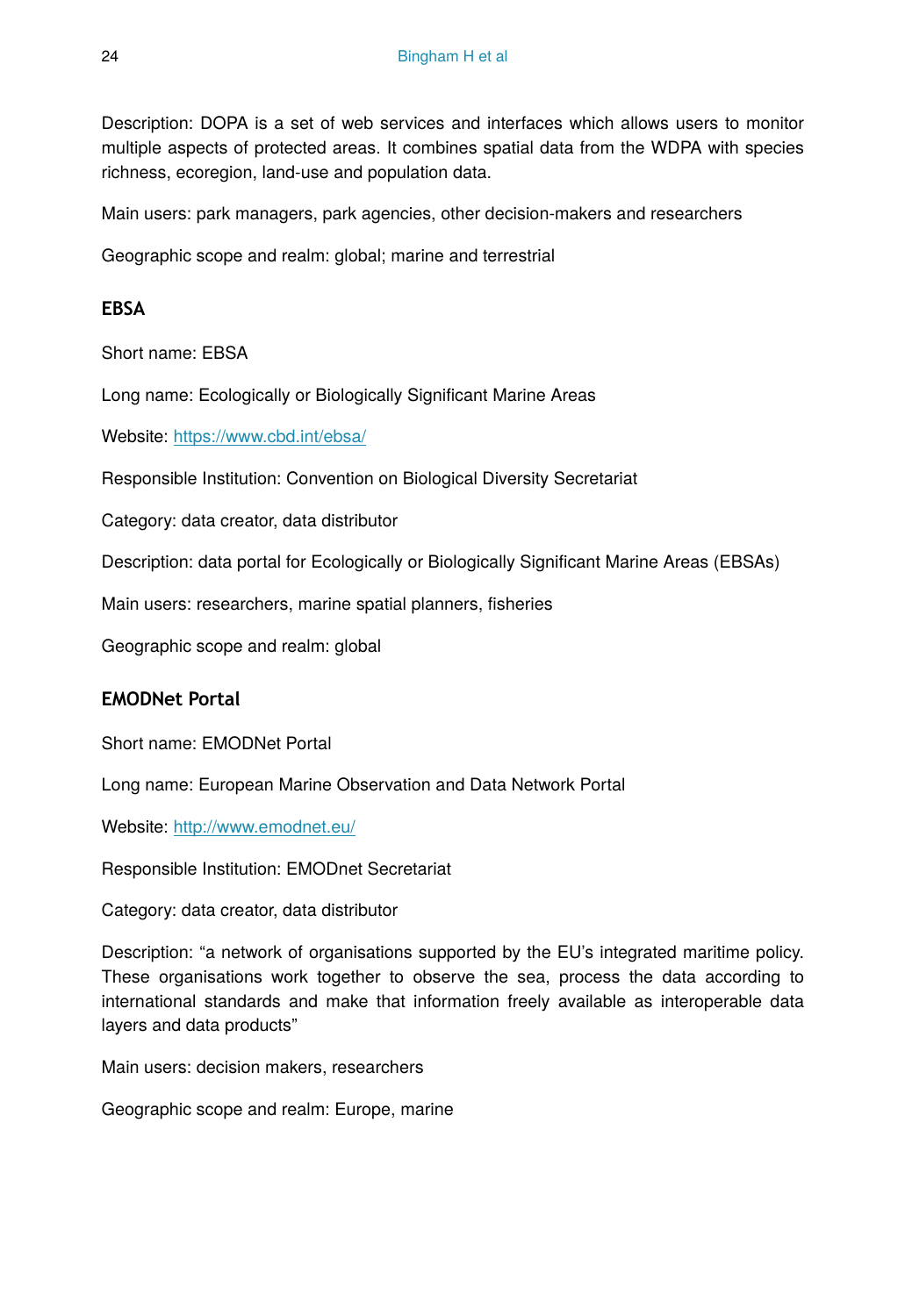### **EnvThes**

Short name: EnvThes

Long name: Environmental Thesaurus

Website: <http://vocabs.ceh.ac.uk/evn/tbl/envthes.evn>

Responsible Institution: Long Term Ecological Research (LTER) Network

Category: data curator

Description: "thesaurus for long term ecological research, monitoring, experiments"

Main users: researchers

Geographic scope and realm: global

### **EOL**

Short name: EOL

Long name: Encyclopedia Of Life

Website: <http://eol.org>

Responsible Institution: EOL Secretariat

Category: data curator, data distributor

Description: the Encyclopedia Of Life aims to bring knowledge of different life-forms of animals, plants, protists and bacteria from books, journals, databases, websites and specimen collections to one place. The EOL is free and open to access for all.

Main users: general public, educators, students, researchers

Geographic scope and realm: global; marine and terrestrial

### **ERMS**

Short name: ERMS

Long name: European Register of Marine Species

Website: <http://www.marbef.org/data/erms.php>

Responsible Institution: ERMS Executive Committee

Category: data curator, data distributor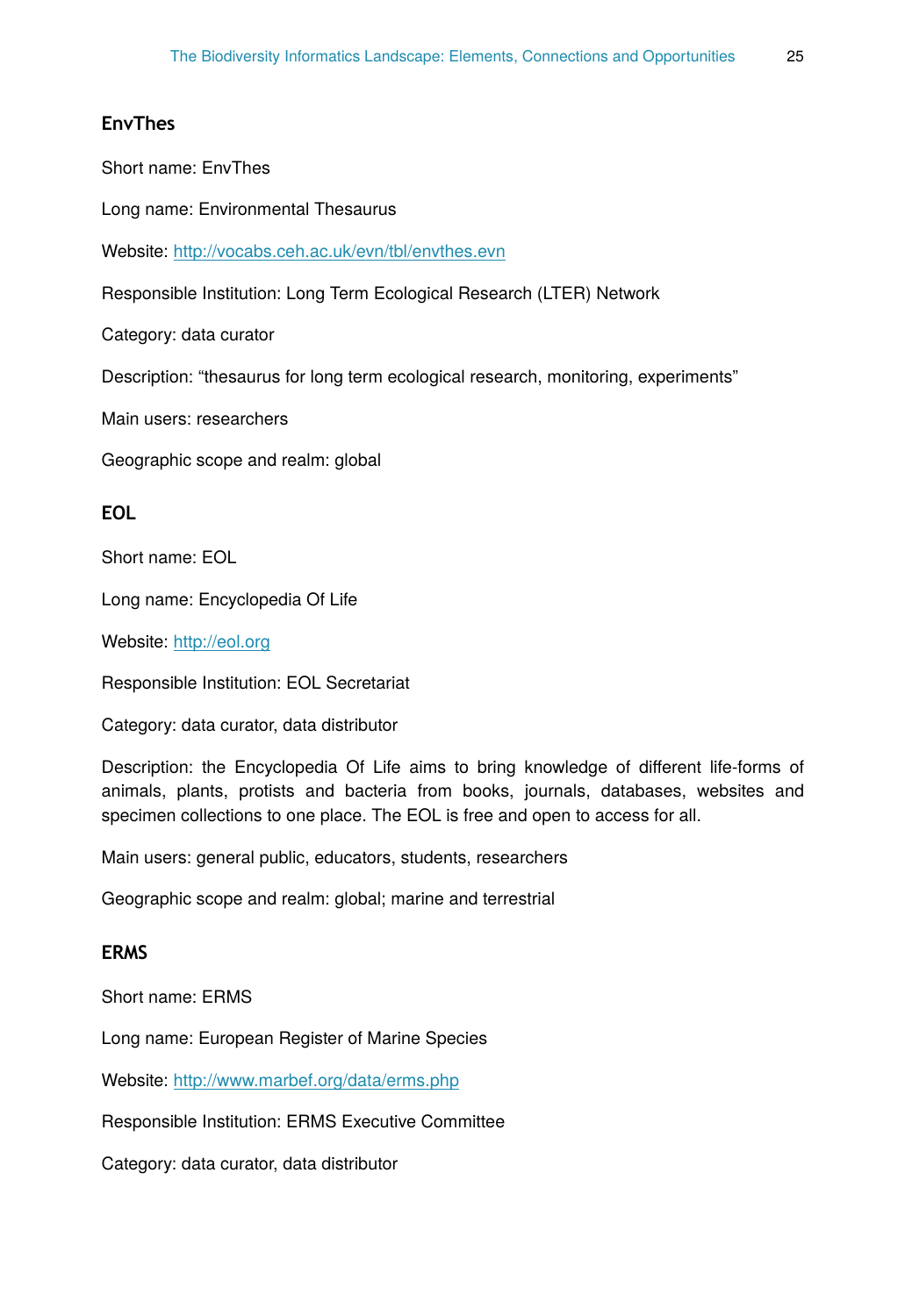Description: "an authoritative taxonomic list of species occurring in the European marine environment"

Main users: researchers, taxonomists,

Geographic scope and realm: Europe, marine

# **EU Biodiversity Strategy**

Short name: EU Biodiversity Strategy

Long name: EU Biodiversity Strategy to 2020

Website: http://ec.europa.eu/environment/nature/biodiversity/strategy/

Responsible Institution: European Commission

Category: Policy-level element

Description: "The EU Biodiversity Strategy aims to halt the loss of biodiversity and ecosystem services in the EU and help stop global biodiversity loss by 2020. It reflects the commitments taken by the EU in 2010, within the international Convention on Biological Diversity."

Main users: Policy-makers

Geographic scope and realm: Europe, terrestrial and marine

# **Euro+Med PlantBase**

Short name: Euro+Med PlantBase

Long name: Euro+Med PlantBase

Website: [www.emplantbase.org/](http://www.emplantbase.org/)

Responsible Institution: Dipartimento di Scienzeambientali e Biodiversità ed Orto botanico, Università degli Studi di Palermo

Category: data curator, data distributor

Description: "an on-line database and information system for the vascular plants of Europe and the Mediterranean region, against an up-to-date and critically evaluated consensus taxonomic core of the species concerned."

Main users: researchers, taxonomists

Geographic scope and realm: Europe, Mediterranean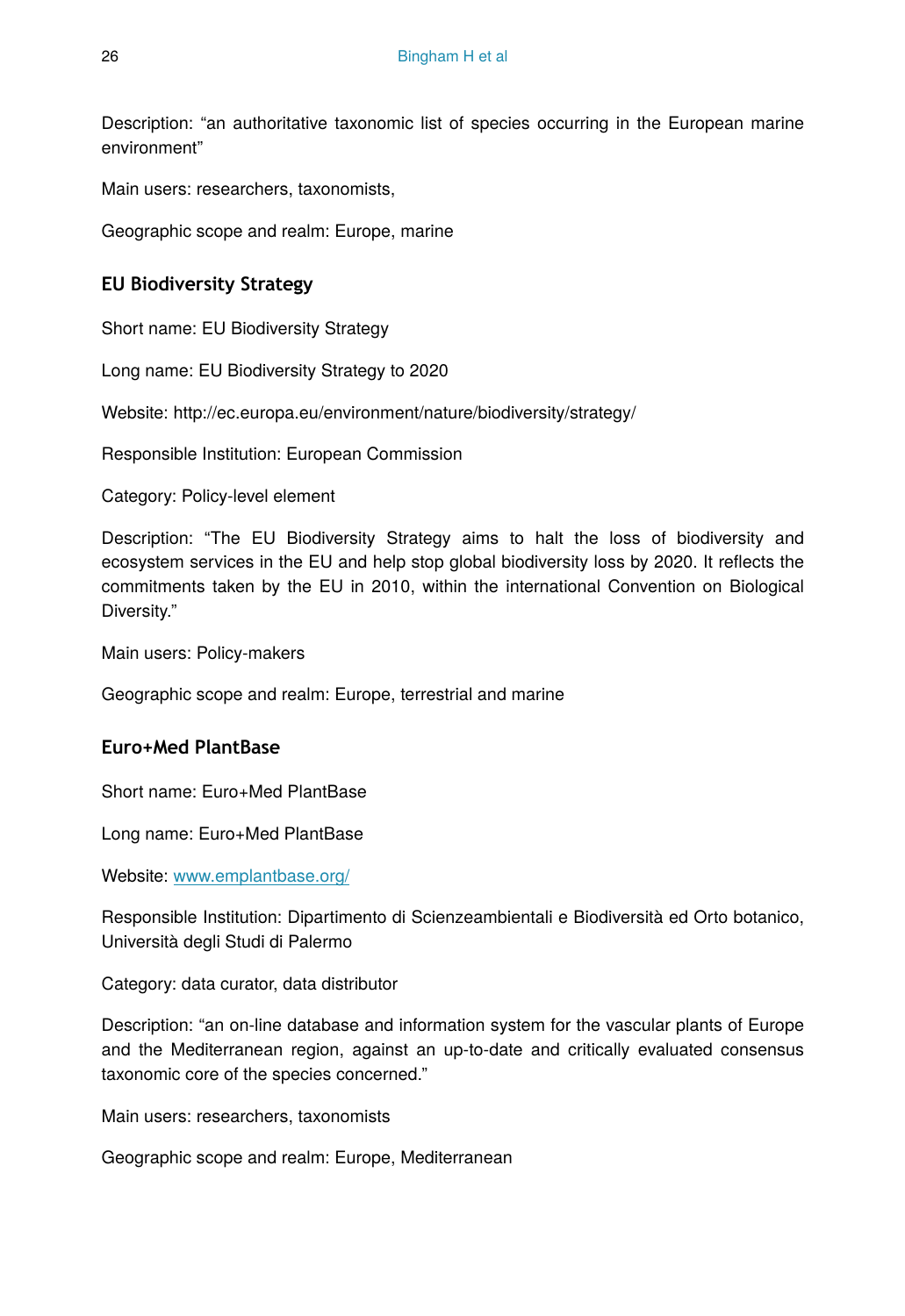# **EUNIS**

Short name: EUNIS

Long name: European Nature Information System

Website: <https://eunis.eea.europa.eu/>

Responsible Institution: European Environment Agency

Category: data curator, data distributor

Description: "brings together European data from several databases and organisations into three interlinked modules on sites, species and habitat types"

Main users: researchers

Geographic scope and realm: Europe

# **EurOBIS**

Short name: EurOBIS

Long name: European Ocean Biogeographic Information System

Website: <http://www.eurobis.eu/>

Responsible Institution: Flanders Marine Institute (VLIZ)

Category: data curator, data distributor

Description: EurOBIS aims "to centralize the largely scattered biogeographic data on marine species collected by European institutions and to make these data freely available and easily accessible."

Main users: researchers, taxonomists

Geographic scope and realm: Europe, marine

### **European Biodiversity Portal**

Short name: European Biodiversity Portal

Long name: European Biodiversity Portal

Website: <http://biodiversity.eubon.eu/>

Responsible Institution: EU BON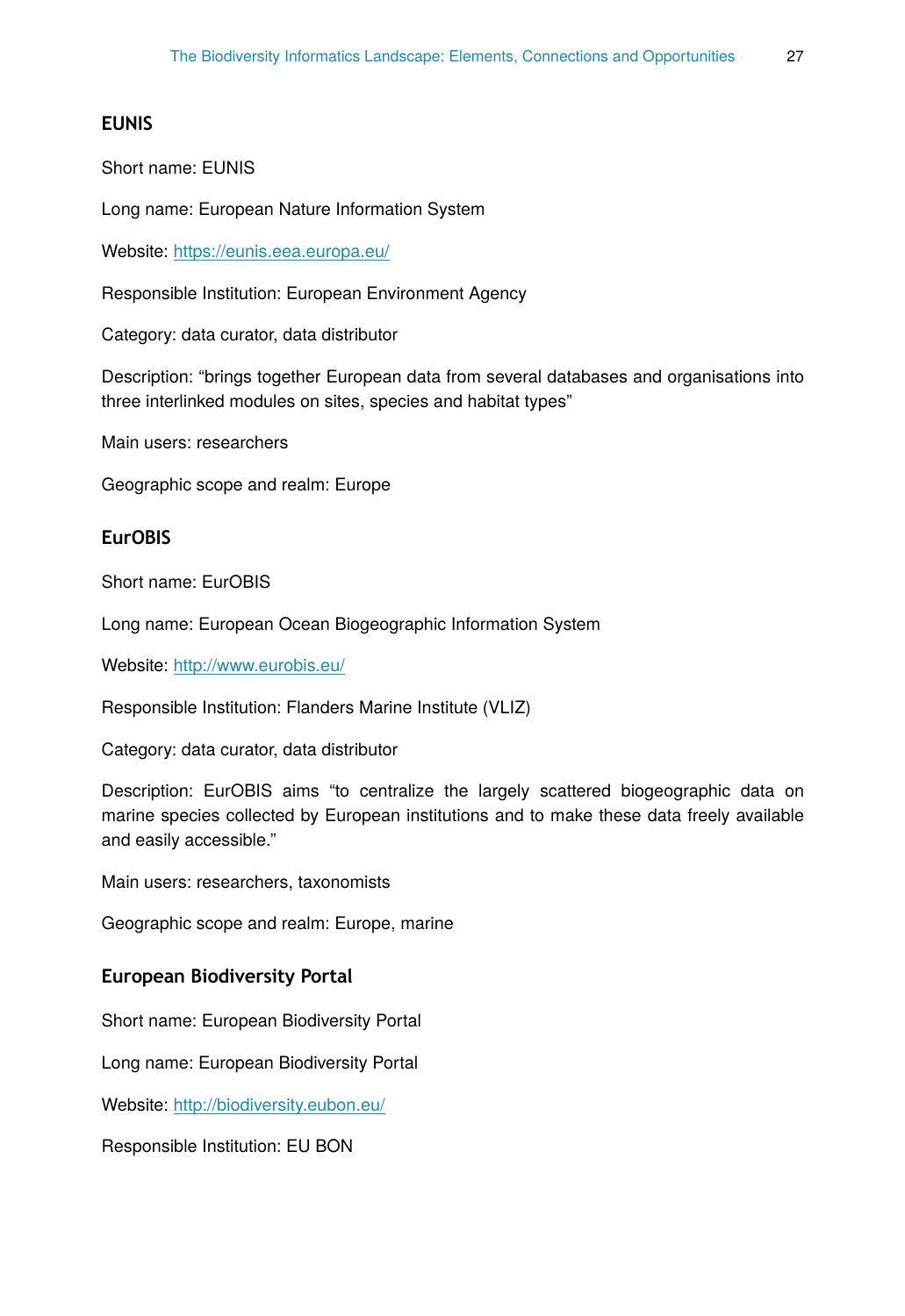Category: data curator, data distributor

Description: The European Biodiversity Portal was developed by the European Biodiversity Observation Network (EU BON, [eubon.eu\)](http://eubon.eu/). It is an online platform, which facilitates the delivery of relevant biodiversity information and analysis to a range of end users (including researchers, policy-level users and other biodiversity stakeholders), thus supporting the biodiversity science and policy interface.

Main users: researchers, decision-makers, policy level users, the public

Geographic scope and realm: Europe, marine and terrestrial

# **Fauna Europaea**

Short name: Fauna Europaea

Long name: Fauna Europaea

Website: <http://www.fauna-eu.org/>

Responsible Institution: Museum für Naturkunde, Berlin

Category: data curator, data distributor

Description: "Europe's main zoological taxonomic index. Scientific names and distributions of all living, currently known, multicellular, European land and freshwater animal species are available in one authoritative database."

Main users: researchers, taxonomists

Geographic scope and realm: Europe

# **FishBase**

Short name: FishBase

Long name: FishBase

Website: http://www.fi[shbase.org](http://www.fishbase.org)

Responsible Institution: FishBase Consortium

Category: data distributor

Description: FishBase provides online access to a variety of information and fish species data. This includes taxonomy, distribution, morphology, behaviour, habitats, ecology, biometrics, population dynamics, as well as data on reproduction, metabolism and genetics.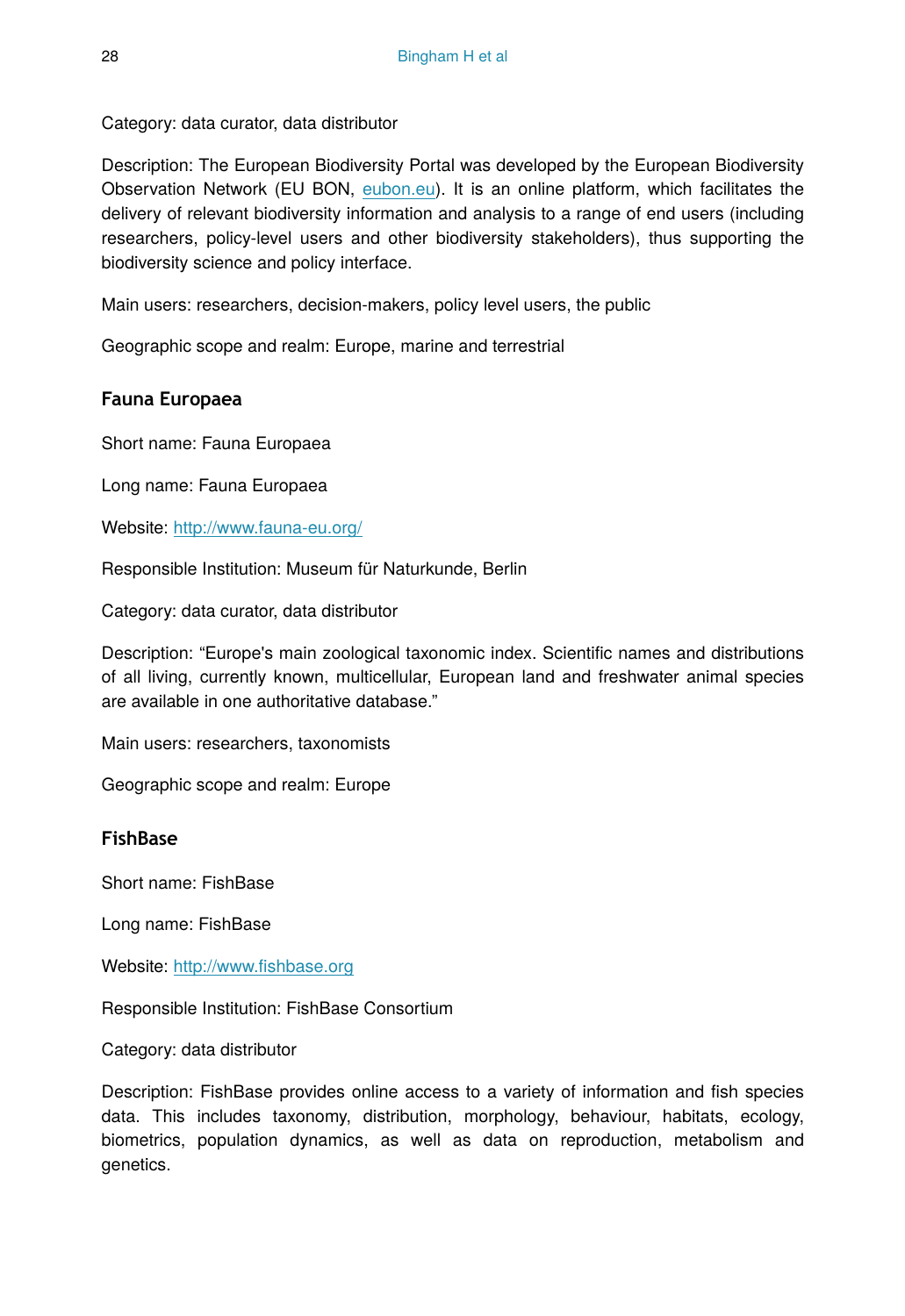Main users: researchers, fisheries, zoologists

Geographic scope and realm: global, fish species

### **GBIF**

Short name: GBIF

Long name: Global Biodiversity Information Facility

Website: <http://www.gbif.org>

Responsible Institution: GBIF Secretariat

Category: data curator, data distributor

Description: global biodiversity database that provides access to point data on species occurrences. GBIF brings together over 15,500 datasets from over 1,000 publishing institutions. Fifty-four countries currently contribute to GBIF, alongside forty-three other participants and affiliates. The data stored by the facility are largely on species' distributions and changes over time.

Main users: researchers

Geographic scope and realm: global; marine and terrestrial

### **GEOSS Portal**

Short name: GEOSS Portal

Long name: Group of Earth Observations Portal

Website: <http://www.geoportal.org/>

Responsible Institution: Group on Earth Observations

Category: data curator, data distributor

Description: "a Global Earth Observation System of Systems (GEOSS) that will link Earth observation resources world-wide across multiple Societal Benefit Areas - Biodiversity and Ecosystem Sustainability, Disaster Resilience, Energy and Mineral Resources Management, Food Security and Sustainable Agriculture, Infrastructure & Transportation Management, Public Health Surveillance, Sustainable Urban Development, Water Resources Management - and make those resources available for better informed decision-making."

Main users: researchers

Geographic scope and realm: global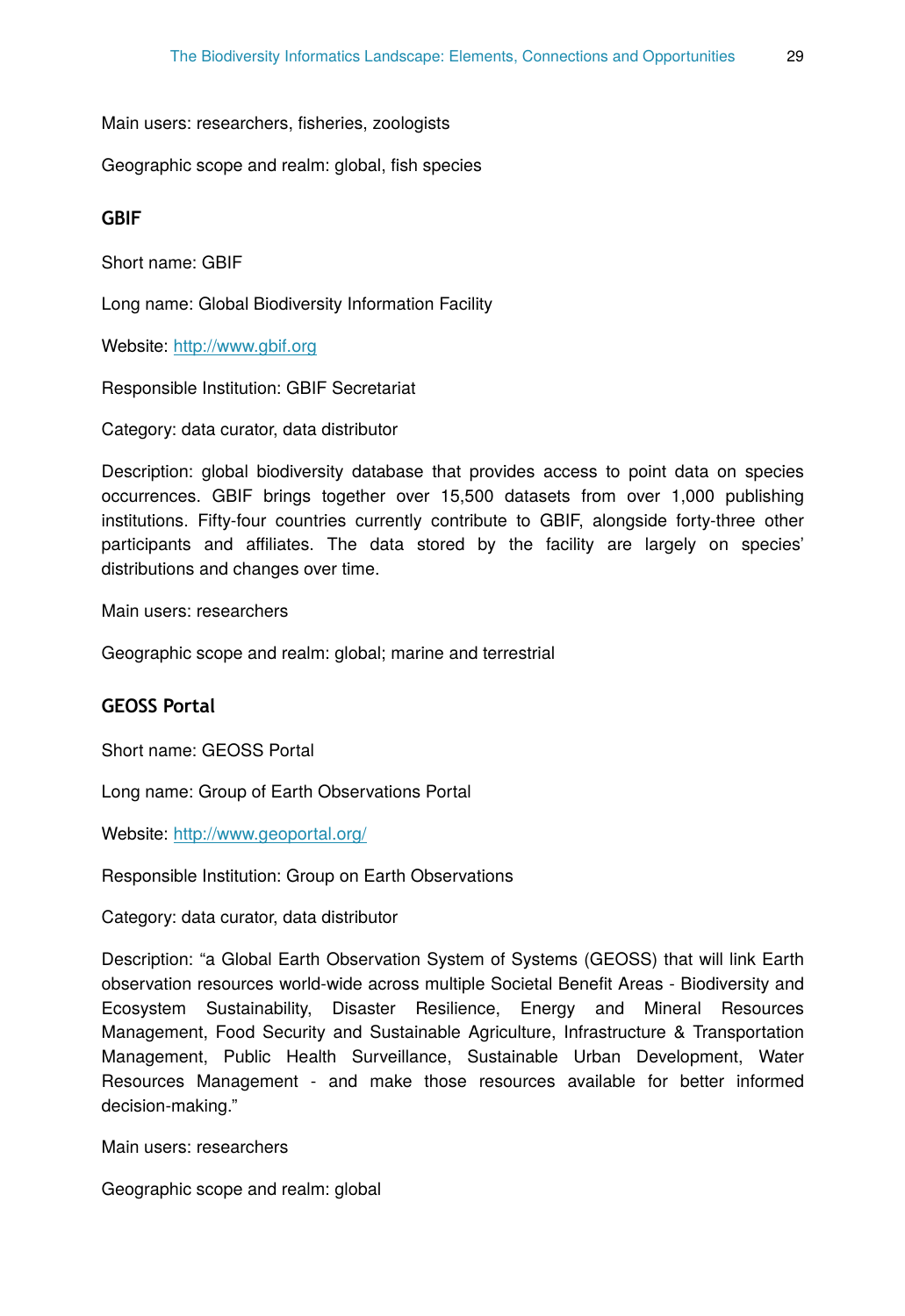# **GFN**

Short name: GFN

Long name: Global Footprint Network

Website: <http://www.footprintnetwork.org/en/index.php/GFN>

Responsible Institution: Global Footprint Network

Category: data curator, data distributor, data creator

Description: The Ecological Footprint is the Global Footprint Network's main tool, which is a data-driven metric demonstrating how close the world is to living sustainably.

Main users: decision-makers, the public

Geographic scope and realm: global

# **GFW**

Short name: GFW

Long name: Global Forest Watch

Website: <http://www.globalforestwatch.org>

Responsible Institution: World Resources Institute

Category: data creator, data distributor, data curator

Description: GFW is a mapping application that uses satellite imagery, crowdsourcing, and external datasets to provide near-real-time information on forest loss.

Main users: governments, the private sector, NGOs, journalists, universities, and the general public

Geographic scope and realm: global; terrestrial

# **GISD**

Short name: GISD

Long name: Global Invasive Species Database

Website: <http://www.iucngisd.org/gisd/>

Responsible Institution: IUCN

Category: data curator, data distributor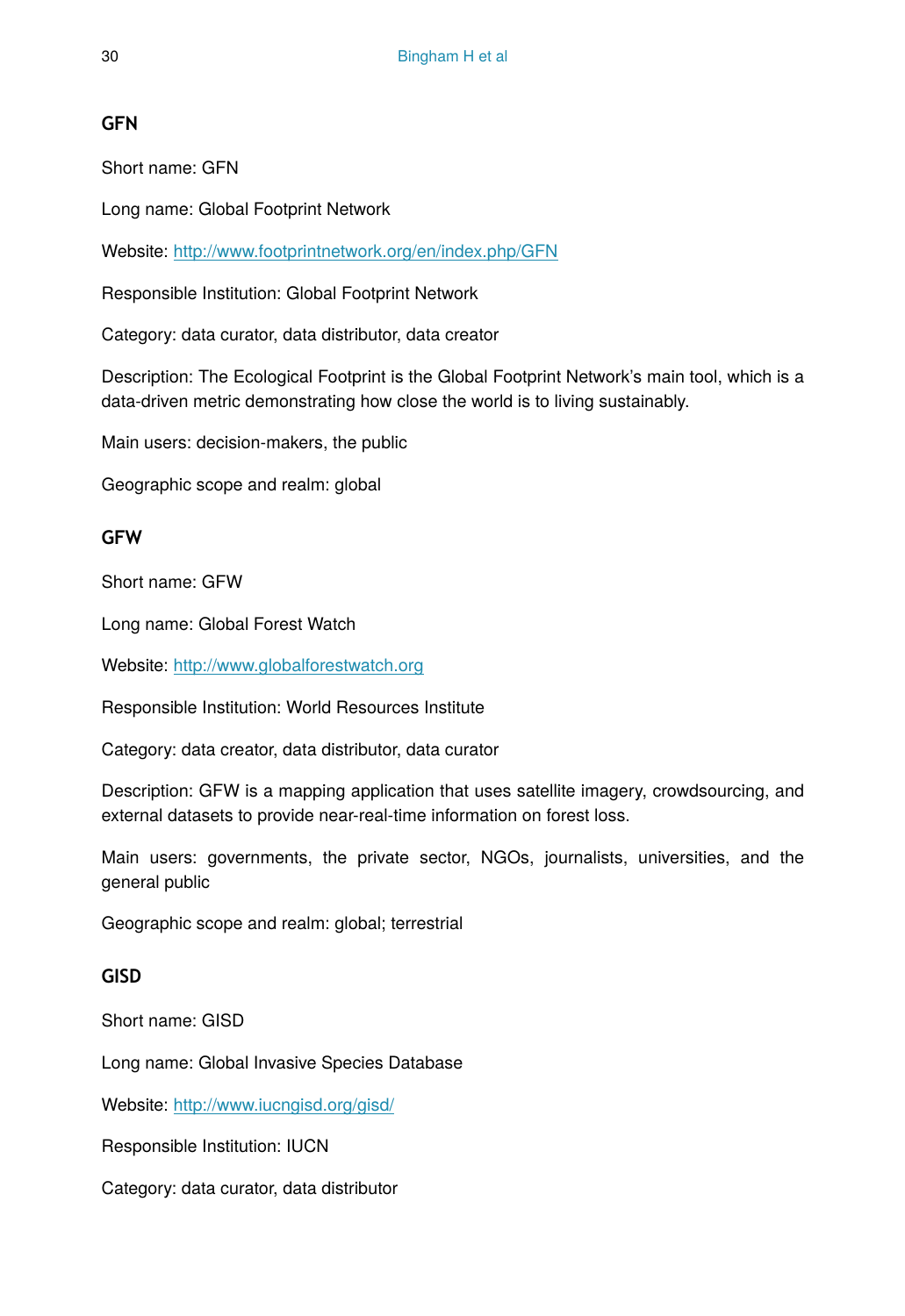Description: "a free, online searchable source of information about alien and invasive species that negatively impact biodiversity."

Main users: researchers, taxonomists, site managers

Geographic scope and realm: global

### **GISIN**

Short name: GISIN

Long name: Global Invasive Species Information Network

Website: <http://www.gisin.org/>

Responsible Institution: Natural Resource Ecology Laboratory, Colorado State University

Category: data curator, data distributor

Description: "a platform for sharing invasive species information at a global level"

Main users: researchers, taxonomists, site managers

Geographic scope and realm: global

# **GRIIS**

Short name: GRIIS

Long name: Global Register of Introduced and Invasive Species

Website: <http://www.griis.org/>

Responsible Institution: Institute for Environmental Protection and Research

Category: data curator, data distributor

Description: "the Global Register of Introduced and Invasive Species (GRIIS) presents validated and verified inventories of introduced and invasive species at the country level"

Main users: researchers, taxonomists, site managers

Geographic scope and realm: global

### **ICoMM - Microbis Portal**

Short name: ICoMM - Microbis Portal

Long name: International Census of Marine Microbes - Microbes Portal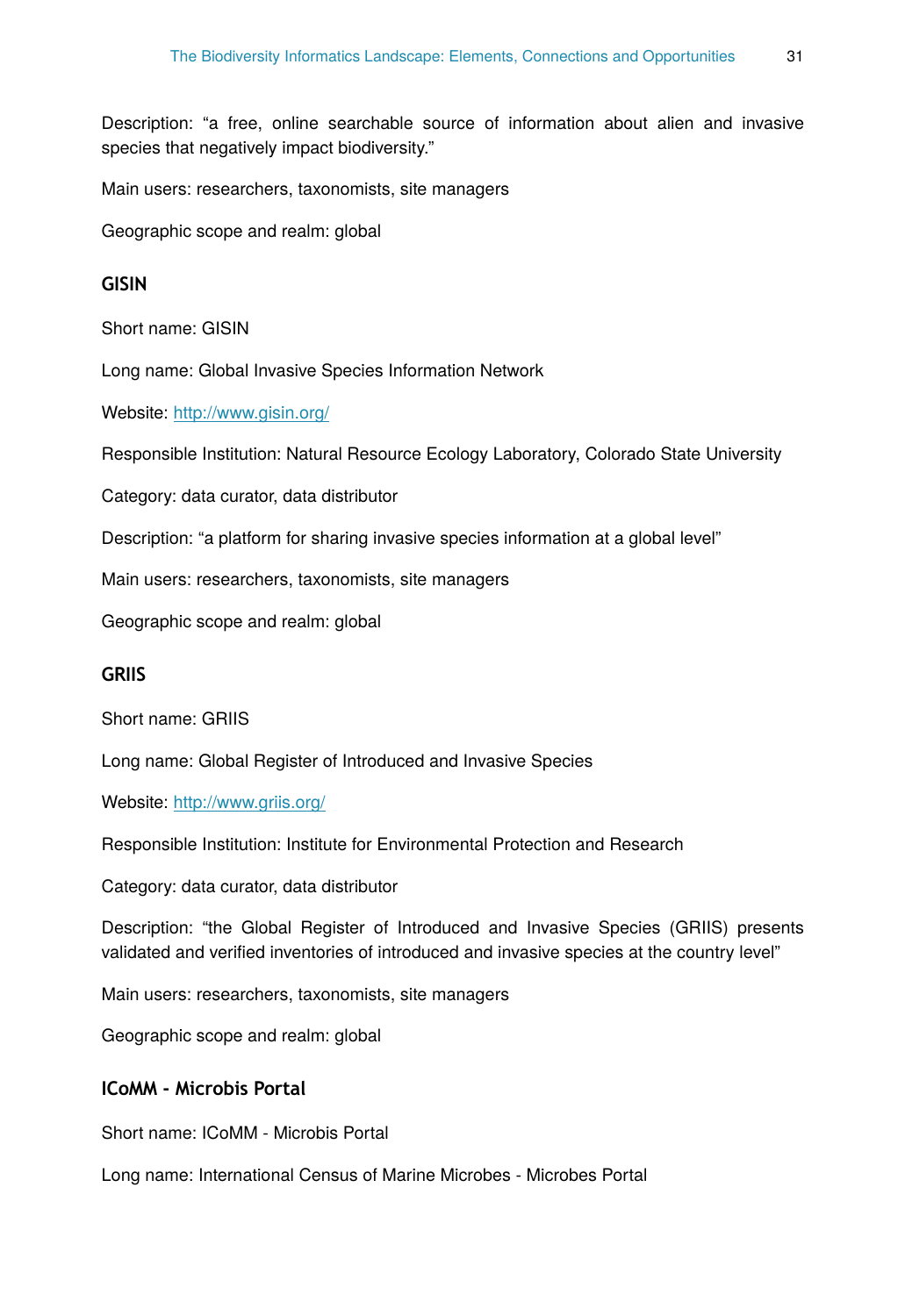Website: <https://vamps.mbl.edu/portals/icomm/icomm.php/microbis>

Responsible Institution: Josephine Bay Paul Center

Category: data creator, data distributor

Description: the ICoMM Microbis Portal is a database which serves legacy (including geospatial and environmental data), lipidomic and pyrosequencing data, as well as associated contextual data. The Microbis Portal links to lipid structures and a mass spectrometry library containing lipid data derived from microbes from both modern and ancient environments.

Main users: researchers

Geographic scope and realm: global

# **ILTER**

Short name: ILTER

Long name: International Long Term Ecological Research

Website: <https://www.ilternet.edu/>

Responsible Institution: ILTER Coordinating Committee

Category: data curator

Description: "the International Long-Term Ecological Research (ILTER) consists of networks of scientists engaged in long-term, site-based ecological and socio-ecological research."

Main users: researchers

Geographic scope and realm: global

### **iNaturalist**

Short name: iNaturalist

Long name: iNaturalist

Website: <http://www.inaturalist.org>

Responsible Institution: California Academy of Sciences

Category: data creator, data distributor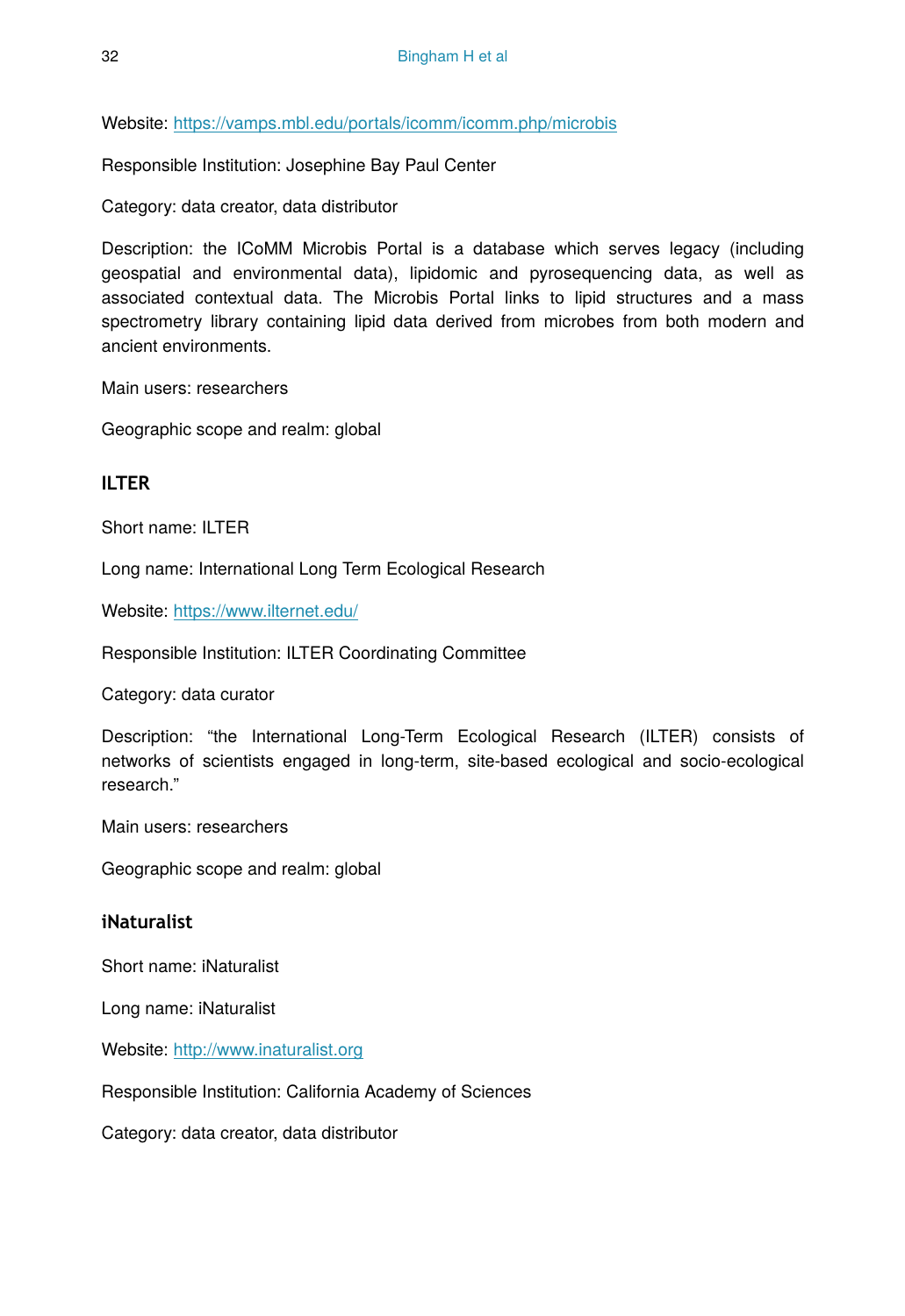Description: iNaturalist allows users to identify species they observe and record their locations. Users can develop their own projects using the platform, and collaborate with other users to gather specific types of data. Data can be exported from the website, and research-grade observations are available to scientists through GBIF. iNaturalist presents citizen science observations online alongside datasets from other biodiversity informatics projects including Catalogue of Life, uBio and the IUCN Red List of Threatened Species.

Main users: public, researchers

Geographic scope and realm: global, terrestrial and marine

### **Index Fungorum**

Short name: Index Fungorum

Long name: Index Fungorum

Website: <http://www.indexfungorum.org/>

Responsible Institution: Royal Botanic Gardens, Kew

Category: data curator

Description: "the Index Fungorum, the global fungal nomenclator coordinated and supported by the *[Index Fungorum Partnership](javascript:popUp(%22Names/IndexFungorumPartnership.htm%22))*, contains names of fungi (including yeasts, lichens, chromistan fungal analogues, protozoan fungal analogues and fossil forms) at all ranks."

Main users: researchers, taxonomists

Geographic scope and realm: global

### **IPBES**

Short name: IPBES

Long name: Intergovernmental Science-Policy Platform on Biodiversity and Ecosystem **Services** 

Website: http://www.ipbes.net/

Responsible Institution: IPBES Secretariat

Category: policy-level element

Description: "the intergovernmental body which assesses the state of biodiversity and of the ecosystem services it provides to society, in response to requests from decision makers."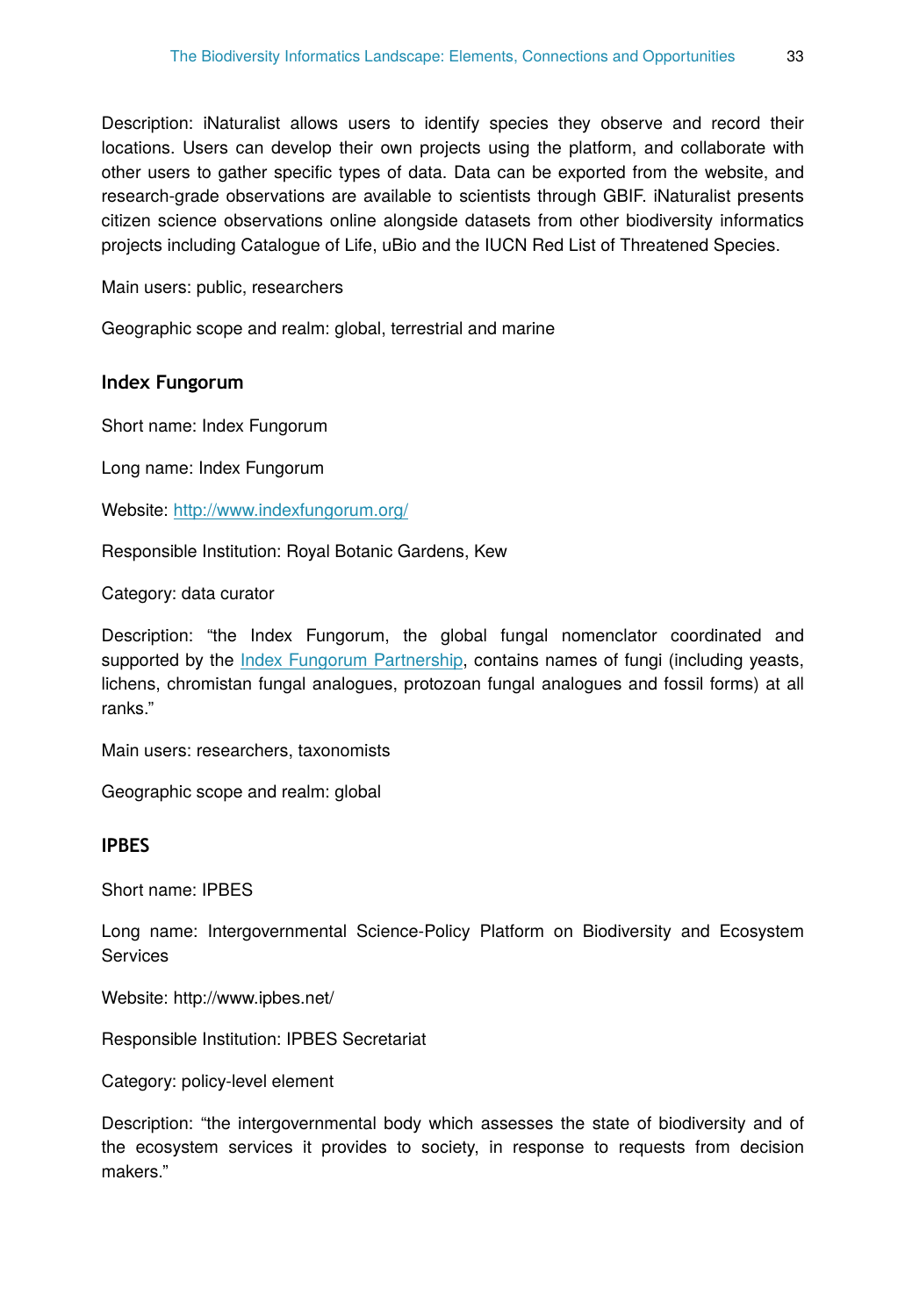Main users: Policy-makers

Geographic scope and realm: Global; marine and terrestrial

**ITIS**

Short name: ITIS

Long name: Integrated Taxonomic Information System

Website: <http://www.itis.gov>

Responsible Institution: Interagency Taxonomy Steering Committee, USA

Category: data distributor

Description: ITIS provides easily accessible database of taxonomic data and a directory of taxonomic expertise. The database is reviewed periodically to ensure high quality with accurate classifications, revisions and additions of newly described species. As ITIS develops, it aims to include the authority (author and date), taxonomic rank, associated synonyms and vernacular names where available, a unique taxonomic serial number, data source information and data quality indicators. Changes to taxonomic information in the database and expert reviews will be tracked.

Main users: researchers

Geographic scope and realm: global (initial emphasis on North America), terrestrial and marine

### **KBAs**

Short name: KBAs

Long name: Key Biodiversity Areas

Website: [www.keybiodiversityareas.org/](http://www.keybiodiversityareas.org/)

Responsible Institution: BirdLife International and Conservation International

Category: data distributor, data curator

Description: Key Biodiversity Areas are places of global significance for biodiversity conservation, identified based on their importance for maintaining species populations.

Main users: Governments, intergovernmental organizations, NGOs, the private sector, and other stakeholders

Geographic scope and realm: global; marine and terrestrial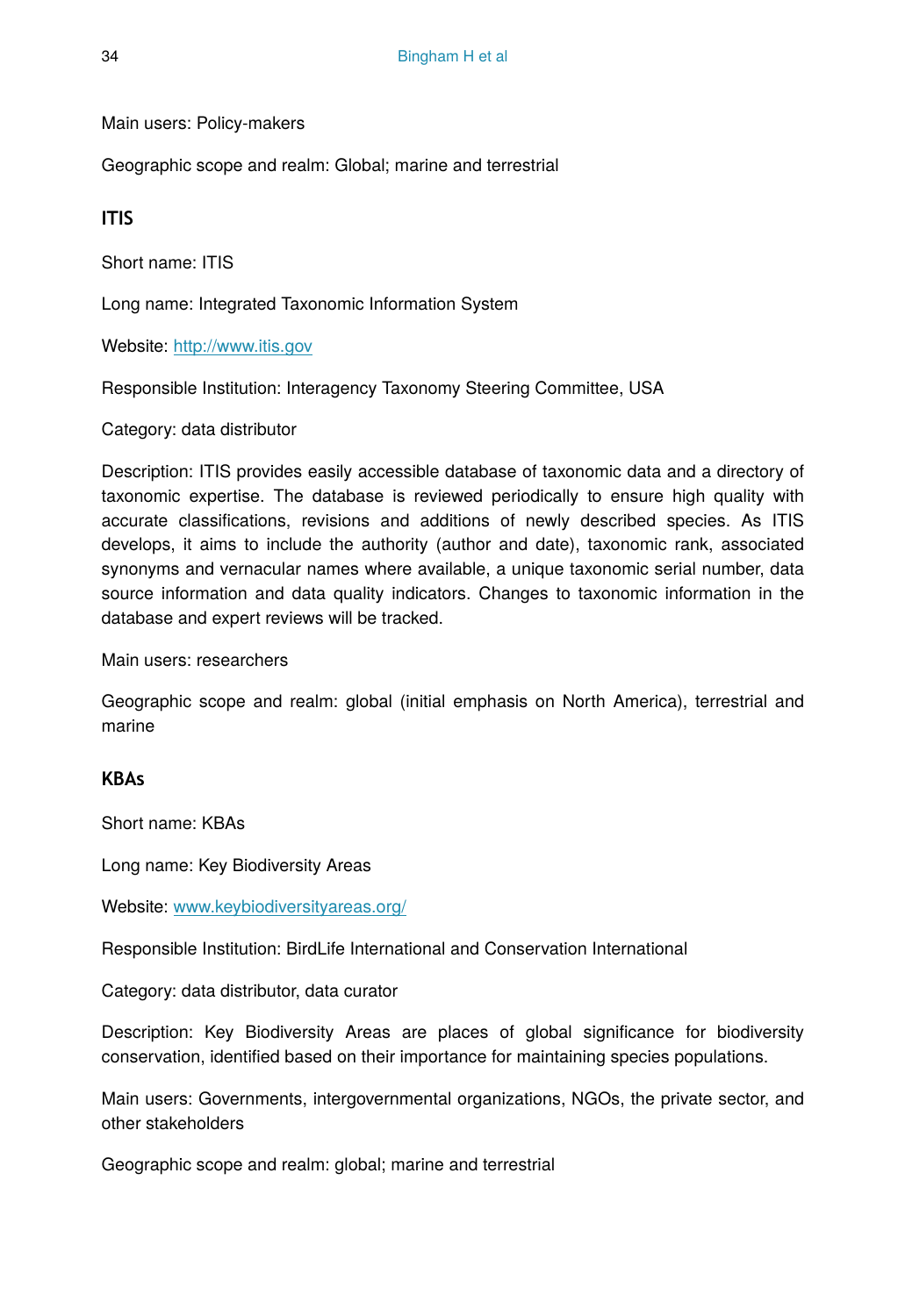### **KNB**

Short name: KNB

Long name: The Knowledge Network for Biocomplexity

Website: <https://knb.ecoinformatics.org/>

Responsible Institution: University of South Carolina Beaufort

Category: data curator, data distributor

Description: "an efficient way to share, discover, access and interpret complex ecological data. Due to rich contextual information provided with KNB data, scientists are able to integrate and analyse data with less effort."

Main users: researchers

Geographic scope and realm: global

#### **LifeWatch Geoportal**

Short name: LifeWatch Geoportal

Long name: LifeWatch Geoportal

Website: http://maps.elie.ucl.ac.be/lifewatch/geoviewer.html

Responsible Institution: Earth and Life Institute

Category: data curator, data distributor

Description: "LifeWatch offers a place where researchers can share expertise and information; it is also a structure providing access to numerous databases as well as tools for analysis and modeling."

Main users: Researchers; environmental managers

Geographic scope and realm: Europe; marine and terrestrial

### **Living Planet Index**

Short name: Living Planet Index

Long name: Living Planet Index

Website: <http://www.livingplanetindex.org>

Responsible Institution: Zoological Society of London and World Wide Fund for Nature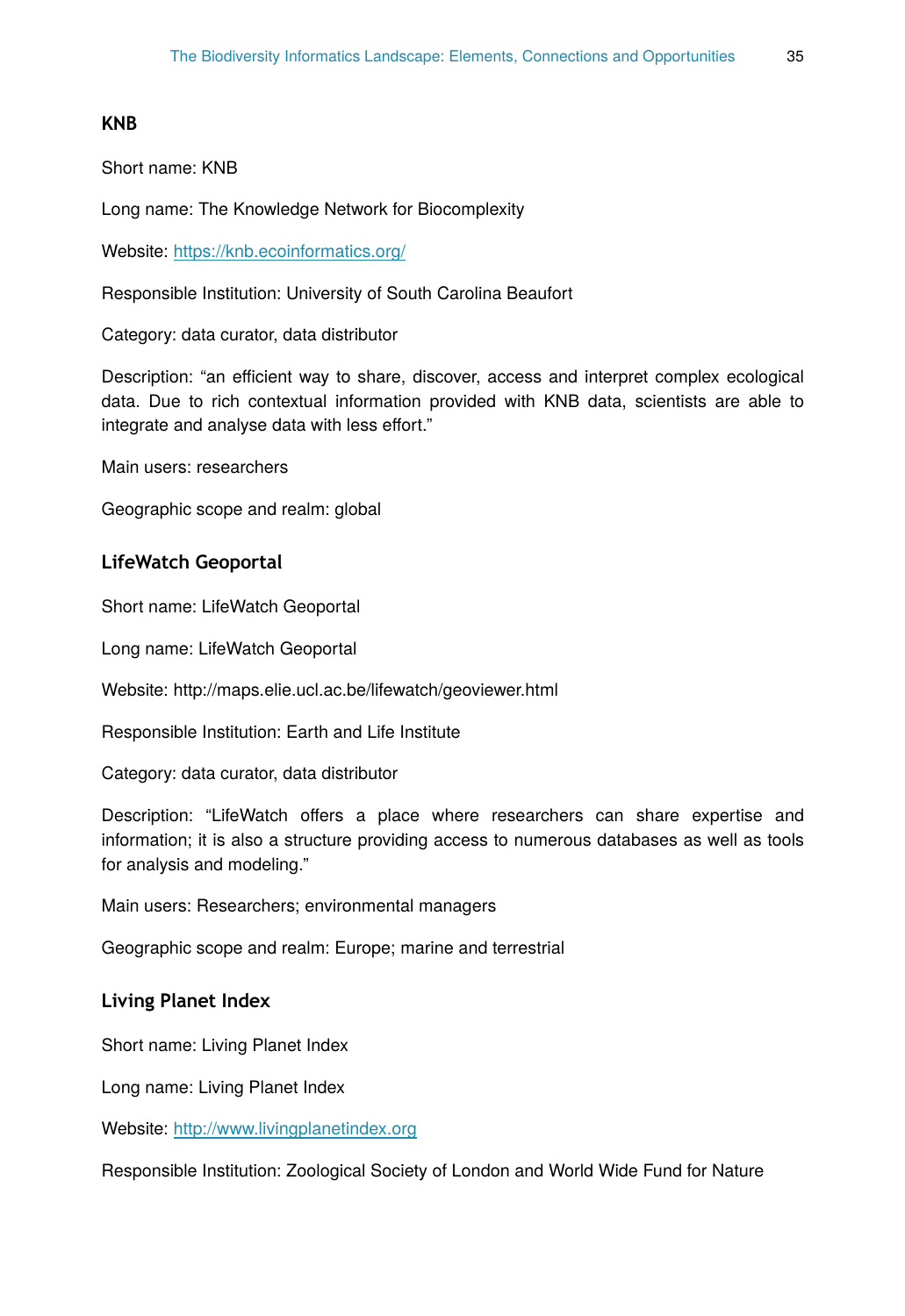Category: data creator, data distributor

Description: the Living Planet Index is a measure of global biodiversity. The index is focused on vertebrates, and is based on population trends.

Main users: policy-makers, researchers

Geographic scope and realm: global; marine and terrestrial

### **MOL**

Short name: MOL

Long name: Map of Life

Website: <https://mol.org/>

Responsible Institution: Map of Life Steering Committee

Category: data curator, data distributor

Description: "built on a scalable web platform geared for large biodiversity and environmental data, Map of Life endeavors to provide 'best-possible' species range information and species lists for any geographic area."

Main users: researchers

Geographic scope and realm: global

### **MPAtlas**

Short name: MPAtlas

Long name: MPAtlas

Website: <http://www.mpatlas.org/>

Responsible Institution: Marine Conservation Institute

Category: data curator, data distributor

Description: "a tool to provide real-time information on current and proposed MPAs and their effectiveness in protecting marine life"

Main users: researchers

Geographic scope and realm: global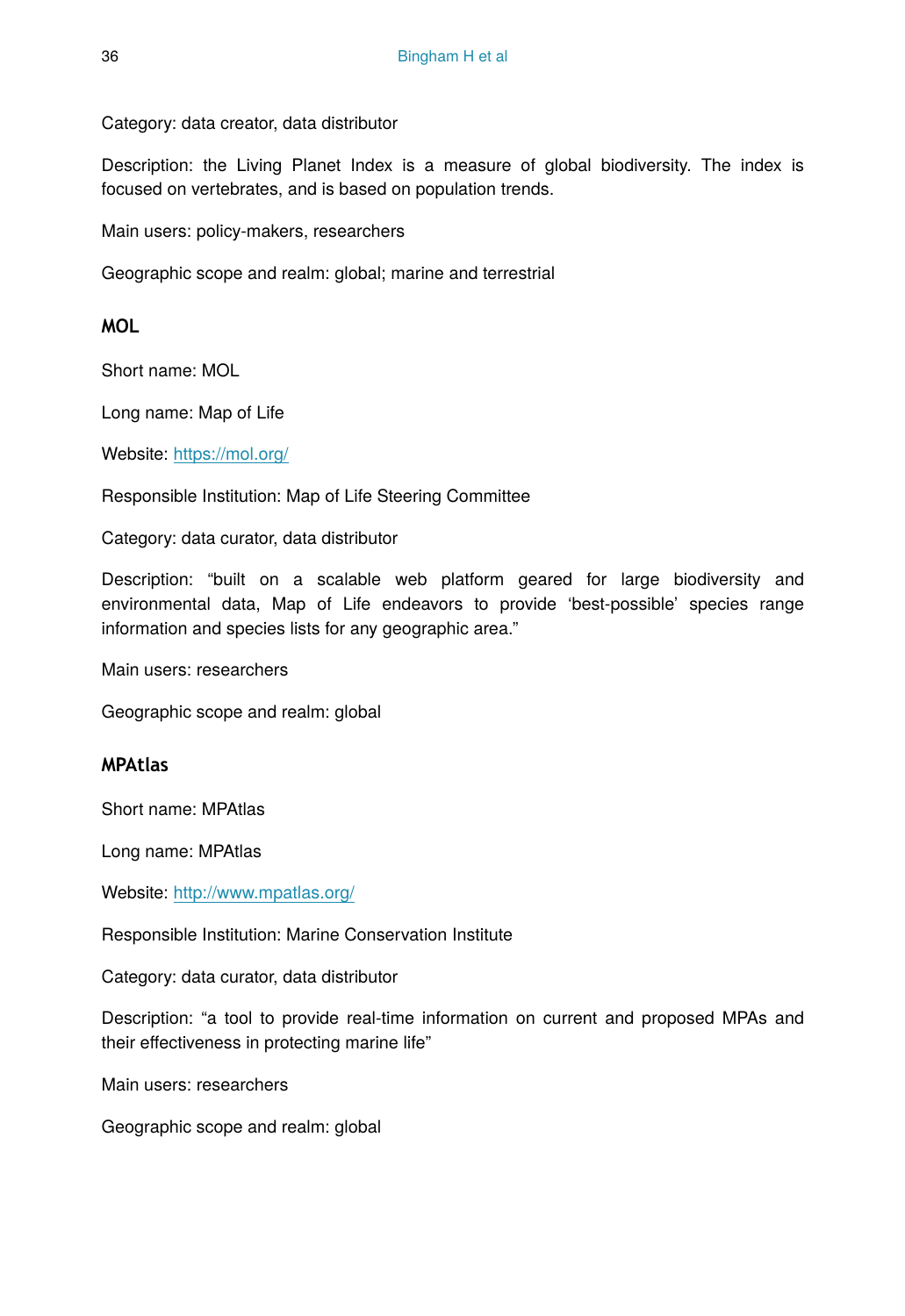#### **MycoBank**

Short name: MycoBank

Long name: MycoBank

Website: [http://www.mycobank.org/](http://www.mycobank.org/%C2%A0)

Responsible Institution: Westerdijk Fungal Biodiversity Institute

Category: data curator

Description: "an on-line database aimed as a service to the mycological and scientific society by documenting mycological nomenclatural novelties (new names and combinations) and associated data, for example descriptions and illustrations."

Main users: researchers

Geographic scope and realm: global

### **Natura 2000**

Short name: Natura 2000

Long name: Natura 2000 Network Viewer

Website: <http://natura2000.eea.europa.eu/>

Responsible Institution: European Environment Agency

Category: data distributor

Description: data portal for Natura 2000 sites. "Natura 2000 is an ecological network of protected areas, set up to ensure the survival of Europe's most valuable species and habitats. Natura 2000 is based on the 1992 Habitats Directive, but also incorporates sites designated under the 1979 Birds Directive."

Main users: researchers

Geographic scope and realm: Europe

# **OBIS**

Short name: OBIS

Long name: Ocean Biogeographic Information System

Website: <http://www.iobis.org>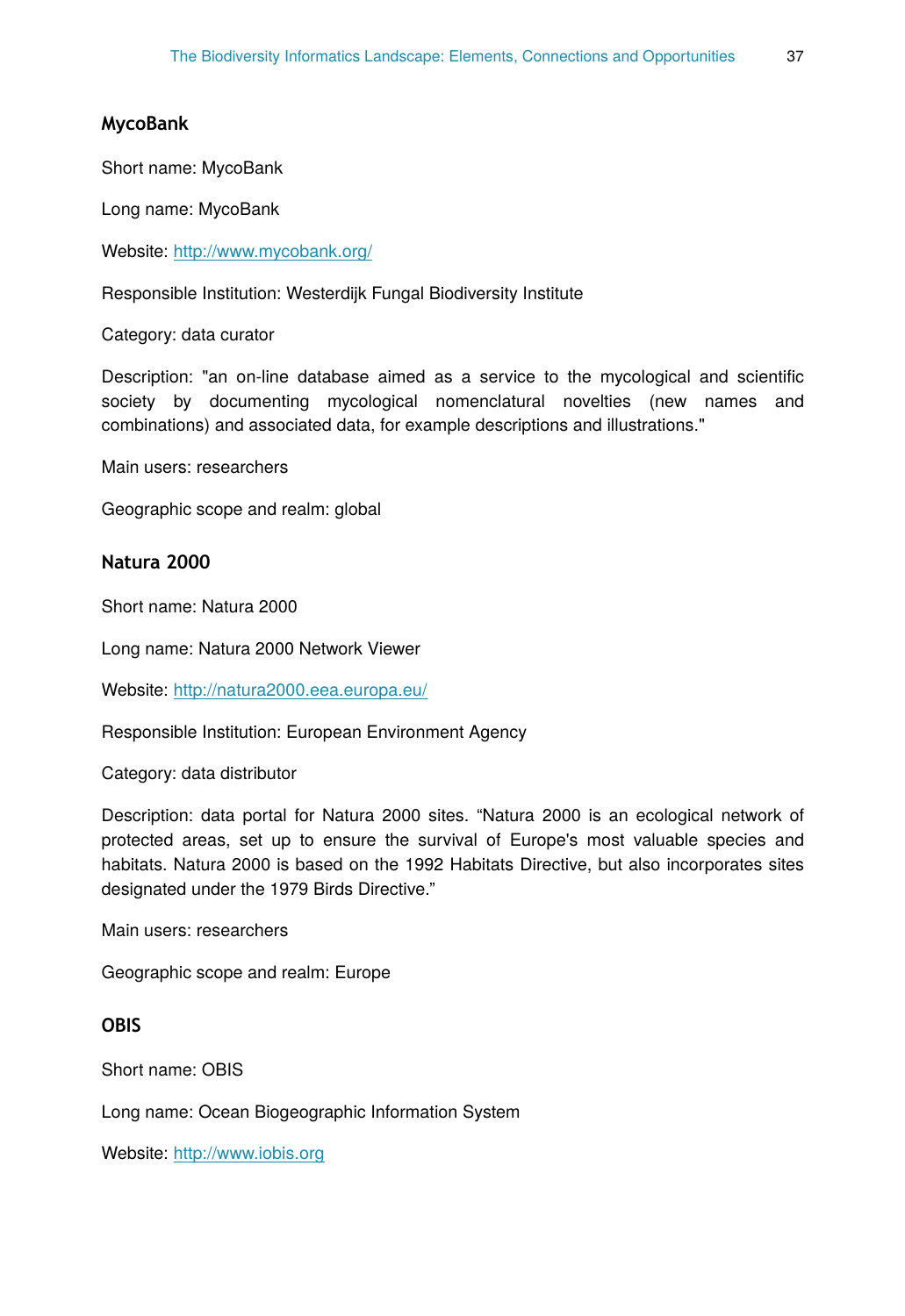Responsible Institution: IOC-UNESCO International Oceanographic Data and Information Exchange (IODE) programme

Category: data curator, data distributor

Description: OBIS provides access to information on the distribution of marine species. It is a part of UNESCO's Intergovernmental Oceanographic Commission. The aim of OBIS is to create a comprehensive picture of marine life from existing smaller datasets.

Main users: researchers, fishery scientists and managers, policy makers, educators, amateur naturalists, environmental NGOs, consultants, nature conservation organisations, and students.

Geographic scope and realm: global; marine

# **OBIS SEAMAP**

Short name: OBIS SEAMAP

Long name: Ocean Biogeographic Information System Spatial Ecological Analysis of Megavertebrate Populations

Website: <http://seamap.env.duke.edu>

Responsible Institution: Nicholas School of the Environment, Duke University

Category: data distributor, data curator

Description: OBIS-SEAMAP is an interactive online database for megavertebrates (marine mammals, seabirds and sea turtles) and sharks . The database includes both spatial and temporal data. The data is collected from ship and aerial surveys, satellite telemetry and acoustic monitoring, as well as PhotoID around the world.

Main users: researchers

Geographic scope and realm: global, marine

### **ODV**

Short name: ODV

Long name: Ocean Data Viewer

Website: <http://data.unep-wcmc.org/>

Responsible Institution: UNEP-WCMC

Category: data curator, data distributor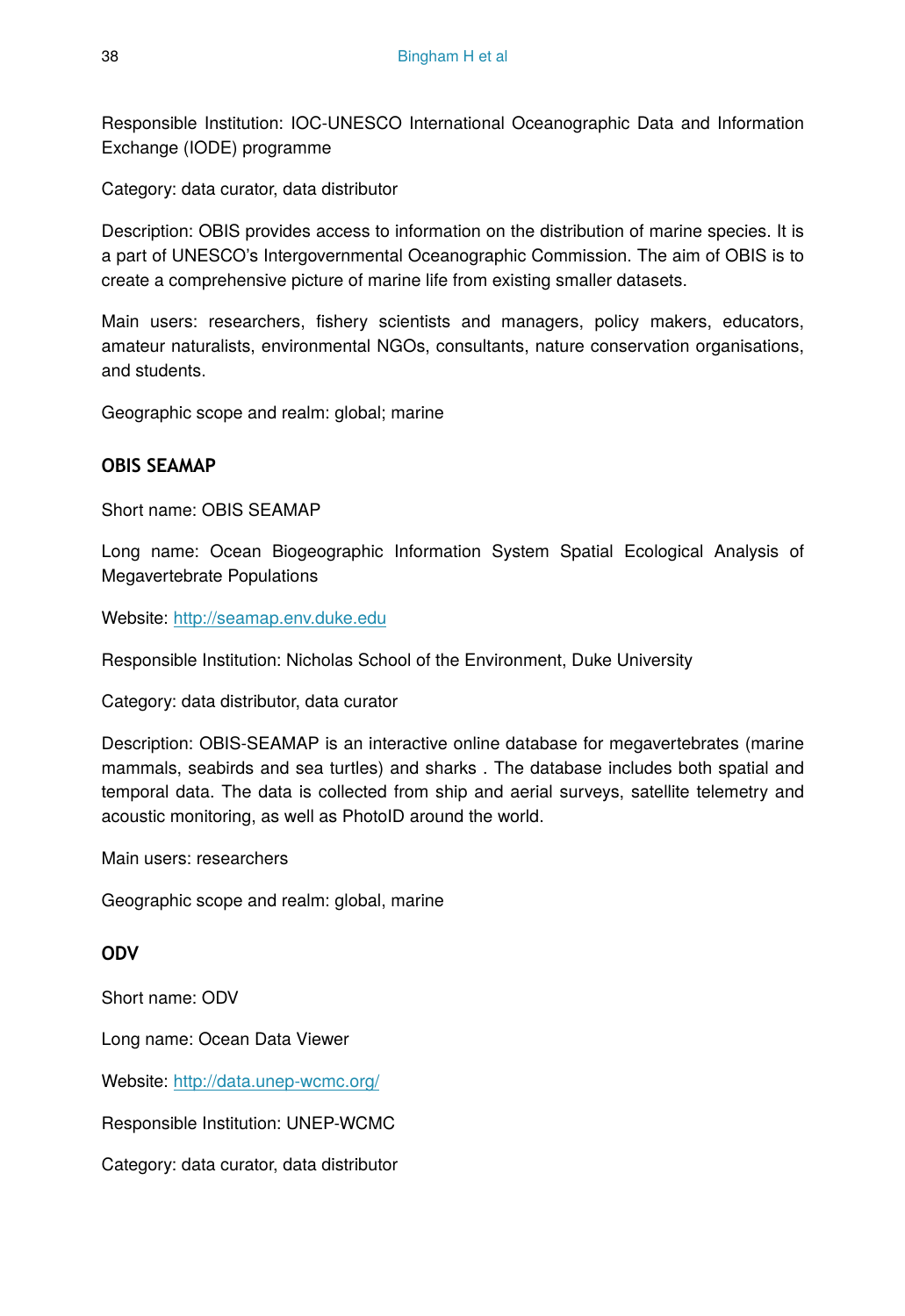Description: "the Ocean Data Viewer offers users the opportunity to view and download a range of spatial datasets that are useful for informing decisions regarding the conservation of marine and coastal biodiversity."

Main users: researchers

Geographic scope and realm: global, marine

**OHI**

Short name: OHI

Long name: Ocean Health Index

Website: <http://www.oceanhealthindex.org> ; <http://ohi-science.org>

Responsible Institution: Ocean Health Index

Category: data creator, data distributor

Description: the OHI is the first comprehensive global measurement of ocean health that includes people and human impact as part of the ocean ecosystem. The Index takes advantage of data and information across disciplines, thus providing a broad picture of the health of oceans. More specifically, the Index evaluates how well the ocean provides 10 key benefits to people – and how well it is protected to do so in the future.

Main users: decision- and policy-makers, researchers

Geographic scope and realm: global, marine

### **OTN Data Portal**

Short name: OTN Data Portal

Long name: Ocean Tracking Network Data Portal

Website: <http://members.oceantrack.org/>

Responsible Institution: Dalhousie University

Category: data curator, data distributor

Description: "the OTN Data Centre is responsible for the collection, aggregation, crossreferencing, and dissemination (both public and private) of acoustic detection data."

Main users: researchers

Geographic scope and realm: global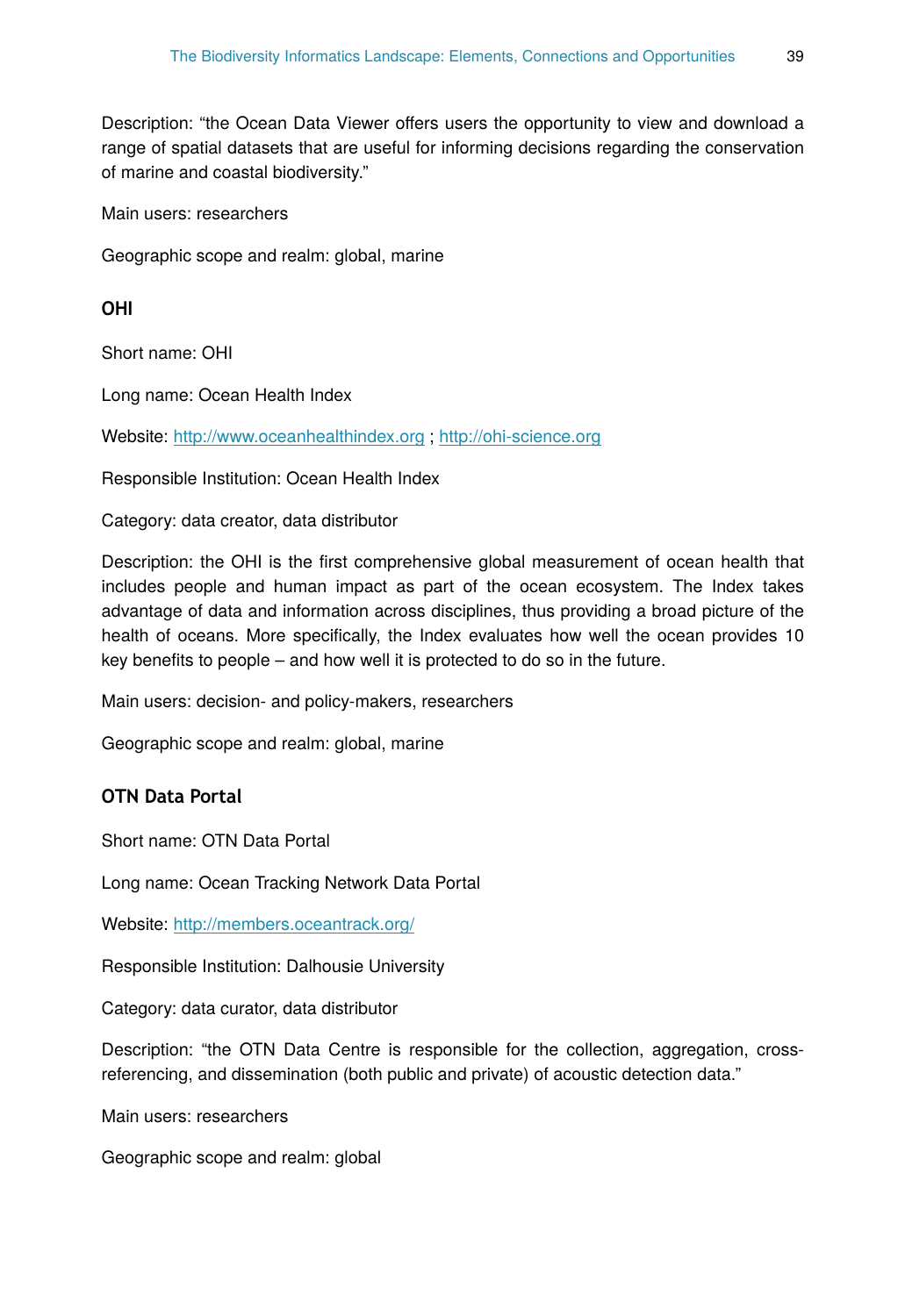# **PESI Portal**

Short name: PESI Portal

Long name: Pan-European Species directories Infrastructure Portal

Website: <http://www.eu-nomen.eu/portal/>

Responsible Institution: Flanders Marine Institute (VLIZ)

Category: data curator, data distributor

Description: "EU-nomen enables the correct use of species names and their classification, to more accurately manage information on animals and plants. This is the first all-taxa inventory for European species."

Main users: taxonomists, researchers

Geographic scope and realm: global

# **Plazi**

Short name: Plazi

Long name: Plazi

Website: <http://plazi.org/>

Responsible Institution: Plazi

Category: data curator, data distributor

Description: A service to mine text and data from scientific literature for information on species, including taxonomic treatments, images, observation records and traits. Plazi makes this information discoverable and citable using digital object identifiers. TreatmentBank [\(http://treatmentbank.org](http://treatmentBank.org)) is the repository for treatments and data therein; the Biodiversity Literature Repository (<http://biolitrepo.org>) for extracted scientific illustrations. Both are accessible to humans and APIs.

Main users: taxonomists, researchers

Geographic scope and realm: global

# **PlutoF**

Short name: PlutoF

Long name: PlutoF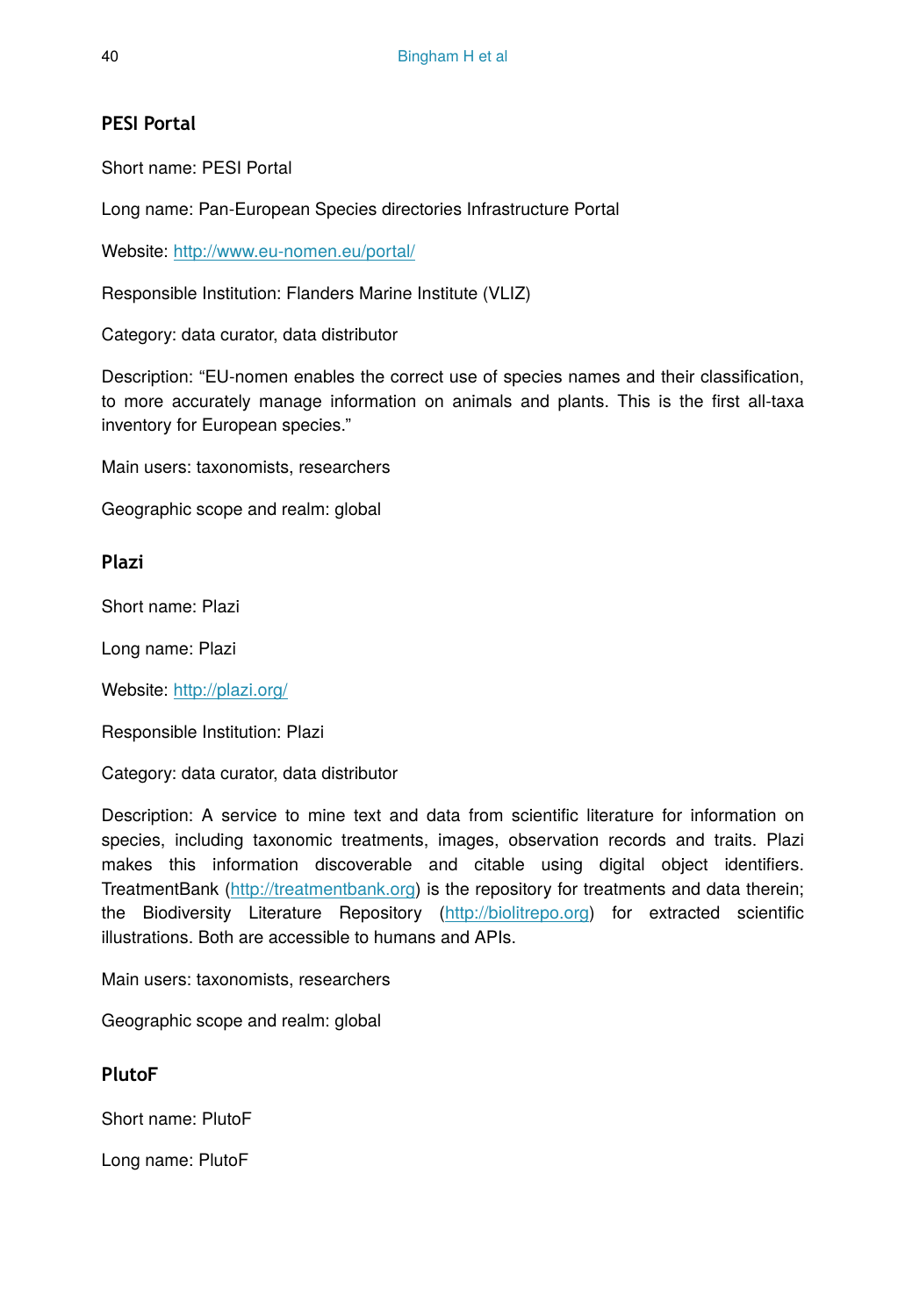Website: <https://plutof.ut.ee/>

Responsible Institution: Universias Tartuensis; NATARC; Research Group for Biological **Informatics** 

Category: data curator, data distributor

Description: "PlutoF platform has been designed for storing and managing biodiversity data over the web. PlutoF provides database and computing services for the taxonomical, ecological, phylogenetical, etc. research. The purpose of the platform is to provide synergy through common modules for the classifications, taxon names, analytical tools, etc."

Main users: researchers

Geographic scope and realm: global

#### **Protected Planet**

Short name: Protected Planet

Long name: Protected Planet

Website: <http://www.protectedplanet.net>

Responsible Institution: IUCN and UNEP-WCMC

Category: data curator, data distributor

Description: Protected Planet is the online interface for the World Database on Protected Areas (WDPA). It is a product of UNEP and IUCN, managed at UNEP-WCMC. The WDPA is mandated by the Convention on Biological Diversity, and draws together national datasets on protected areas. The majority of the data are sourced from national governments, and these are supplemented by data from NGOs and other protected area managers.

Main users: researchers, NGOs, businesses, policy and decision-makers in governments and international organisations

Geographic scope and realm: global; marine and terrestrial

### **Red List**

Short name: Red List

Long name: International Union for Conservation of Nature Red List of Threatened Species

Website: <http://www.iucnredlist.org>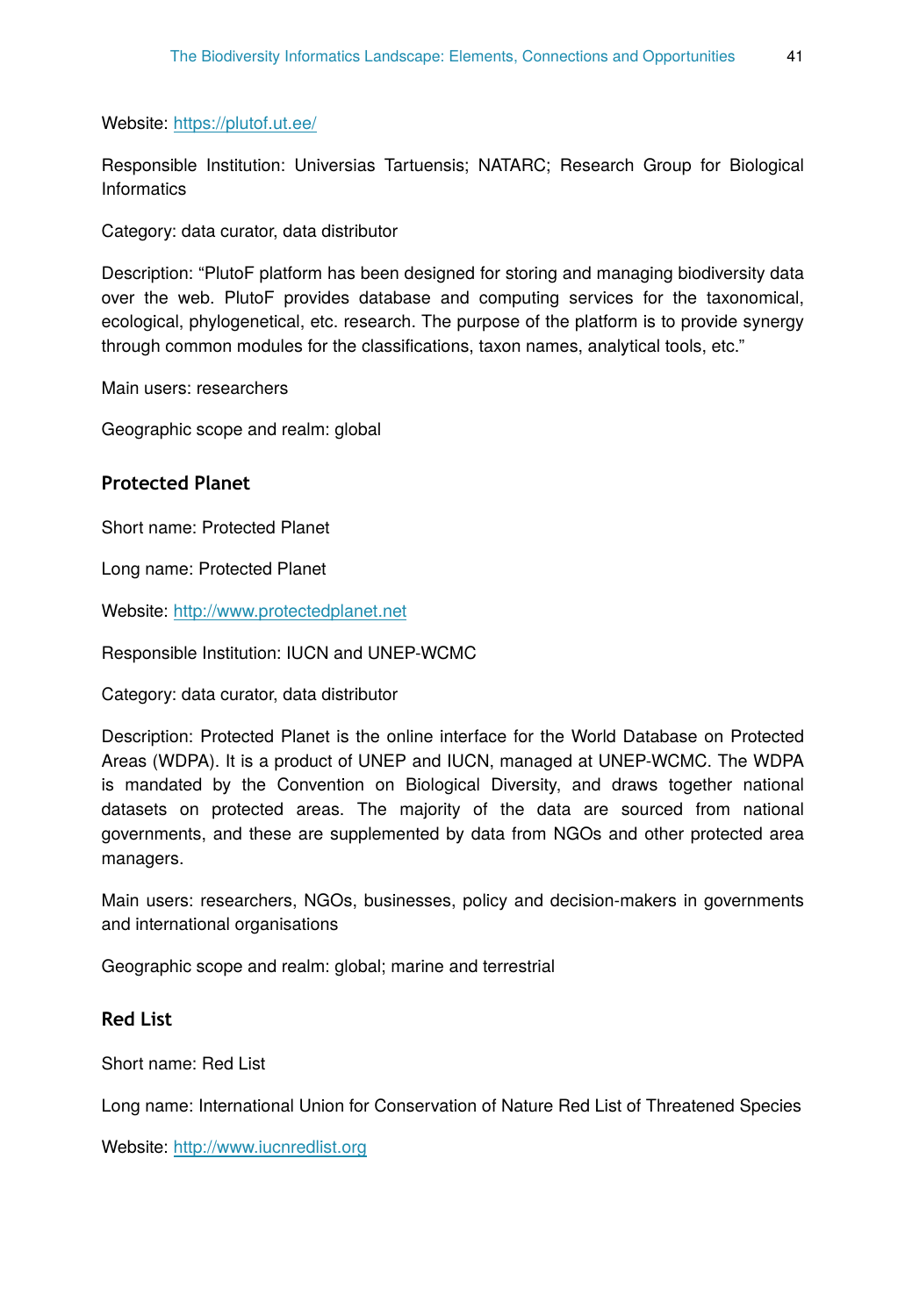Responsible Institution: IUCN

Category: data creator, data distributor, data curator

Description: the IUCN Red List of Threatened Species provides taxonomic, conservation status, and distribution information on species that have been assessed according to the IUCN Red List Categories and Criteria.

Main users: researchers, policy-makers, the public

Geographic scope and realm: global; marine and terrestrial

**SAU**

Short name: SAU

Long name: Sea Around Us

Website: <http://www.seaaroundus.org>

Responsible Institution: The University of British Columbia

Category: data curator, data distributor, data creator

Description: Sea Around Us is a research initiative based at the University of British Columbia. The initiative assesses the impact of fisheries on marine ecosystems around the world. It also offers mitigating solutions to the stakeholders involved in fisheries. The data is presented at spatial scales relevant to policy-making, and where possible, this data is visualised. All data is available freely and downloadable.

Main users: researchers, fisheries

Geographic scope and realm: global, fisheries

### **SDGs**

Short name: SDGs

Long name: Sustainable Development Goals

Website: <http://www.un.org/sustainabledevelopment/sustainable-development-goals/>

Responsible Institution: United Nations

Category: policy-level element

Description: "the SDGs build on the success of [the Millennium Development Goals \(MDGs\)](http://www.un.org/millenniumgoals/) and aim to go further to end all forms of poverty. The new Goals are unique in that they call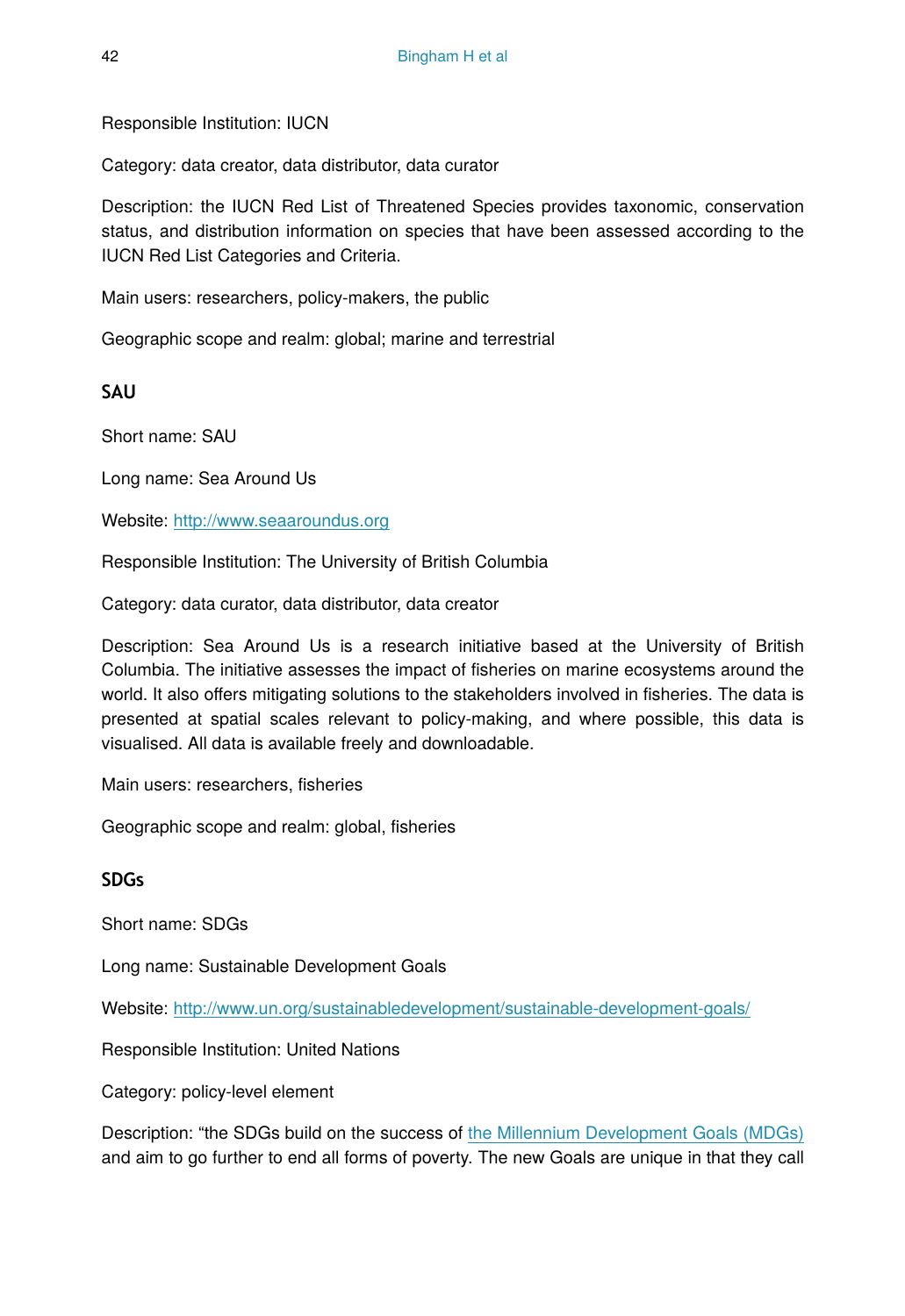for action by all countries, poor, rich and middle-income to promote prosperity while protecting the planet."

Main users: researchers, NGOs, businesses, policy and decision-makers in governments and international organisations

Geographic scope and realm: global

### **SeaLifeBase**

Short name: SeaLifeBase

Long name: SeaLifeBase

Website: <http://www.sealifebase.org>

Responsible Institution: a joint project of *Sea Around Us* (University of British Columbia, Vancouver, Canada) and The FishBase Information and Research Group, Inc (FIN, Los Baños, Philippines), and is endorsed and monitored by the FishBase Consortium

Category: data curator, data distributor

Description: "the long-term goal of this project is to create and maintain a FishBase-like information system for all non-fish marine organisms, ca. 400,000 spp. Of these, marine organisms (about 240,000 spp) are the target of the current project phase."

Main users: researchers, fisheries

Geographic scope and realm: global; marine

### **Species 2000**

Short name: Species 2000

Long name: Species 2000

Website: <http://sp2000.org>

Responsible Institution: Species 2000 Secretariat, hosted at Naturalis Biodiversity Center

Category: data creator

Description: Species 2000 is an autonomous federation of taxonomic database custodians.

Main users: taxonomists

Geographic scope and realm: global; marine and terrestrial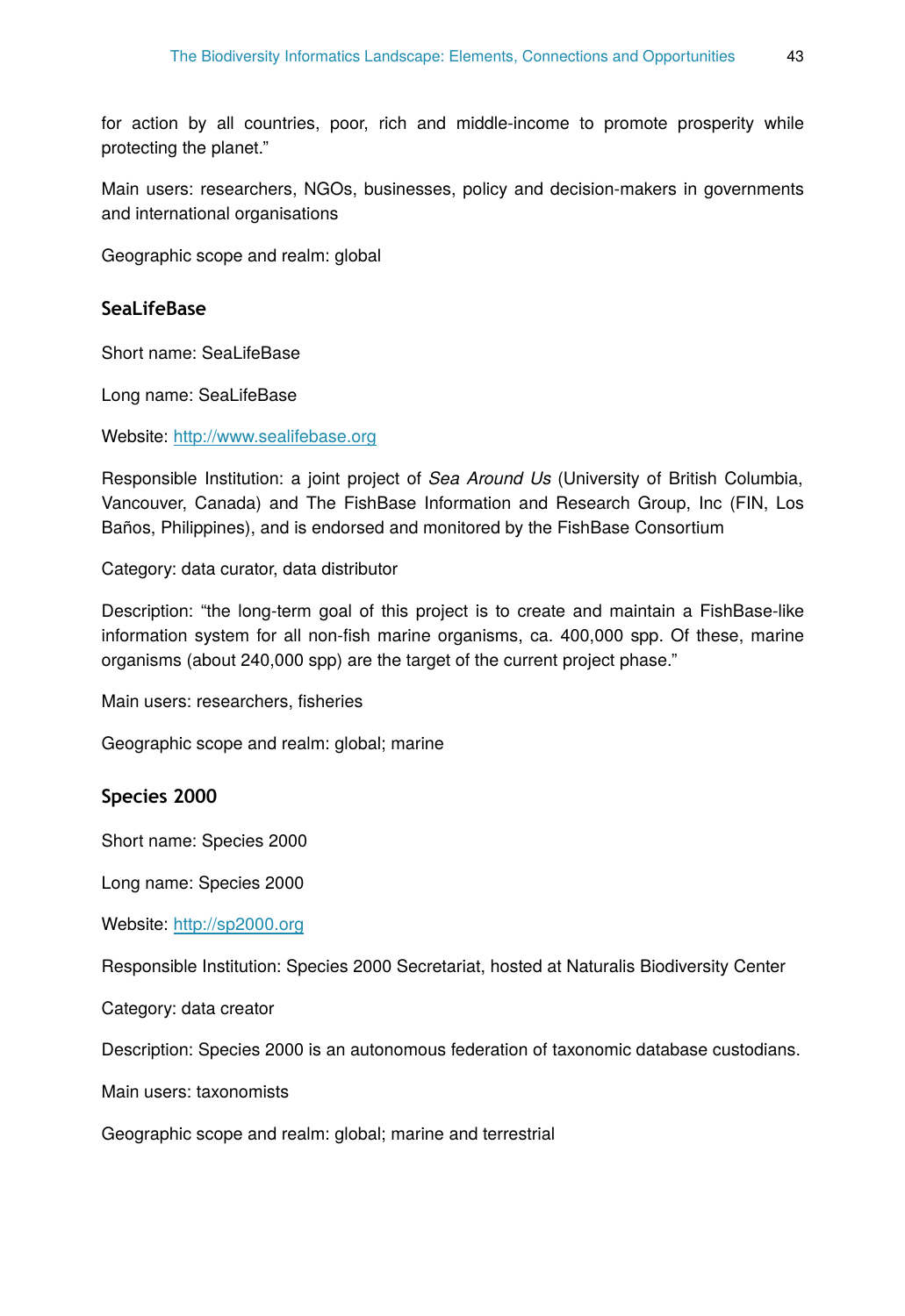# **Species+**

Short name: Species+

Long name: Species+

Website: <http://www.speciesplus.net>

Responsible Institution: UNEP-WCMC

Category: data curator, data distributor Type: non-governmental organisation product

Description: Species+ assists parties to the Convention on International Trade in Endangered Species of Wild Fauna and Flora (CITES), and parties to the Convention on the Conservation of Migratory Species of Wild Animals (CMS), in implementing the conventions, along with other Multilateral Environmental Agreements (MEAs). Species+ provides users with information on species' distributions, alternate names, and legal protection under CITES and/or CMS.

Main users: civil servants

Geographic scope and realm: global; marine and terrestrial

### **SWOT**

Short name: SWOT

Long name: The State of the World's Sea Turtles

Website: <http://seamap.env.duke.edu/swot>

Responsible Institution: OBIS-SEAMAP team at the Marine Geospatial Ecology Lab, Duke University.

Category: data curator, data distributor

Description: "this online database and mapping application is built with sea turtle nesting and telemetry data contributed to SWOT since 2004 and also incorporates earlier efforts that produced the [WIDECAST nesting database](http://seamap.env.duke.edu/widecast). Since 2012, the data collection and database management are conducted by the OBIS-SEAMAP team at the Marine Geospatial Ecology Lab, Duke University."

Main users: researchers

Geographic scope and realm: global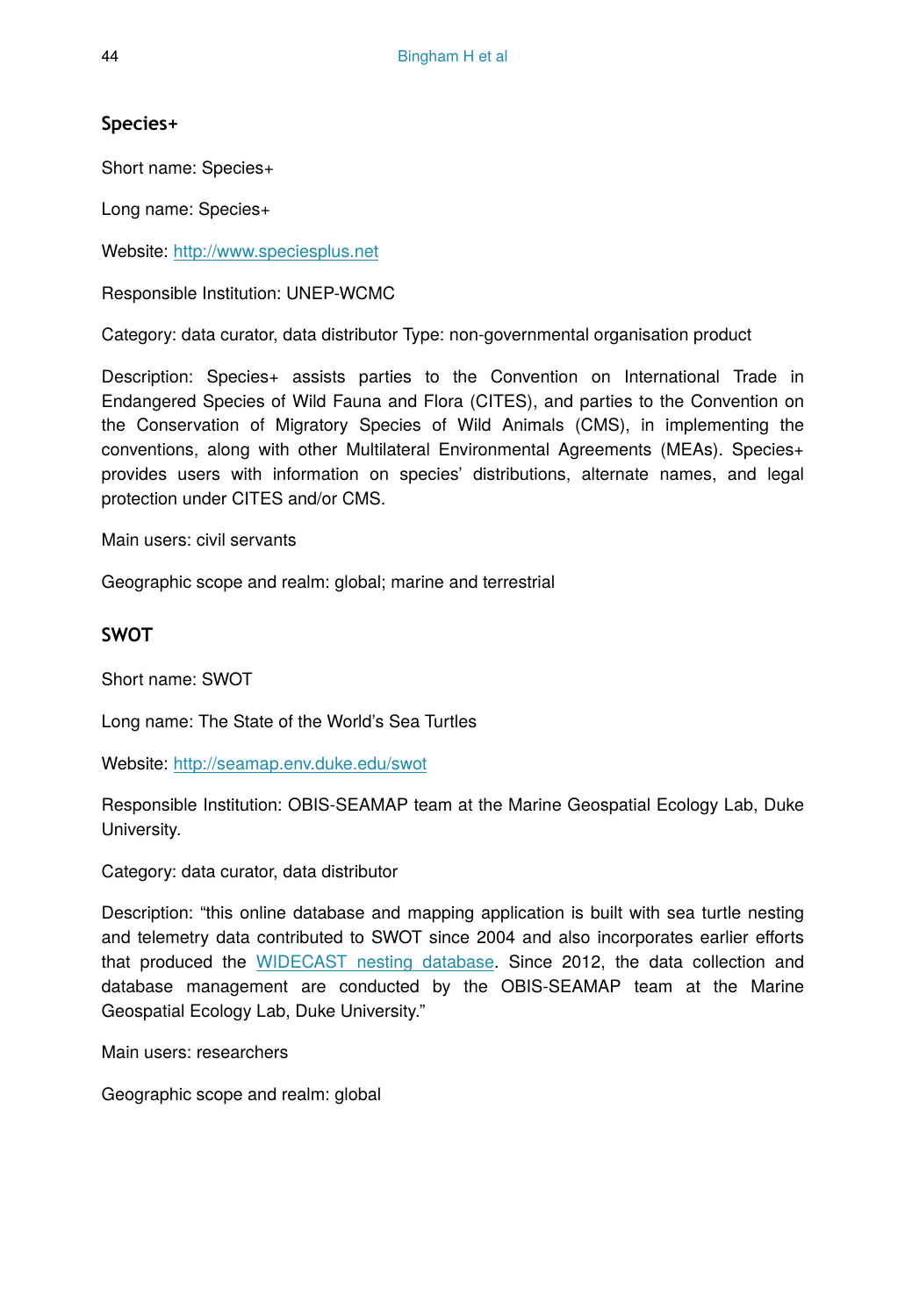# **Symbiota**

Short name: Symbiota

Long name: Symbiota

Website: <http://symbiota.org/>

Responsible Institution: Arizona State University, Northern Arizona University, University of Illinois Urbana-Champaign, University of Wisconsin, Harvard University

Category: data curator, data distributor

Description: "the Symbiota Software Project is working toward building a library of webtools to aid biologists in establishing specimen-based virtual floras and faunas."

Main users: researchers, taxonomists

Geographic scope and realm: global

### **UN Strategic Plan for Biodiversity**

Short name: UN Strategic Plan for Biodiversity

Long name: United Nations Strategic Plan for Biodiversity 2011 - 2020

Website: <https://www.cbd.int/sp/>

Responsible Institution: Convention on Biological Diversity Secretariat

Category: policy-level element

Description: "this plan provides an overarching framework on biodiversity, not only for the biodiversity-related conventions, but for the entire United Nations system and all other partners engaged in biodiversity management and policy development."

Main users: researchers, NGOs, businesses, policy and decision-makers in governments and international organisations

Geographic scope and realm: global

### **UTIS**

Short name: UTIS

Long name: Unified Taxonomic Information Service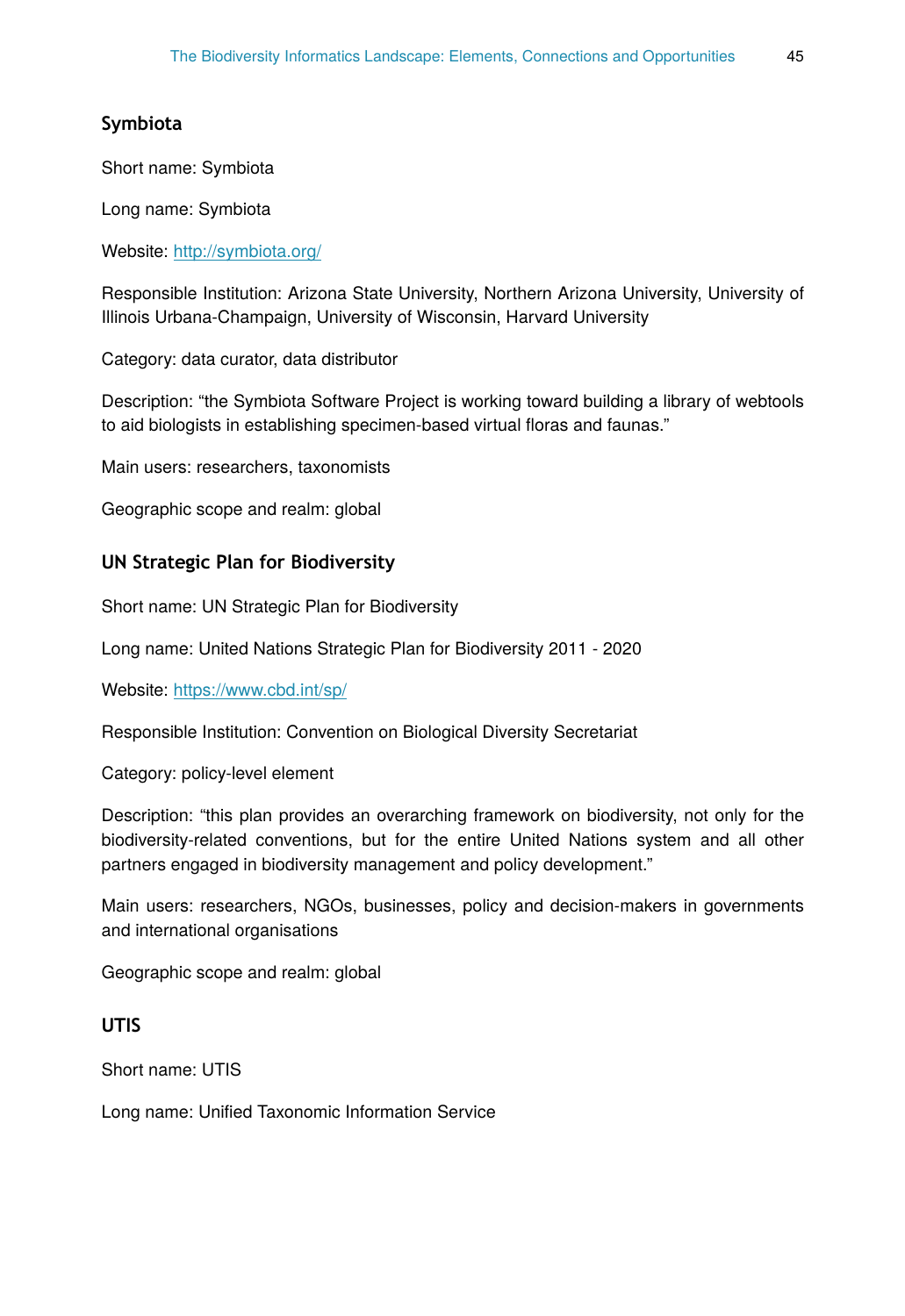Website: <http://cybertaxonomy.eu/eu-bon/utis/1.0/>

Responsible Institution: Botanic Garden and Botanical Museum Berlin-Dahlem

Category: data curator, data distributor

Description: "the Unified Taxonomic Information Service (UTIS) is the taxonomic backbone for the EU BON project"

Main users: taxonomists, researchers

Geographic scope and realm: Europe

# **VertNet**

Short name: VertNet

Long name: VertNet

Website: <http://vertnet.org/>

Responsible Institution: National Science Foundation, USA

Category: data curator, data distributor

Description: "a tool designed to help people [discover](http://portal.vertnet.org/search), capture, and [publish](http://vertnet.org/join/ipt.html) biodiversity data."

Main users: researchers

Geographic scope and realm: global

### **WoRMS**

Short name: WoRMS

Long name: World Register of Marine Species

Website: <http://www.marinespecies.org>

Responsible Institution: Flanders Marine Institute (VLIZ)

Category: data curator

Description: WoRMS provides an authoritative and comprehensive list of names of marine organisms, including information on synonymy.

Main users: researchers

Geographic scope and realm: global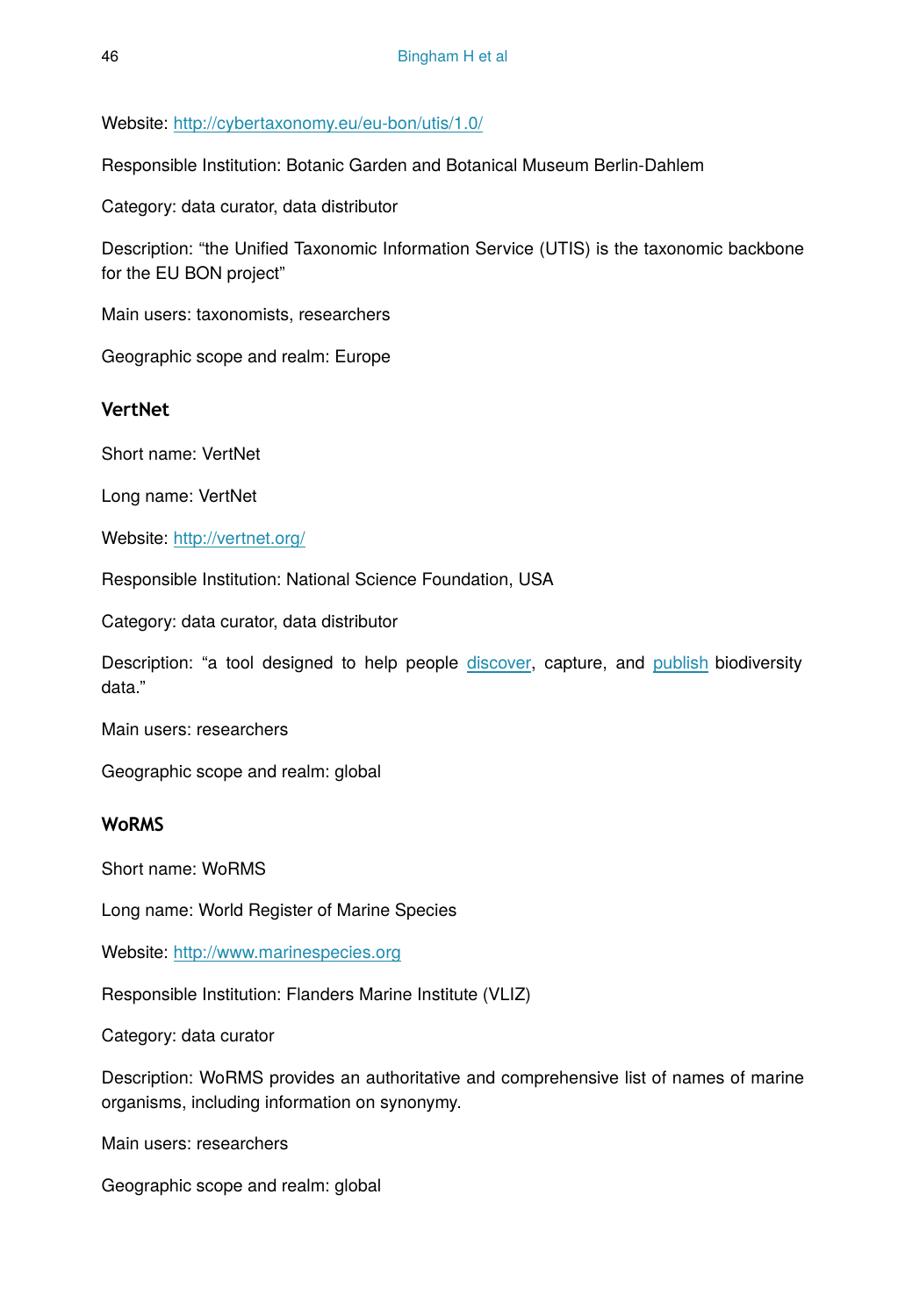### **WPI**

Short name: WPI

Long name: Wildlife Picture Index

Website: <http://wpi.teamnetwork.org/wpi/dashboard>

Responsible Institution: hp, Conservation International, team network

Category: data creator, data distributor

Description: the Wildlife Picture Index was developed by the Wildlife Conservation Society and the Zoological Society of London as an indicator derived from primary camera trap data. The WPI monitors ground-dwelling tropical medium and large mammals and birds – species that are important economically, aesthetically and ecologically. The Index can be aggregated upwards from the local site to global level, and also disaggregated to capture trends at regional levels, functional groups of interest and national levels, pending adequate national data.

Main users: policy-makers, researchers

Geographic scope and realm: global, terrestrial

# **Acknowledgements**

This is a product of the "Building the European Biodiversity Observation Network" (EU BON) project ([www.eubon.eu](http://www.eubon.eu)), a 7<sup>th</sup> Framework Programme funded by the European Union under grant agreement No. 308454. The authors would also like to thank Kerstin Brauneder, Chloe Montes, Sanae Chiba, Naomi Kingston, Sarah Ivory and numerous collaborators and other experts for their assistance with/comments on the manuscript. The authors would like to express their gratitude to the National Institute of Ecology (Republic of Korea) for having generously supported the creation of a first version of the landscape map.

# **References**

• Barthod C, Flörke M, Franck U, Häuser CL, Hills C, Kirilenko A, Kock R, Kusch S, Matschullat J, Persson L, Plesnik J, Tronczynski J, Urge-Vorsatz D, Zdruli P, Armiento G, Ashakeeva G, Bell S, Bernauer T, Diolaiuti GA, Dronin N, Evrard O, Gómez JA, Gorobets A, Grasso M, Guérin L, Idrisova A, Jeftic L, Klasinc L, Loeschel A, Loewe C, Makarova A, Mangalagiu D, Mzavanadze N, Nicholas K, Perelet R, Roe J, Padoa Schioppa E, A. S, Sobek A, Steinbacher M, Stoyanova N, Telenius A, P. V, T. WF, F. Z (2016) Biodiversity and Ecosystems. Global Environment Outlook 6 (GEO-6)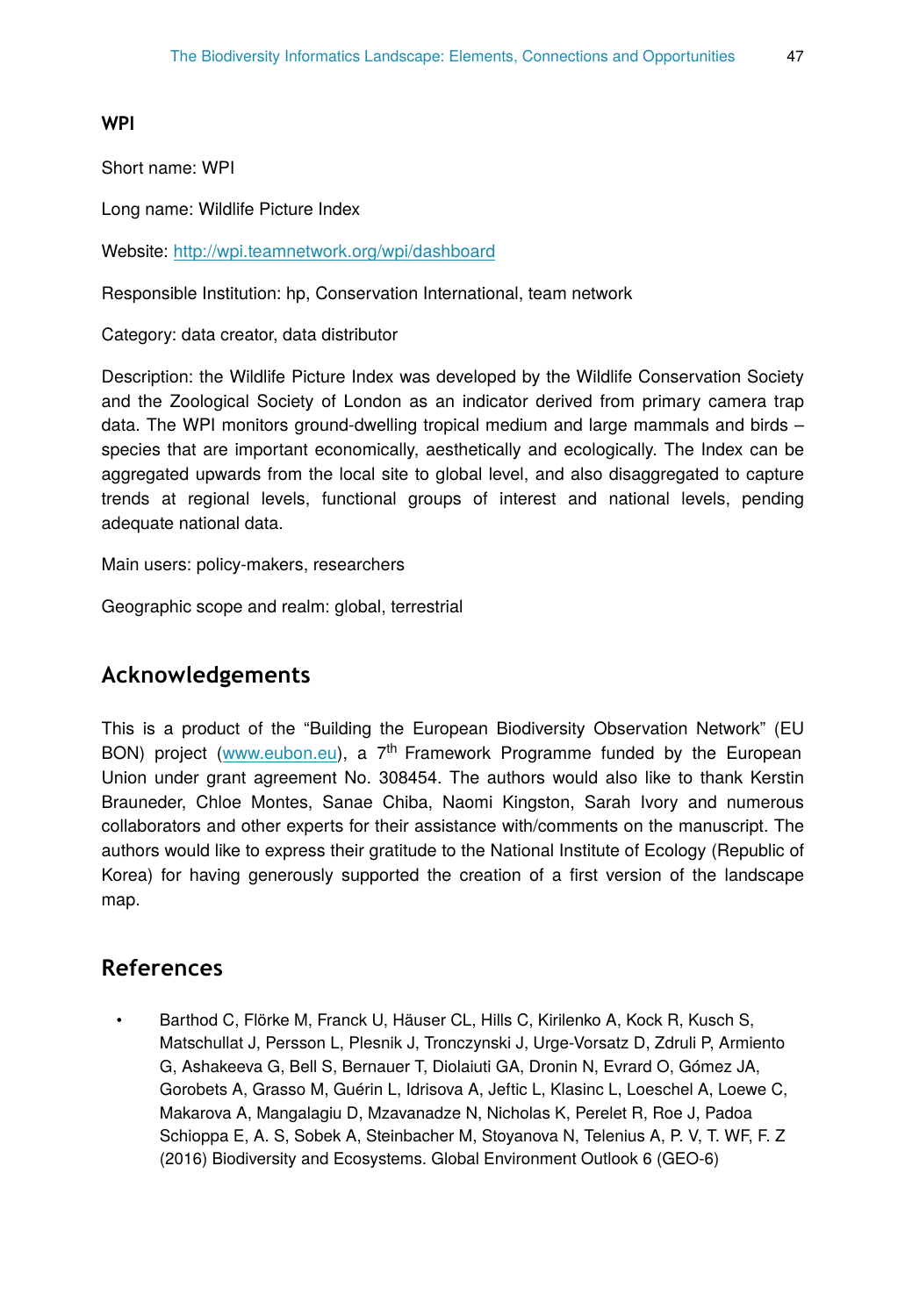Assessment pan-European region. UNEP/UNECE, Nairobi, Kenya, 376 pp. [ISBN 978-92-807-3545-1].

- Cardoso P, Stoev P, Georgiev T, Senderov V, Penev L (2016) Species Conservation Profiles compliant with the IUCN Red List of Threatened Species. Biodiversity Data Journal 4: e10356. <https://doi.org/10.3897/bdj.4.e10356>
- Costello MJ, Michener WK, Gahegan M, Zhang ZQ, Bourne PE (2013) Biodiversity data should be published, cited, and peer reviewed. Trends Ecol. Evol 28: 454‑461.
- de Jong Y, Kouwenberg J, Boumans L, Hussey C, Hyam R, Nicolson N, Kirk P, Paton A, Michel E, Guiry MD, Boegh PS, Pedersen HÆ, Enghoff H, von Raab-Straube E, Güntsch A, Geoffroy M, Müller A, Kohlbecker A, Berendsohn W, Appeltans W, Arvanitidis C, Vanhoorne B, Declerck J, Vandepitte L, Hernandez F, Nash R, Costello MJ, Ouvrard D, Bezard-Falgas P, Bourgoin T, Wetzel FT, Glöckler F, Korb G, Ring C, Hagedorn G, Häuser C, Aktaç N, Asan A, Ardelean A, Borges PAV, Dhora D, Khachatryan H, Malicky M, Ibrahimov S, Tuzikov A, De Wever A, Moncheva S, Spassov N, Chobot K, Popov A, Boršić I, Sfenthourakis S, Kõljalg U, Uotila P, Olivier G, Dauvin J, Tarkhnishvili D, Chaladze G, Tuerkay M, Legakis A, Peregovits L, Gudmundsson G, Ólafsson E, Lysaght L, Galil BS, Raimondo FM, Domina G, Stoch F, Minelli A, Spungis V, Budrys E, Olenin S, Turpel A, Walisch T, Krpach V, Gambin MT, Ungureanu L, Karaman G, Kleukers RMJC, Stur E, Aagaard K, Valland N, Moen TL, Bogdanowicz W, Tykarski P, Węsławski JM, Kędra M, M de Frias Martins A, Abreu AD, Silva R, Medvedev S, Ryss A, Šimić S, Marhold K, Stloukal E, Tome D, Ramos MA, Valdés B, Pina F, Kullander S, Telenius A, Gonseth Y, Tschudin P, Sergeyeva O, Vladymyrov V, Rizun VB, Raper C, Lear D, Stoev P, Penev L, Rubio AC, Backeljau T, Saarenmaa H, Ulenberg S (2015) PESI - a taxonomic backbone for Europe. Biodiversity data journal 3: e5848. <https://doi.org/10.3897/BDJ.3.e5848>
- Denmark HA, Weems HV, Carlis Taylor J (1958) Taxonomic Codification of Biological Entities. Science 128 (3330): 990‑992.<https://doi.org/10.1126/science.128.3330.990>
- Despot-Belmonte K, Doudin M, Groom Q, Wetzel F, Agosti D, Jacobsen K, Smirnova L, Weatherdon L, Robertson T, Penev L, Regan E, Hoffmann A, MacSharry B, Y S, C M (2017a) EU BON's contributions towards meeting Aichi Biodiversity Target 19. Research Ideas and Outcomes 3: e14013. <https://doi.org/10.3897/rio.3.e14013>
- Despot-Belmonte K, Neßhöver C, Saarenmaa H, Regan E, Meyer C, Martins E, Groom Q, Hoffmann A, Caine A, Bowles-Newark N, Bae H, Canhos D, Stenzel S, Bowler D, Schneider A, Weatherdon V, Martin CS (2017b) Biodiversity data provision and decision-making - addressing the challenges. Research Ideas and Outcomes 3 URL: <https://doi.org/10.3897/rio.3.e12165>
- GBIF (2017) GBIF Secretariat: GBIF Backbone Taxonomy. [http://www.gbif.org/dataset/](http://www.gbif.org/dataset/d7dddbf4-2cf0-4f39-9b2a-bb099caae36c) [d7dddbf4-2cf0-4f39-9b2a-bb099caae36c](http://www.gbif.org/dataset/d7dddbf4-2cf0-4f39-9b2a-bb099caae36c). Accessed on: 2017-3-24.
- Groom Q, Weatherdon L, Geijzendorffer I (2016) Is citizen science an open science in the case of biodiversity observations? Journal of Applied Ecology 54 (2): 612‑617. <https://doi.org/10.1111/1365-2664.12767>
- Groom QJ, O'Reilly C, Humphrey T (2014) Herbarium specimens reveal the exchange network of British and Irish botanists, 1856 - 1932. New Journal of Botany 4 (2): 95‑103.
- Guralnick R, Hill A (2009) Biodiversity informatics: automated approaches for documenting global biodiversity patterns and processes. Bioinformatics 25: 421‑428. <https://doi.org/10.1093/bioinformatics/btn659>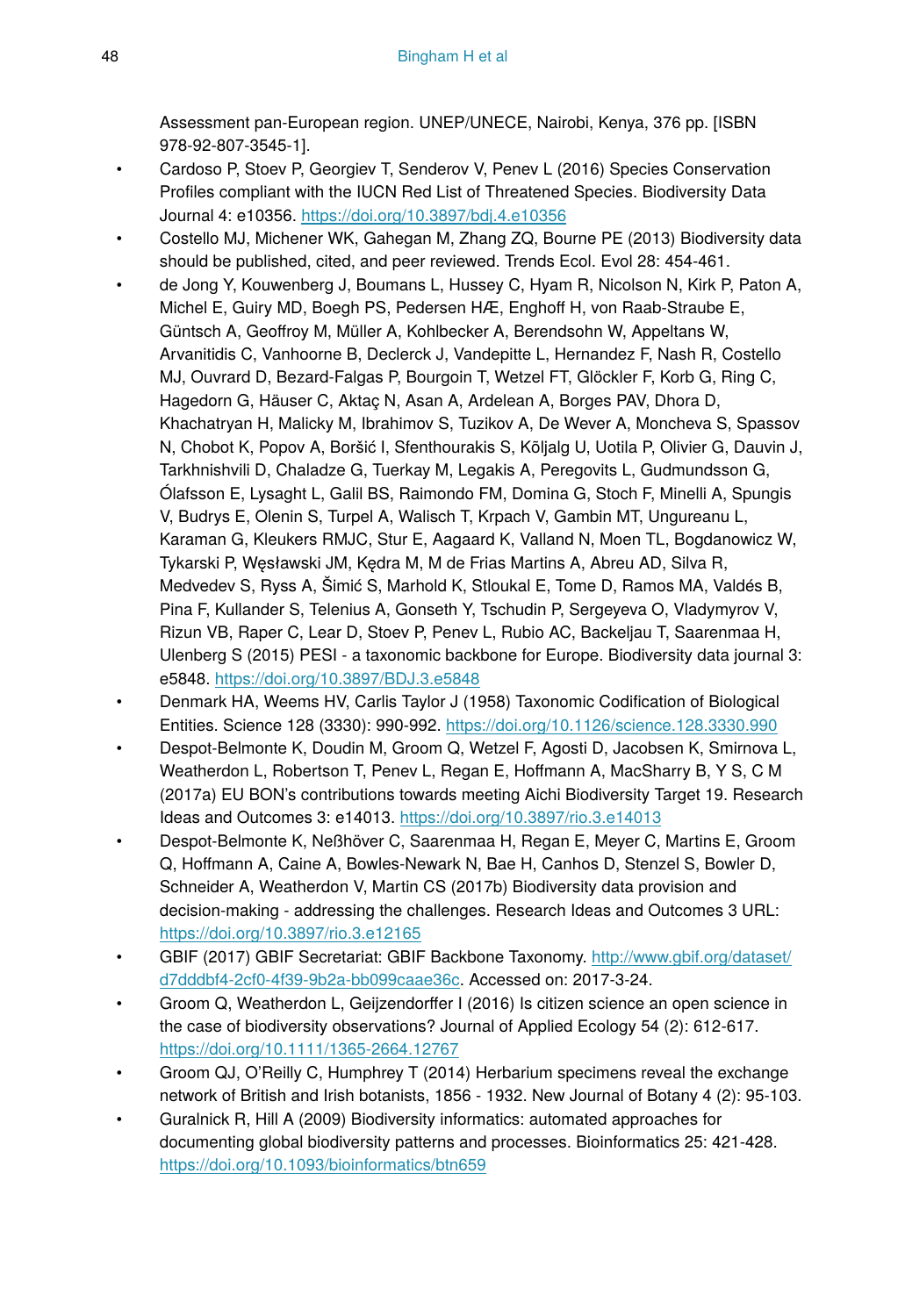- Hernàndez Ernst V, Poigné A, Voss A, Voss H, Berendsohn W, Giddy J, Gebhardt M, Hardisty A, Schentz H, Magagna B (2010) Data & Modelling Tool Structures – Report on Infrastructure for Biodiversity research – E-Science and Technology Infrastructure for Biodiversity Data and Observatories. (D 5.1.2 report of the EU FP7 project LifeWatch).
- Hobern D, Apostolico A, Arnaud E, Bello JC, Canhos D, Dubois G, Field D, Alonso Garcia E, Hardisty A, Harrison J, Heidorn B, Krishtalka L, Mata E, Page R, Parr C, Price J, Willoughby S (2013) Global Biodiversity Informatics Outlook: Delivering biodiversity knowledge in the information age. Global Biodiversity Information Facility Secretariat, Copenhagen.
- Hoffmann A, Penner J, Vohland K, Cramer W, Doubleday R, Henle K, Kõljalg U, Kühn I, Kunin W, Negro JJ, Penev L, Rodríguez C, Saarenmaa H, Schmeller D, Stoev P, Sutherland W, Tuama ÉÓ, Wetzel F, Häuser C (2014) The need for an integrated biodiversity policy support process – Building the European contribution to a global Biodiversity Observation Network (EU BON). Nature Conservation 6: 49‑65. [https://](https://doi.org/10.3897/natureconservation.6.6498) [doi.org/10.3897/natureconservation.6.6498](https://doi.org/10.3897/natureconservation.6.6498)
- Huang X, Hawkins BA, Lei F, Miller GL, Favret C, Zhang R, Qiao G (2012) Willing or unwilling to share primary biodiversity data: results and implications of an international survey. Conservation Letters 5: 399-406.
- IUCN (2016) A Global Standard for the Identification of Key Biodiversity Areas, Version 1.0. First edition. IUCN, Gland, Switzerland.
- Juffe-Bignoli D, Brooks TM, Butchart SH, Jenkins RB, Boe K, Hoffmann M (2016) Assessing the Cost of Global Biodiversity and Conservation Knowledge. PLoS ONE 11 (8): e0160640.
- Martin CS, Tolley MJ, Farmer E, Mcowen CJ, Geffert JL, Scharlemann JP, Thomas H, Bochove JH, Stanwell-Smith D, Hutton JM, Lascelles B, Pilgrim JD, Ekstrom JM, Tittensor DP (2015) A global map to aid the identification and screening of Critical Habitat for marine industries. Marine Policy 53: 45‑53.
- Nesshöver C, Livoreil B, Schindler S, Vandewalle M (2016) Challenges and solutions for networking knowledge holders and better informing decision-making on biodiversity and ecosystem services. Biodiversity and Conservation 25 (7): 1207-1214. [https://](https://doi.org/10.1007/s10531-016-1124-8) [doi.org/10.1007/s10531-016-1124-8](https://doi.org/10.1007/s10531-016-1124-8)
- Newman ME (2001) The structure of scientific collaboration networks. Proceedings of the National Academy of Sciences of the United States of America., 98: 404 - 409.
- Proença V, Martin LJ, Pereira HM, Fernandez M, McRae L, Belnap J, Böhm M, Brummitt N, García-Moreno J, Gregory RD, Honrado JP, Jürgens N, Opige M, Schmeller DS, Tiago P, Swaay CA (2016) Global biodiversity monitoring: From data sources to Essential Biodiversity Variables. Biological Conservation [http://](http://dx.doi.org/10.1016/j.biocon.2016.07.014) [dx.doi.org/10.1016/j.biocon.2016.07.014](http://dx.doi.org/10.1016/j.biocon.2016.07.014).
- Scholes RJ, Mace GM, Turner W, Geller GN, Jürgens N, Larigauderie A, Muchoney D, Walther BA, Mooney HA (2008) Toward a Global Biodiversity Observing System. Science 321: 1044‑1045.
- Smith M, Shneiderman B, Milic-Frayling N, Rodrigues EM, Barash V, Dunne C, Capone T, Perer A, Gleave E (2009) Analyzing (social media) networks with NodeXL. In: Carroll JM (Ed.) Proceedings of the Fourth International Conference on Communities and Technologies. ACM, New York
- VertNet (2017) <http://vertnet.org/about/classicnetworks.html>. Accessed on: 2017-3-22.